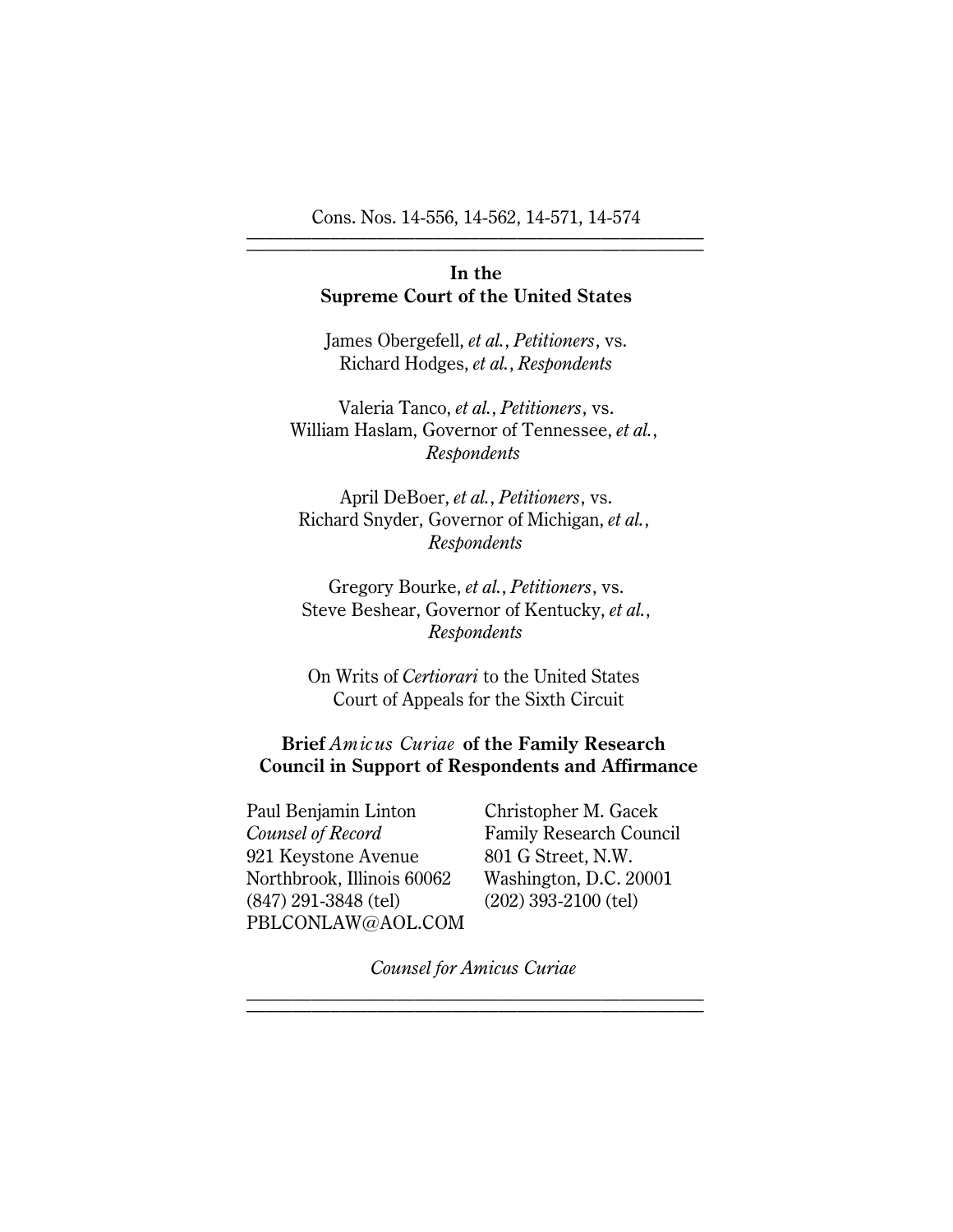# **TABLE OF CONTENTS**

|          | SUMMARY OF ARGUMENT.  2                                                                                                                                                 |
|----------|-------------------------------------------------------------------------------------------------------------------------------------------------------------------------|
|          | <b>ARGUMENT:</b>                                                                                                                                                        |
| I.       | THE RESERVATION OF MARRIAGE TO<br>OPPOSITE-SEX COUPLES DOES NOT<br>INTERFERE WITH THE FUNDAMENTAL<br>RIGHT TO MARRY PROTECTED BY THE                                    |
| II.      | THE RESERVATION OF MARRIAGE TO<br>OPPOSITE-SEX COUPLES DOES NOT<br>DISCRIMINATE ON THE BASIS OF SEX<br>IN VIOLATION OF THE EQUAL<br>PROTECTION CLAUSE 20                |
| III.     | THE RESERVATION OF MARRIAGE TO<br>OPPOSITE-SEX COUPLES DOES NOT<br>DISCRIMINATE ON THE BASIS OF SEXUAL<br>ORIENTATION IN VIOLATION OF THE<br>EQUAL PROTECTION CLAUSE 26 |
|          |                                                                                                                                                                         |
| Appendix |                                                                                                                                                                         |
|          | Partial List Of Same-Sex Marriage Cases In<br>Which One Or More Of The Plaintiffs<br><b>Acknowledged That They Had Previously Been</b>                                  |

Married To A Person Of The Opposite Sex. . . . . 1a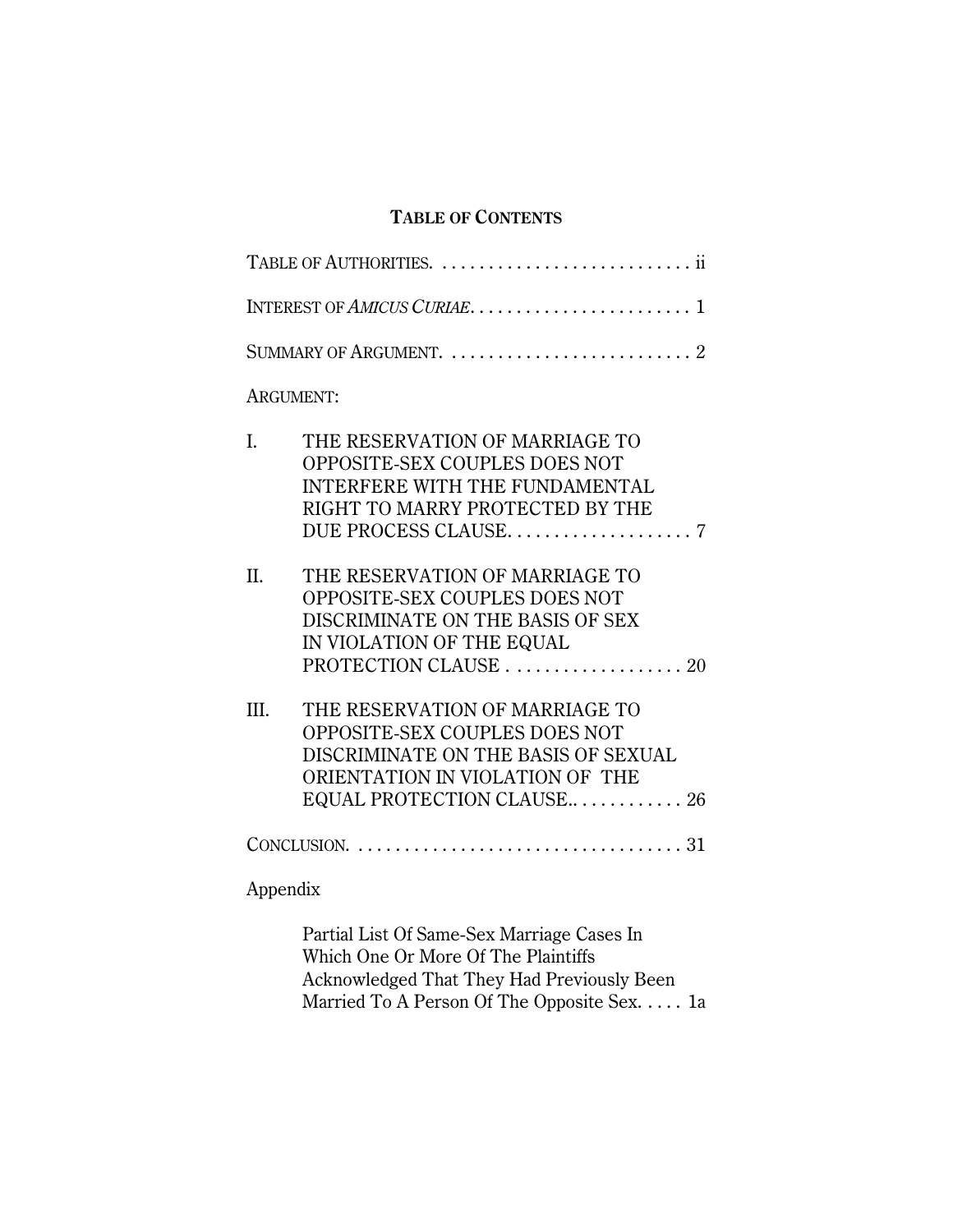# **TABLE OF AUTHORITIES**

# **Cases:**

| Andersen v. King County, 138 P.3d 963                                                                              |
|--------------------------------------------------------------------------------------------------------------------|
| Baehr v. Lewin, 852 P.2d 44 (Haw. 1993). 5, 23, 27                                                                 |
| Baker v. Nelson, 191 N.W.2d 185 (Minn. 1971),<br>appeal dismissed for want of a substantial                        |
| <i>Baker v. State, 744 A.2d 864</i>                                                                                |
| Baskin v. Bogan, 12 F.Supp.3d 1144 (S.D. Ind. 2014),                                                               |
| Baskin v. Bogan, 766 F.3d 648 (7th Cir. 2014). 28                                                                  |
| Bishop v. United States ex rel. Holder, 962 F. Supp. 2d 1252<br>(N.D. Okla. 2014), aff'd sub nom. Bishop v. Smith, |
| <i>Bishop v. Smith, 760 F.3d 1070 (10th Cir. 2014)</i> 30                                                          |
| <i>Bostic v. Schaefer</i> , 760 F.3d 352 (4th Cir. 2014). 17                                                       |
| <i>Bowers v. Hardwick</i> , 478 U.S. 186 (1986). 4, 5                                                              |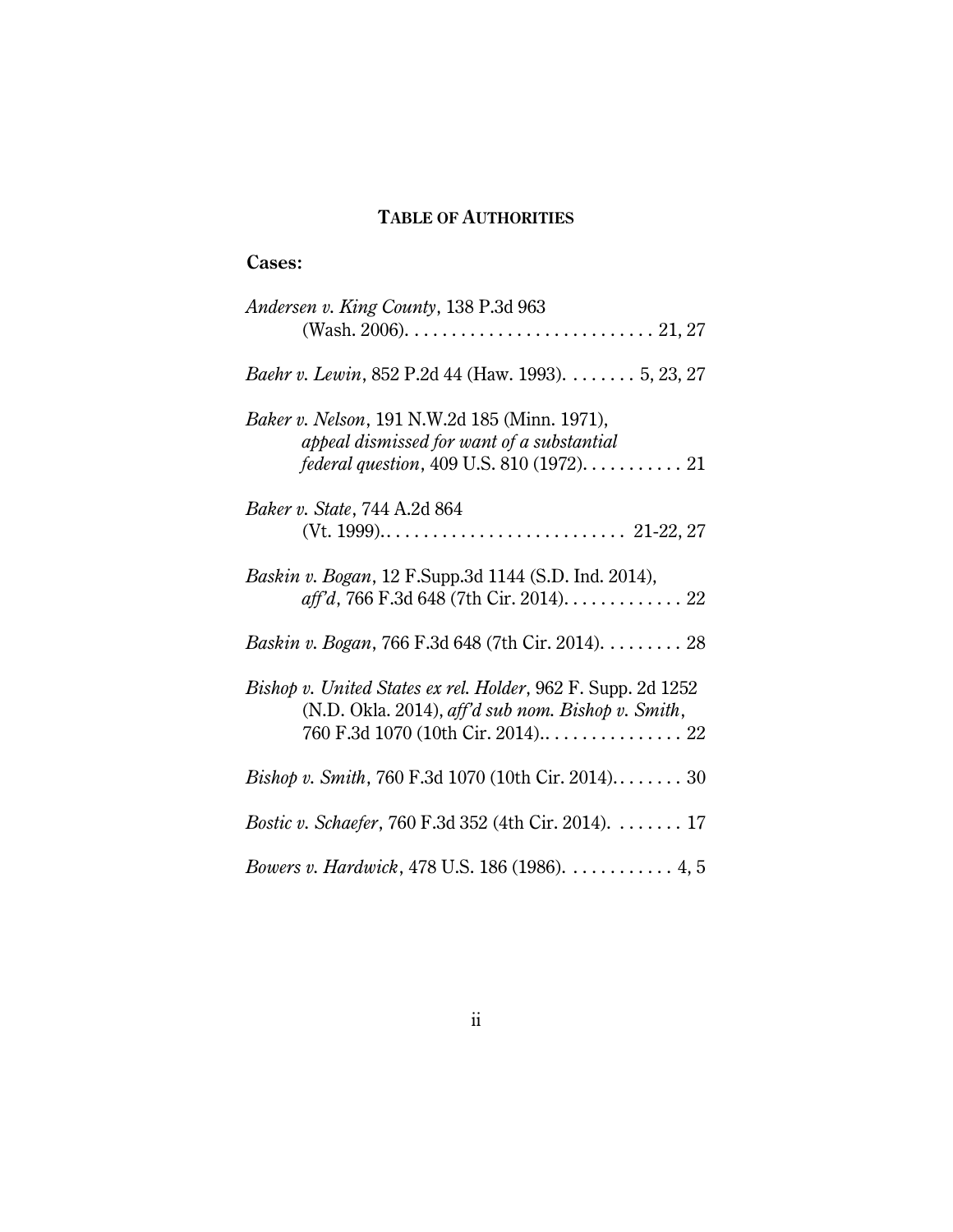| Bronson v. Swensen, 395 F. Supp. 2d 1329<br>(D. Utah 2005), aff'd in part and vacated<br>in part and remanded with directions,<br>500 F.3d 1099 (10th Cir. 2007) 15 |
|---------------------------------------------------------------------------------------------------------------------------------------------------------------------|
| Brown v. Board of Education, 347 U.S. 483 (1954) 24                                                                                                                 |
| Butler v. Wilson, 415 U.S. 953 (1974). 11                                                                                                                           |
| Carey v. Population Services Int'l,                                                                                                                                 |
| City of Cleburne v. Cleburne Living Center,                                                                                                                         |
| Collins v. City of Harker Heights, Texas,                                                                                                                           |
| Conaway v. Deane, 932 A.2d 571 (Md. 2010). passim                                                                                                                   |
| Conde-Vidal v. Garcia-Padilla, Civil No. 14-1253 (PG) (D.<br>$P.R.,$ Oct. 21, 2014, appeal pending,                                                                 |
|                                                                                                                                                                     |
| Craig v. Boren, 429 U.S. 190 (1976) 24                                                                                                                              |
| Dean v. District of Columbia, 653 A.2d 307<br>(D.C. Ct. App. 1995). $\dots$ . 21, 27                                                                                |
| District Attorney's Office for the Third Judicial District v.<br>Osborne, 557 U.S. 52 (2009). 8, 12                                                                 |
| Dudgeon v. United Kingdom,                                                                                                                                          |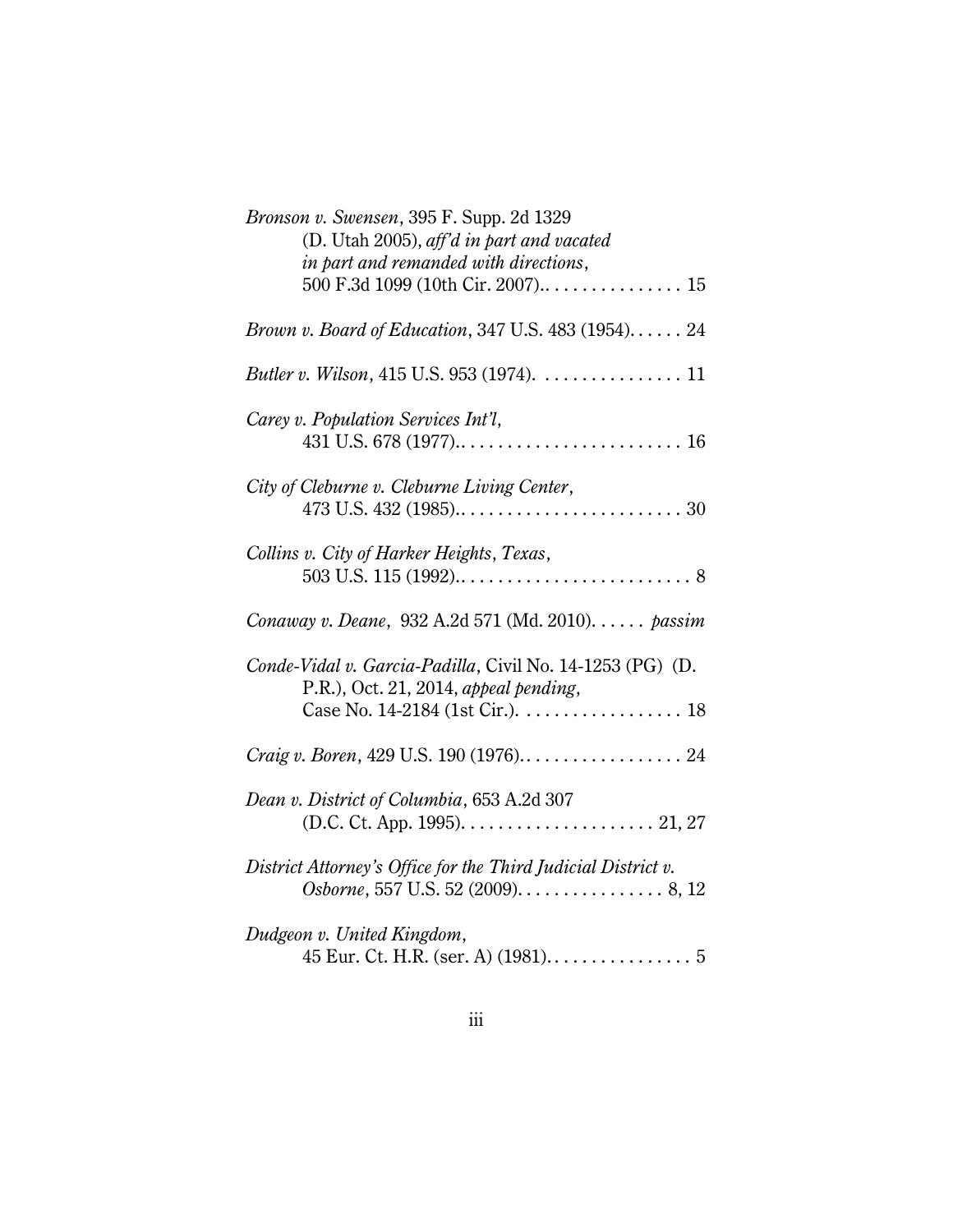| Ex parte State of Alabama ex rel. Alabama Policy Institute,<br>No. 1140460, Alabama Supreme Court, |
|----------------------------------------------------------------------------------------------------|
| Force by Force v. Pierce City R-VI School District,<br>570 F. Supp. 1020 (W.D. Mo. 1983) 24        |
| <i>Frontiero v. Richardson, 411 U.S. 677 (1973).</i> 24                                            |
| Geiger v. Kitzhaber, 994 F.Supp.2d 1128                                                            |
| Goodridge v. Dep't of Public Health,<br>798 N.E.2d 941 (Mass. 2003). passim                        |
| Griego v. Oliver, 316 P.3d 865 (N.M. 2013). 21, 28                                                 |
| Griswold v. Connecticut, 381 U.S. 479 (1965). 16                                                   |
| Hamalainen v. Finland, No. 37359/09, ECHR 2014                                                     |
| Hernandez v. Robles, 805 N.Y.S.2d 354 (App. Div. 2005),                                            |
| Hernandez v. Robles, 855 N.E.2d 1                                                                  |
| Hollingsworth v. Perry, 133 S.Ct. 2652 (2013). 19                                                  |
| <i>In re Kane</i> , 808 N.Y.S.2d 566 (N.Y. App. Div. 2006),<br>aff'd 855 N.E.2d 1 (N.Y. 2006). 22  |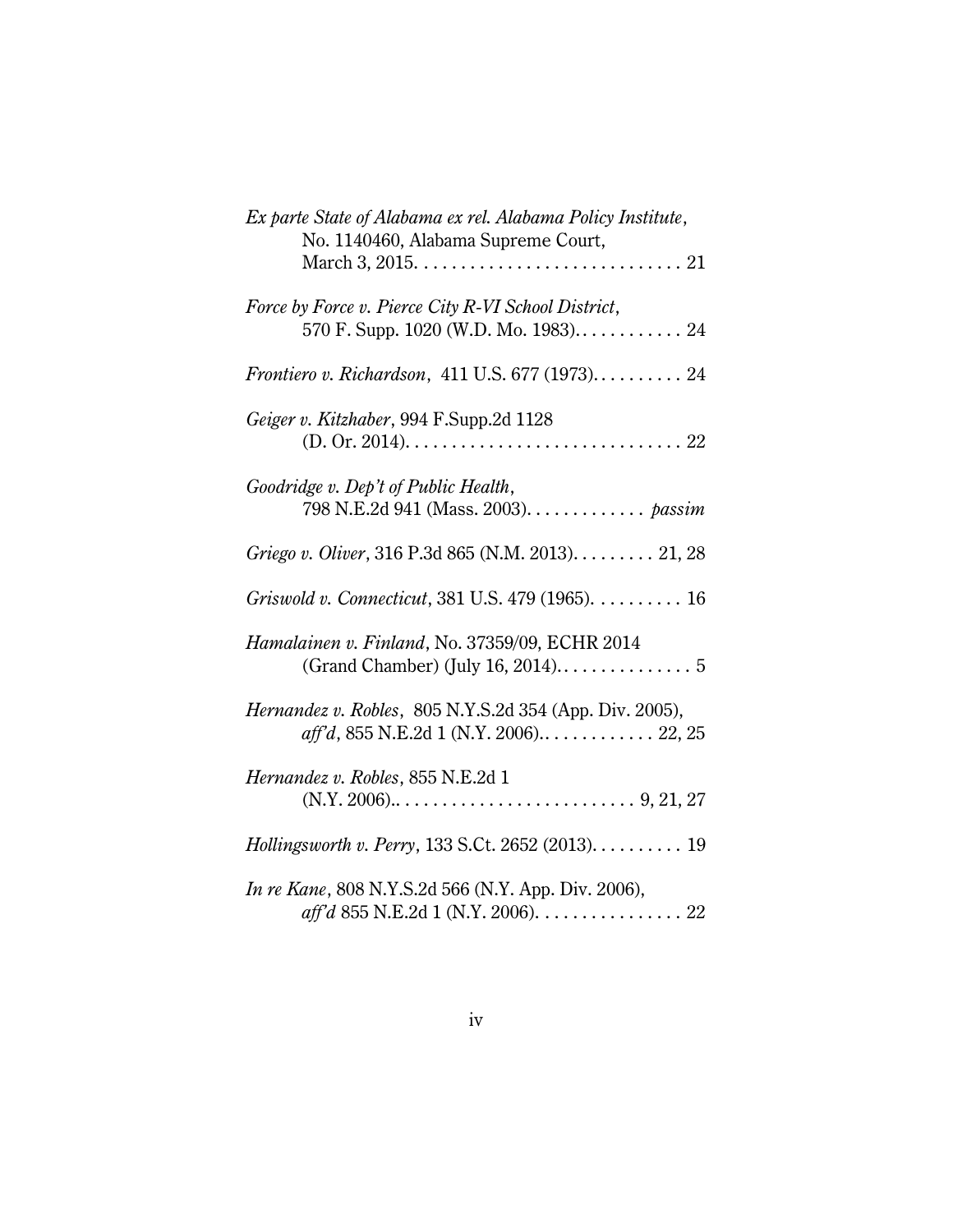| In re Marriage Cases, 49 Cal. Rptr. 3d 675<br>(Cal. Ct. App. 2006), rev'd on other grounds,                                                                                          |
|--------------------------------------------------------------------------------------------------------------------------------------------------------------------------------------|
| <i>In re Marriage Cases</i> , 183 P.3d 384 (Cal. 2008) 21, 28                                                                                                                        |
| <i>In re Parentage of L.B.</i> , 89 P.3d 271 (Wash. Ct. App. 2004),<br>aff'd in part, rev'd in part on other grounds,                                                                |
| Jackson v. Abercrombie, 884 F. Supp. 2d 1065<br>(D. Haw. 2012), vacated and remanded with<br>directions to dismiss on grounds of mootness,<br>585 Fed. App'x 413 (9th Cir. 2014). 22 |
| Jernigan v. Crane, Case No. 4:13-cv-00410 KGB<br>(E.D. Ark.), Opinion and Order, Nov. 25, 2014,<br>appeal pending, No. 15-1022 (8th Cir.) 22                                         |
| Jones v. Hallahan, 501 S.W.2d 588 (Ky. 1973) 21                                                                                                                                      |
| Kerrigan v. Comm'r of Public Health,                                                                                                                                                 |
| <i>Kitchen v. Herbert</i> , 961 F. Supp. 2d 1181 (D. Utah 2013),<br>aff'd, 755 F.3d 1193 (10th Cir. 2014). 22                                                                        |
| Kitchen v. Herbert, 755 F.3d 1193 (10th Cir. 2014) 18-19                                                                                                                             |
| Latta v. Otter, 19 F. Supp. 3d 1054 (D. Idaho 2014),<br>$affd$ , 771 F.3d 456 (9th Cir. 2014), petitions for<br>certiorari pending, Nos. 14-765, 14-788 $\dots$ 22                   |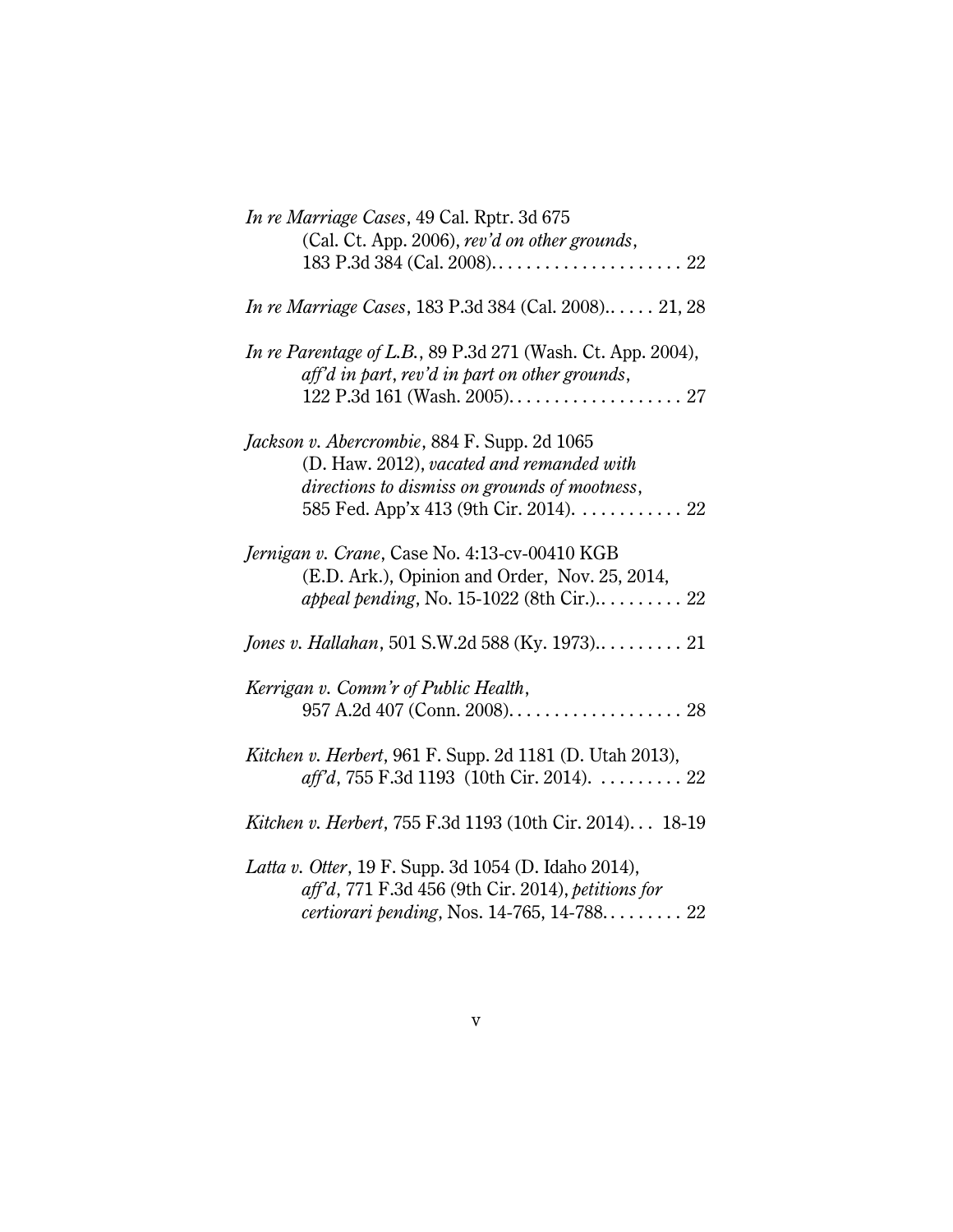| Latta v. Otter, 771 F.3d 456 (9th Cir. 2014), petitions for<br>certiorari pending, Nos. 14-765, 14-788 23, 28, 29                                |
|--------------------------------------------------------------------------------------------------------------------------------------------------|
| Lawrence v. Texas, 539 U.S. 558 (2003) passim                                                                                                    |
| Lawson v. Kelly, Case No. 14-0622-CV-W-ODS<br>(W.D. Mo.), Opinion and Order, Nov. 7, 2014,<br>appeals pending, Nos. 14-3779, 3780 (8th Cir.). 22 |
| Lewis v. Harris, 875 A.2d 259 (N.J. Super Ct. App. Div.<br>2005), aff'd in part and modified in part,                                            |
| Louisiana High School Athletic Ass'n v. St. Augustine<br>High School, 396 F.2d 224 (5th Cir. 1968) 26                                            |
| Loving v. Virginia, 388 U.S. $1(1967)$ passim                                                                                                    |
| Maynard v. Hill, 125 U.S. 190 (1888) 10-11                                                                                                       |
| McLaughlin v. Florida, 379 U.S. 184 (1964).  24                                                                                                  |
|                                                                                                                                                  |
| Mississippi University for Women v. Hogan,                                                                                                       |
| Moe v. Dinkins, 533 F. Supp. 623 (S.D.N.Y. 1981),<br>aff'd, 669 F.2d 67 (2d Cir. 1982)                                                           |
| Morrison v. Sadler, Cause No. 49D13-0211-PL-00196,<br>Order on Motion to Dismiss (May 7, 2003), aff'd,<br>821 N.E.2d 15 (Ind. Ct. App. 2005). 18 |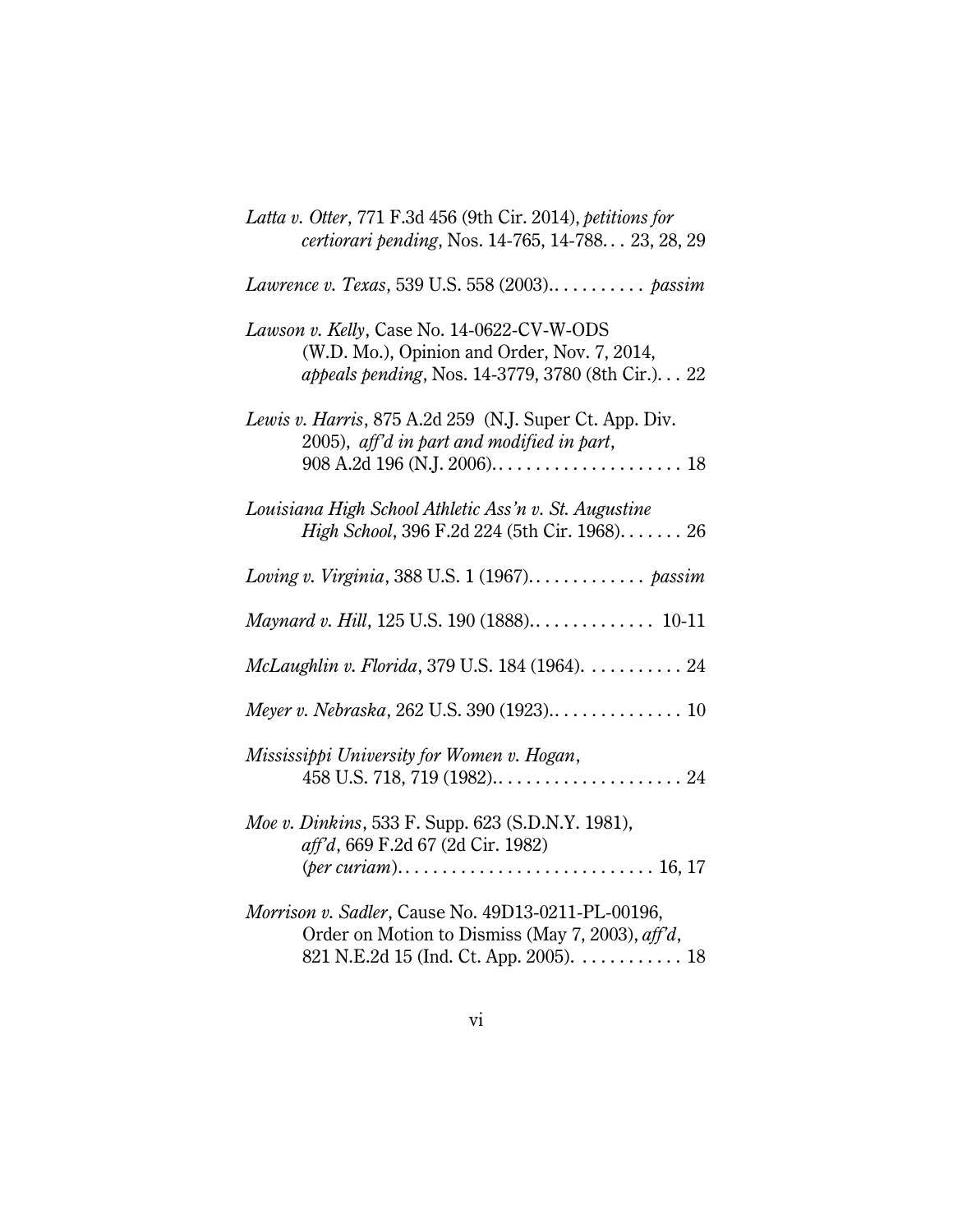| Muth v. Frank, 412 F.3d 808 (7th Cir. 2005) 16 |  |  |  |  |  |
|------------------------------------------------|--|--|--|--|--|
|------------------------------------------------|--|--|--|--|--|

| Perry v. Schwarzenegger, 704 F. Supp. 2d 921<br>(N.D. Cal. 2010), aff'd sub nom. Perry v. Brown,<br>671 F.3d 1052 (9th Cir. 2012), vacated and<br>remanded with instructions to dismiss appeal for lack<br>of standing sub nom. Hollingsworth v. Perry, |
|---------------------------------------------------------------------------------------------------------------------------------------------------------------------------------------------------------------------------------------------------------|
| Personnel Administrator of Massachusetts v.<br>Feeney, 442 U.S. 256 (1979). 29                                                                                                                                                                          |
| Planned Parenthood v. Casey, 505 U.S. 833 (1992). 13                                                                                                                                                                                                    |
| Potter v. Murray City, 760 F.2d 1065                                                                                                                                                                                                                    |
|                                                                                                                                                                                                                                                         |
|                                                                                                                                                                                                                                                         |
| Robicheaux v. Caldwell, 2 F. Supp. 3d 910 (E.D. La. 2014),<br>appeal pending, No. 14-31037 (5th Cir.) 17, 19, 22                                                                                                                                        |
|                                                                                                                                                                                                                                                         |
|                                                                                                                                                                                                                                                         |
| Samuels v. New York State Dep't of Health,<br>811 N.Y.S.2d 136 (App. Div. 2006), aff'd,                                                                                                                                                                 |
| Schalk & Kopf v. Austria, No. 30141/04, ECHR 2010                                                                                                                                                                                                       |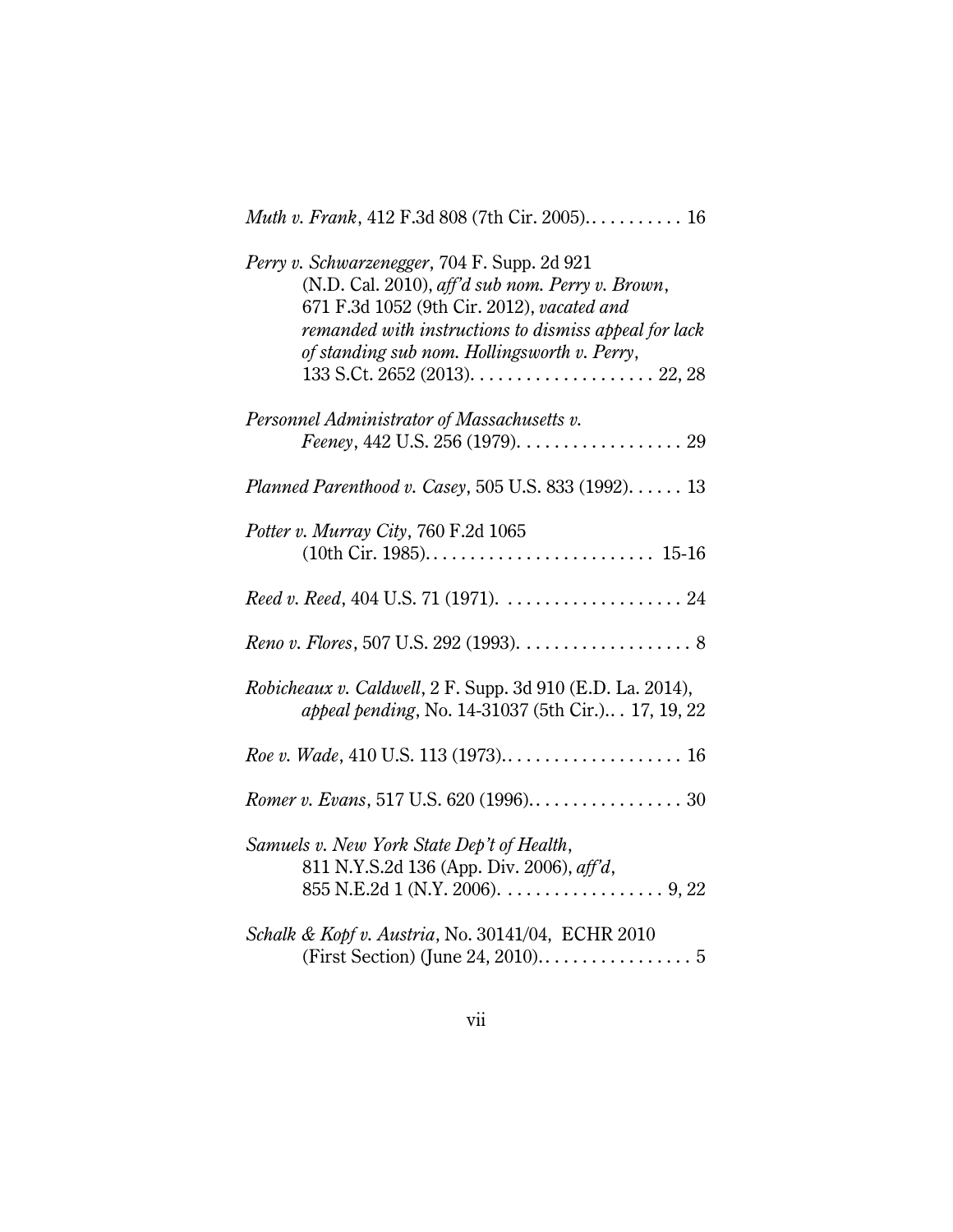| Sevcik v. Sandoval, 911 F. Supp. 2d 997 (D. Nev. 2012),<br>rev'd, 771 F.3d 456 (9th Cir. 2014). 22, 27                                                                                                     |
|------------------------------------------------------------------------------------------------------------------------------------------------------------------------------------------------------------|
| Seymour v. Holcomb, 811 N.Y.S.2d 134 (N.Y. App. Div.<br>2006), aff'd 855 N.E.2d 1 (N.Y. 2006). $\dots \dots \dots 22$                                                                                      |
| Singer v. Hara, 522 P.2d 1187 (Wash. Ct. App. 1974) 21                                                                                                                                                     |
| Skinner v. Oklahoma ex rel. Williamson,                                                                                                                                                                    |
| Smelt v. County of Orange, 374 F. Supp.2d 861<br>(C.D. Cal. 2005), aff'd in part, vacated in part and<br>remanded with directions to dismiss for lack of<br>standing, 447 F.3d 673 (9th Cir. 2006). 24, 27 |
| Standhardt v. Superior Court, 77 P.3d 451                                                                                                                                                                  |
|                                                                                                                                                                                                            |
| State v. Allen M., 571 N.W.2d 872                                                                                                                                                                          |
| Turner v. Safley, 482 U.S. 78 (1987) 10, 11, 12, 14                                                                                                                                                        |
| United States v. Virginia, 518 U.S. 515 (1996) 24                                                                                                                                                          |
| United States v. Windsor, 133 S.Ct. 2675 (2013) passim                                                                                                                                                     |
| Varnum v. Brien, 763 N.W.2d 862 (Iowa 2009) 28                                                                                                                                                             |
| Village of Arlington Heights v. Metropolitan Housing<br>Development Corp., 429 U.S. 252 (1977).  29                                                                                                        |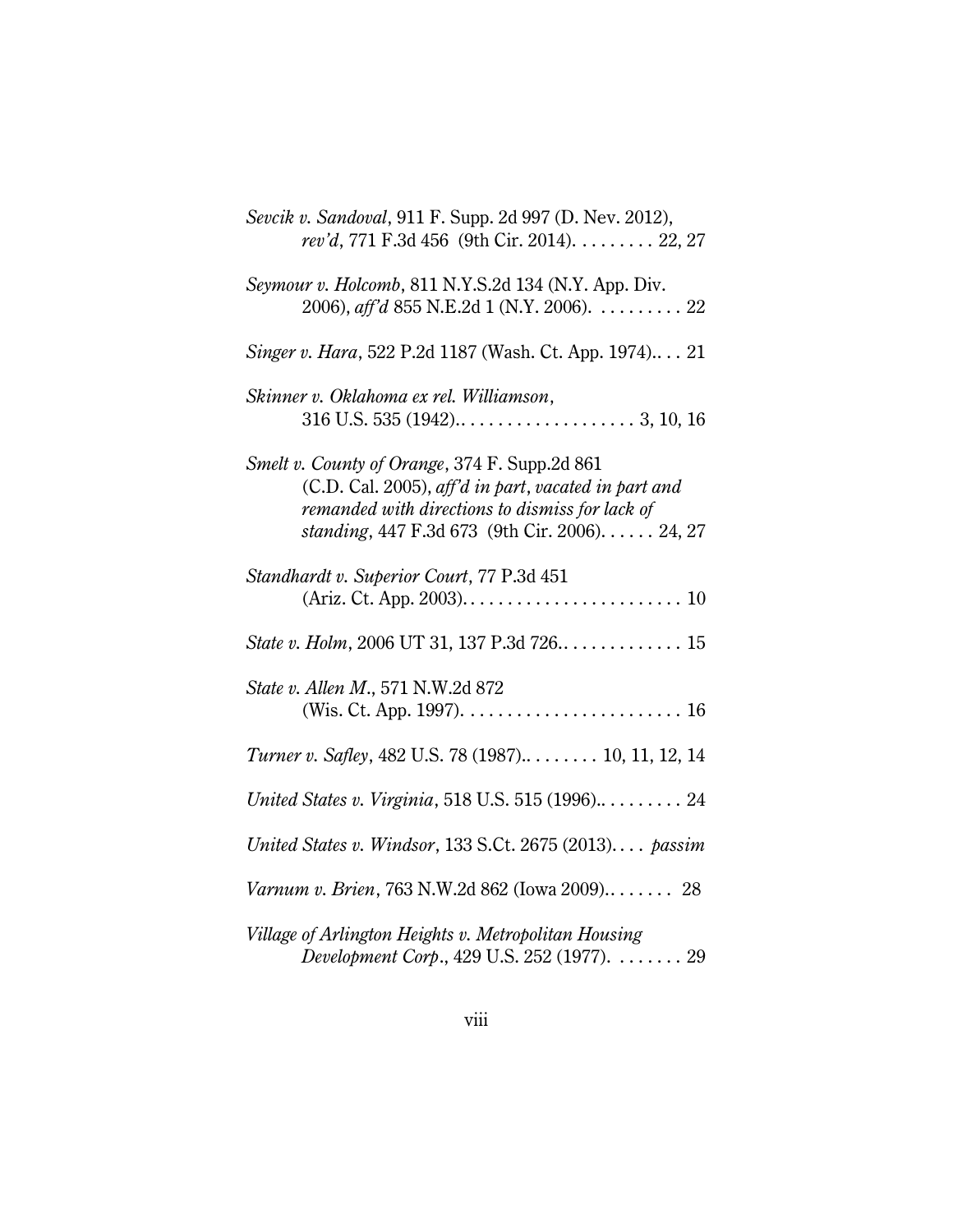| Vorchheimer v. School District of Philadelphia,<br>532 F.2d 880 (3d Cir. 1976), aff'd mem. by an<br>equally divided Court, 430 U.S. 703 (1977). 24 |
|----------------------------------------------------------------------------------------------------------------------------------------------------|
| Washington v. Davis, 426 U.S. 229 (1976) 29                                                                                                        |
| Washington v. Glucksberg, 521 U.S. 702 (1997) 3, 8                                                                                                 |
| <i>Waters v. Ricketts, Case No. 8:14CV536 (D. Neb.),</i><br>Memorandum and Order, March 2, 2015,                                                   |
| Wightman v. Wightman, 4 Johns. Ch. 343 $(1820)$ 15                                                                                                 |
| Zablocki v. Redhail, 434 U.S. 374 (1978). 10, 14, 16                                                                                               |

# **Statutes:**

| Defense of Marriage Act, § 3, 1 U.S.C. § 7 (2008). 4, 6 |  |
|---------------------------------------------------------|--|
|                                                         |  |
|                                                         |  |
|                                                         |  |
|                                                         |  |
| <b>Other Authorities:</b>                               |  |

|--|--|--|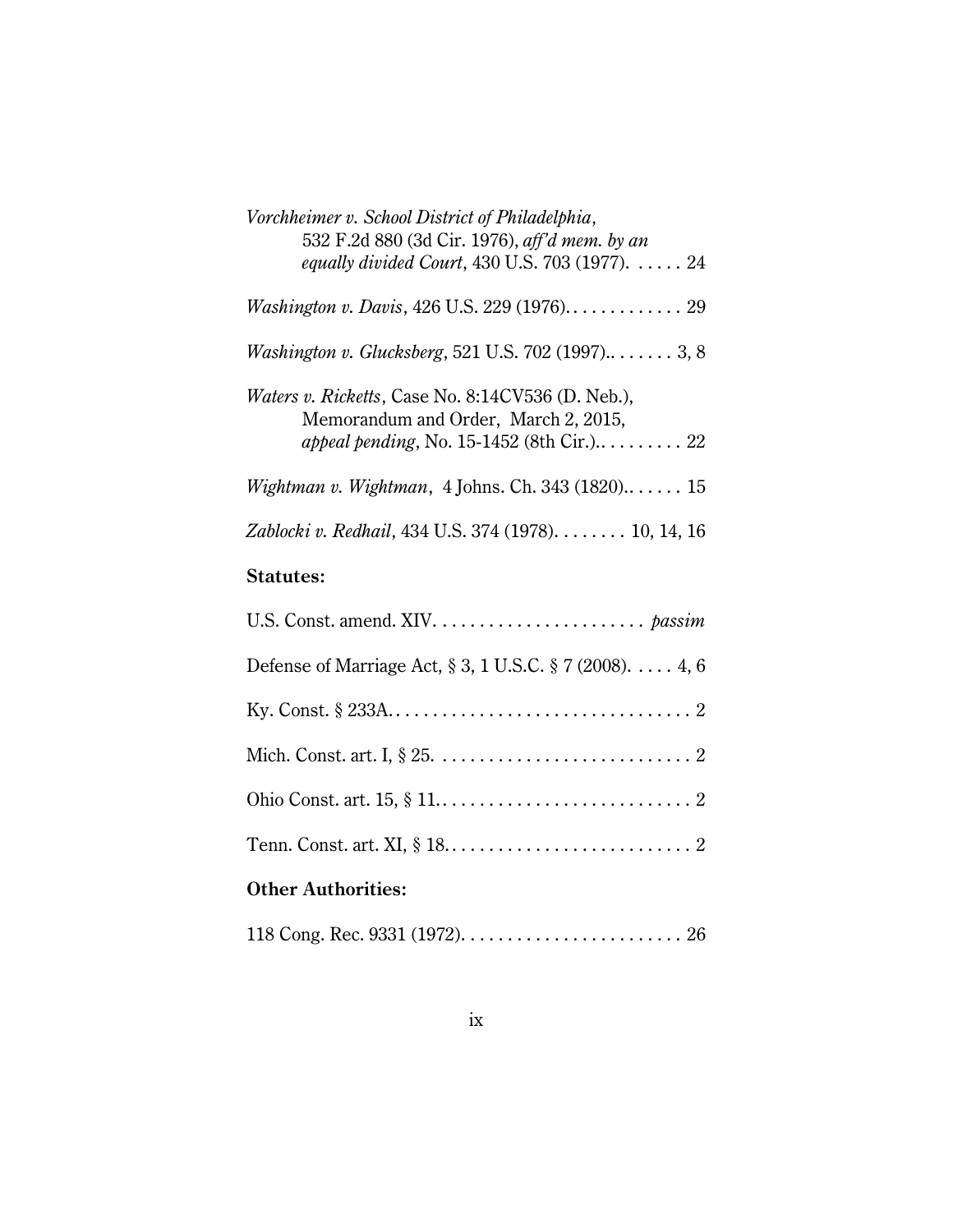| David H. Fowler, Northern Attitudes Towards Interracial                                                                                                        |
|----------------------------------------------------------------------------------------------------------------------------------------------------------------|
| Andrew Koppelman, Response: Sexual Disorientation,                                                                                                             |
| Irving G. Tragen, Statutory Prohibitions against Interracial                                                                                                   |
| Lynn Wardle & Lincoln C. Oliphant, In Praise of Loving:<br>Reflections on the "Loving Analogy" for Same-Sex<br><i>Marriage</i> , 51 How. L. Rev. 117 (2007) 13 |
| Note, Punishing the Innocent: Unconstitutional Restrictions<br>on Prison Marriage and Visitation, 60 N.Y.U.L.                                                  |
| <i>Hollingsworth v. Perry</i> , 133 S.Ct. 2652 (2013),<br>tr. of oral argument (March 26, 2013) $\dots \dots \dots$ 19                                         |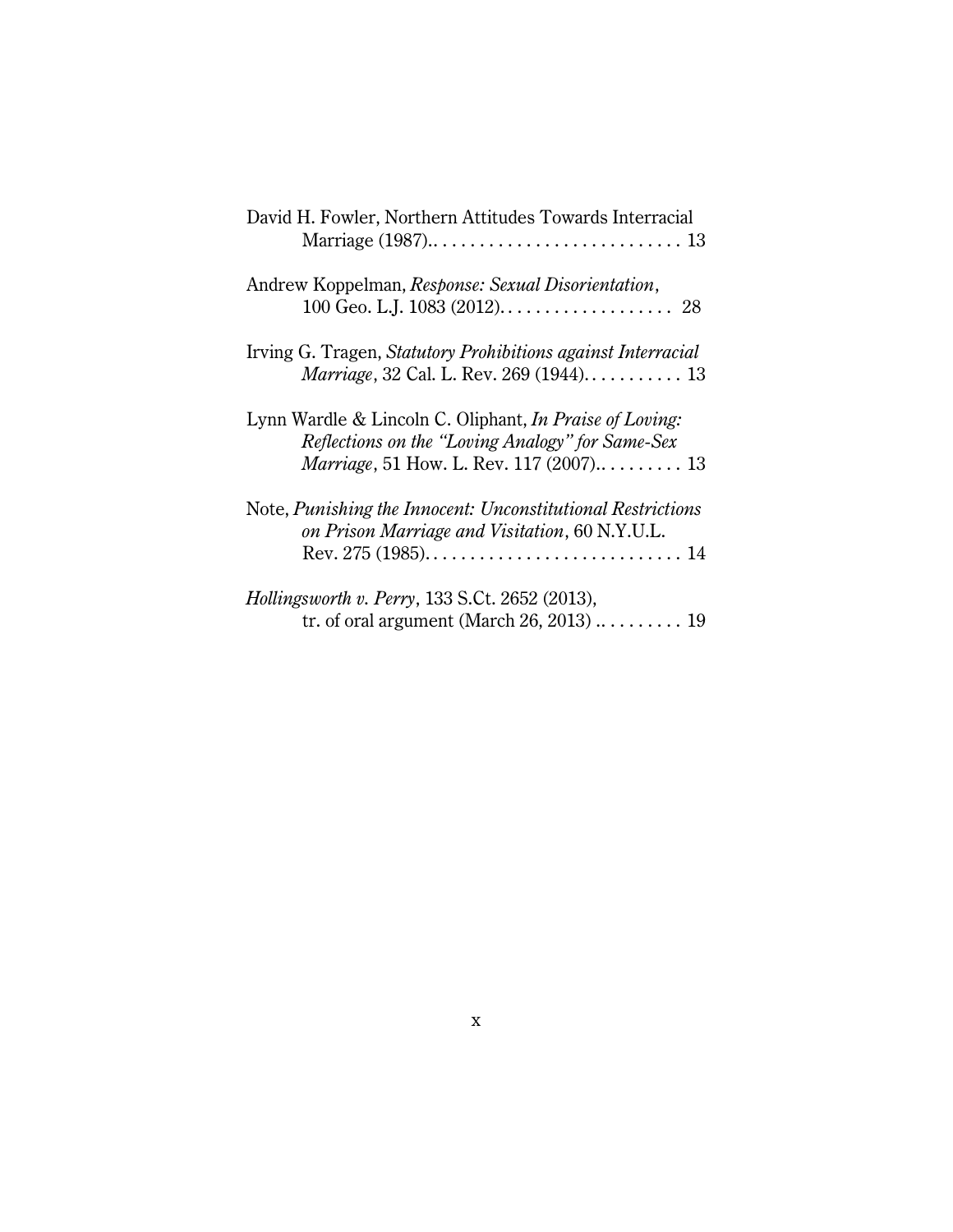#### **INTEREST OF** *AMICUS CURIAE* \*

The Family Research Council (FRC) was founded in 1983 as an organization dedicated to the promotion of marriage and family and the sanctity of human life in national policy. Through publications, media appearances, public events, debates and testimony, FRC's team of policy experts reviews data and analyzes Congressional and executive branch proposals that affect the family. FRC also strives to assure that the unique attributes of the family are recognized and respected in the decisions of courts and regulatory bodies.

FRC champions marriage and family as the foundation of civilization, the source of virtue and the wellspring of society. Believing that God is the author of life, liberty and the family, FRC promotes the Judeo-Christian world view as the basis for a just, free and stable society. Consistent with its mission statement, FRC is committed to strengthening traditional families.

Having publicly supported the efforts to adopt the constitutional amendments challenged here, FRC has a particular interest in the outcome of these cases. In FRC's judgment, the legalization of same-sex marriage, through legislation or litigation, inevitably would be detrimental to the institution of marriage, children and society as a whole. And for the reasons set forth herein, nothing in the Constitution, properly understood, requires the States to license or recognize such marriages. Thus, the judgment of the court of appeals should be affirmed.

Letters of consent have been filed with the Clerk. None of \* the counsel for the parties authored this brief in whole or in part, and no one other than *amicus* or its counsel has contributed money or services to the preparation or submission of this brief.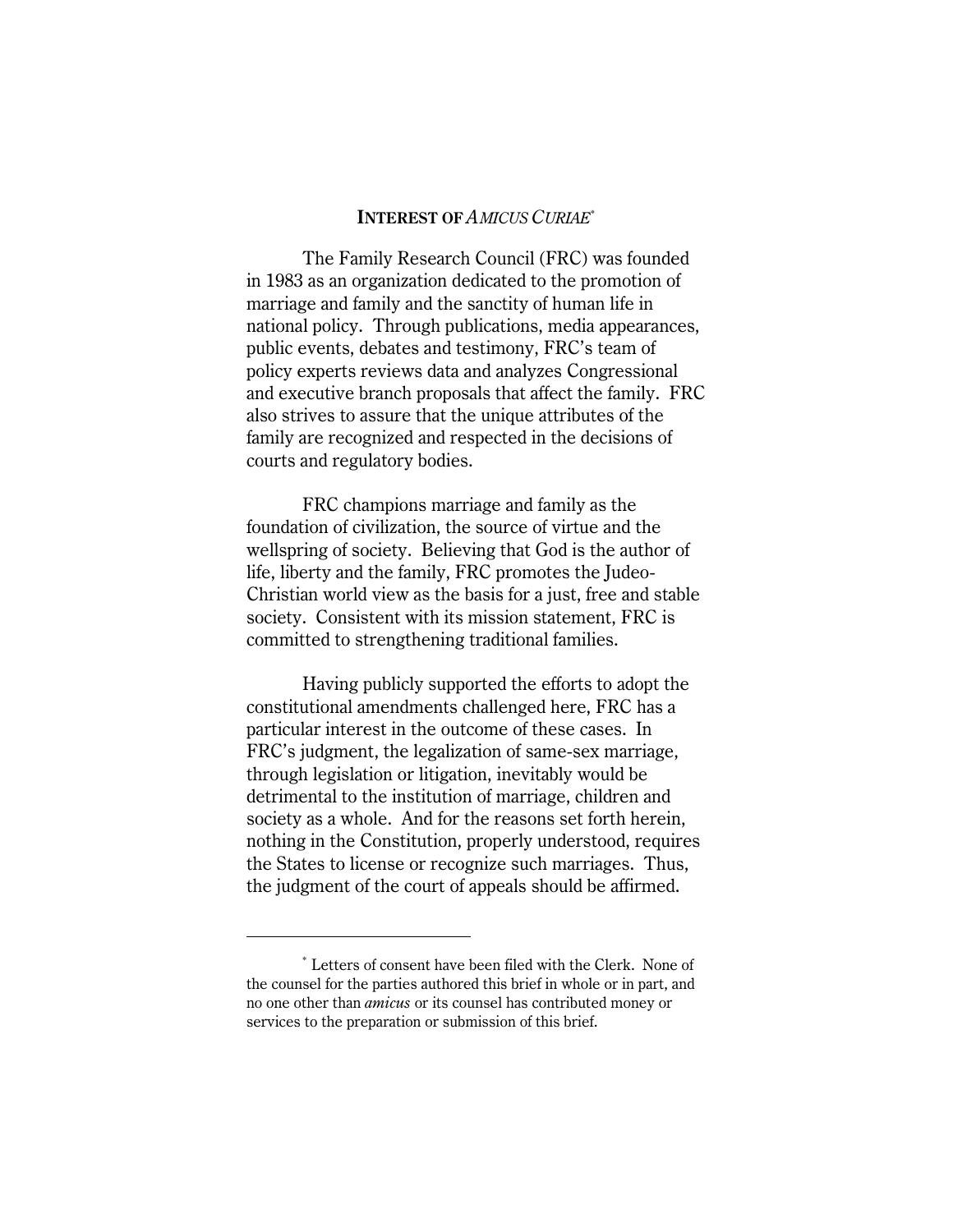### **SUMMARY OF ARGUMENT**

On November 2, 2004, the People of the States of Kentucky, Michigan and Ohio overwhelmingly approved amendments to their state constitutions reserving marriage to opposite-sex couples and denying recognition to all other marriages, wherever performed. Ky. Const. § 233A, Mich. Const. art. I, § 25, Ohio Const. art. 15, § 11. Two years later, on November 7, 2006, the People of Tennessee, by an even greater margin, approved a similar amendment to their state constitution. Tenn. Const. art. XI, § 18. In all four States, the amendments codified both recent and longstanding statutes reserving marriage to opposite-sex couples, *see* Op. 9-13 (tracing history of laws back to the late eighteenth and early nineteenth centuries), which, in turn, confirmed the common law understanding of marriage as a relationship that can exist only between a man and a woman.

Petitioners in these consolidated cases challenged the amendments and related statutes alleging, *inter alia*, that the laws impermissibly interfere with the fundamental right to marry protected by the Due Process Clause and also discriminate on the basis of sex and sexual orientation in violation of the Equal Protection Clause. In each case, the district court struck down the amendment and related statutes. In a divided opinion, the court of appeals reversed the district courts and upheld the laws. On January 16, 2015, this Court granted certiorari to review the judgment of the court of appeals.

1. Petitioners' substantive due process analysis is deeply flawed. The fundamental constitutional right to marry that has been recognized by this Court has always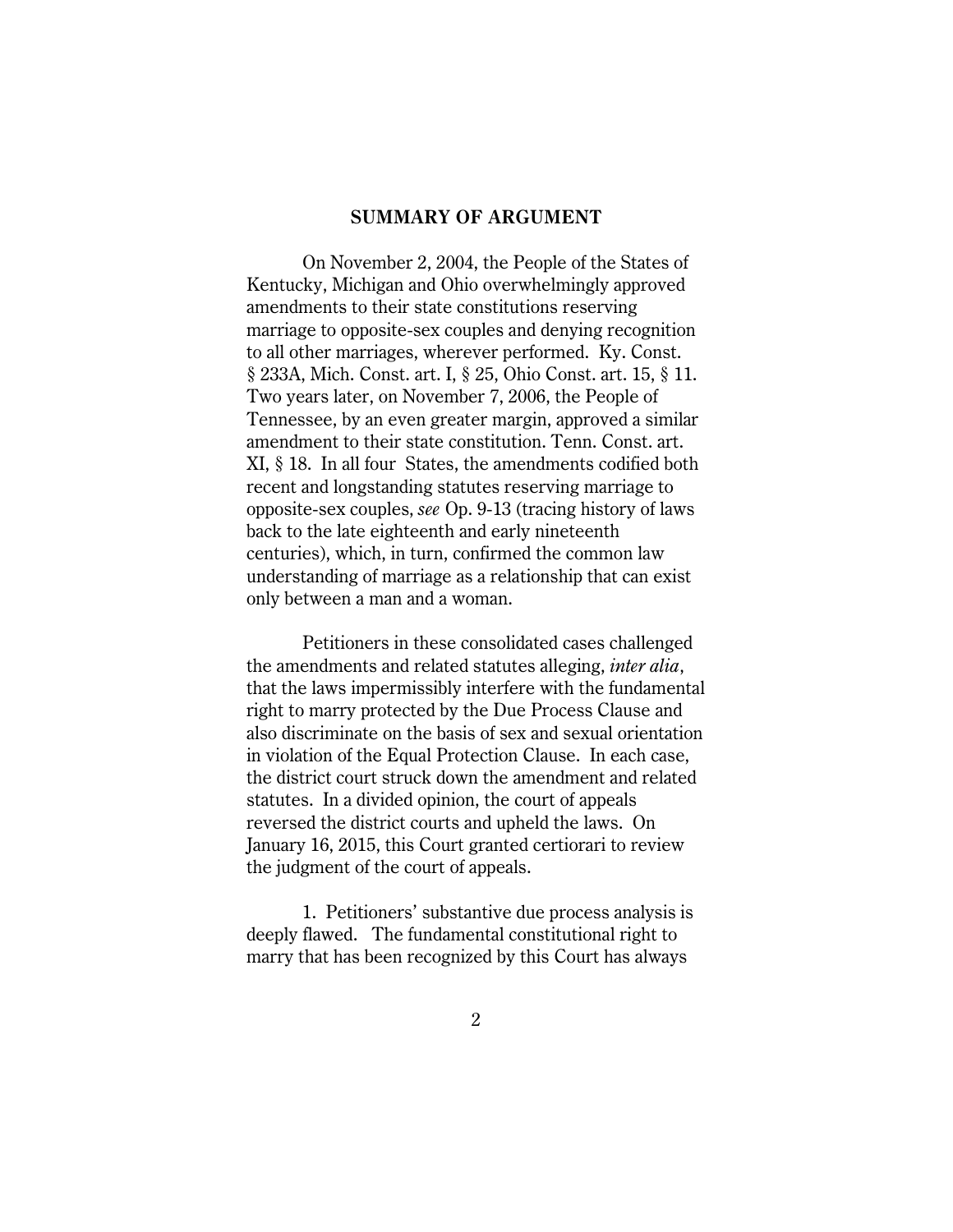been understood to be limited, by the nature of marriage itself, to opposite-sex couples who, *as a class*, are capable of procreating children. *See*, *e.g*., *Skinner v. Oklahoma ex rel. Williamson*, 316 U.S. 535, 541 (1942) ("[m]arriage and procreation are fundamental to the very existence and survival of the race"). Although marriage serves a variety of purposes, it is a privileged legal and social institution primarily to channel the potential procreative sexual activity of opposite-sex couples into stable relationships in which the children so procreated may be raised by their biological mothers and fathers.<sup>1</sup> Unlike the sexual activity of opposite-sex couples, the sexual activity of same-sex couples can never result in the procreation of children. Given the nature of marriage as it has been understood since colonial days, no right to same-sex marriage can be derived from "the Nation's history, legal traditions, and practices." *Washington v. Glucksberg*, 521 U.S. 702, 710 (1997).

In arguing that same-sex couples enjoy the same fundamental right to marry as opposite-sex couples, petitioners rely principally on this Court's decisions in *Lawrence v. Texas*, 539 U.S. 558 (2003), and *United States v. Windsor*, 133 S.Ct. 2675 (2013). *See* Ky. Pet. Br. 2-3, 5, 7, 14-15, 17-24, Mich. Pet. Br. 22, 24, 26, 28, 57-60, 63, Ohio Pet. Br. 4, 18-32, Tenn. Pet. Br. 14, 17, 20-23. But

 $<sup>1</sup>$  "Civil marriage is the product of society's critical need to</sup> manage procreation as the inevitable consequence of intercourse between members of the opposite sex. Procreation has always been at the root of marriage and the reasons for its existence as a social institution. Its structure, one man and one woman committed for life, reflects society's judgment as how optimally to manage procreation and the resultant child rearing.*" Goodridge v. Dep't of Health*, 798 N.E.2d 941, 1002 n. 34 (Mass. 2003) (Cordy, J., dissenting).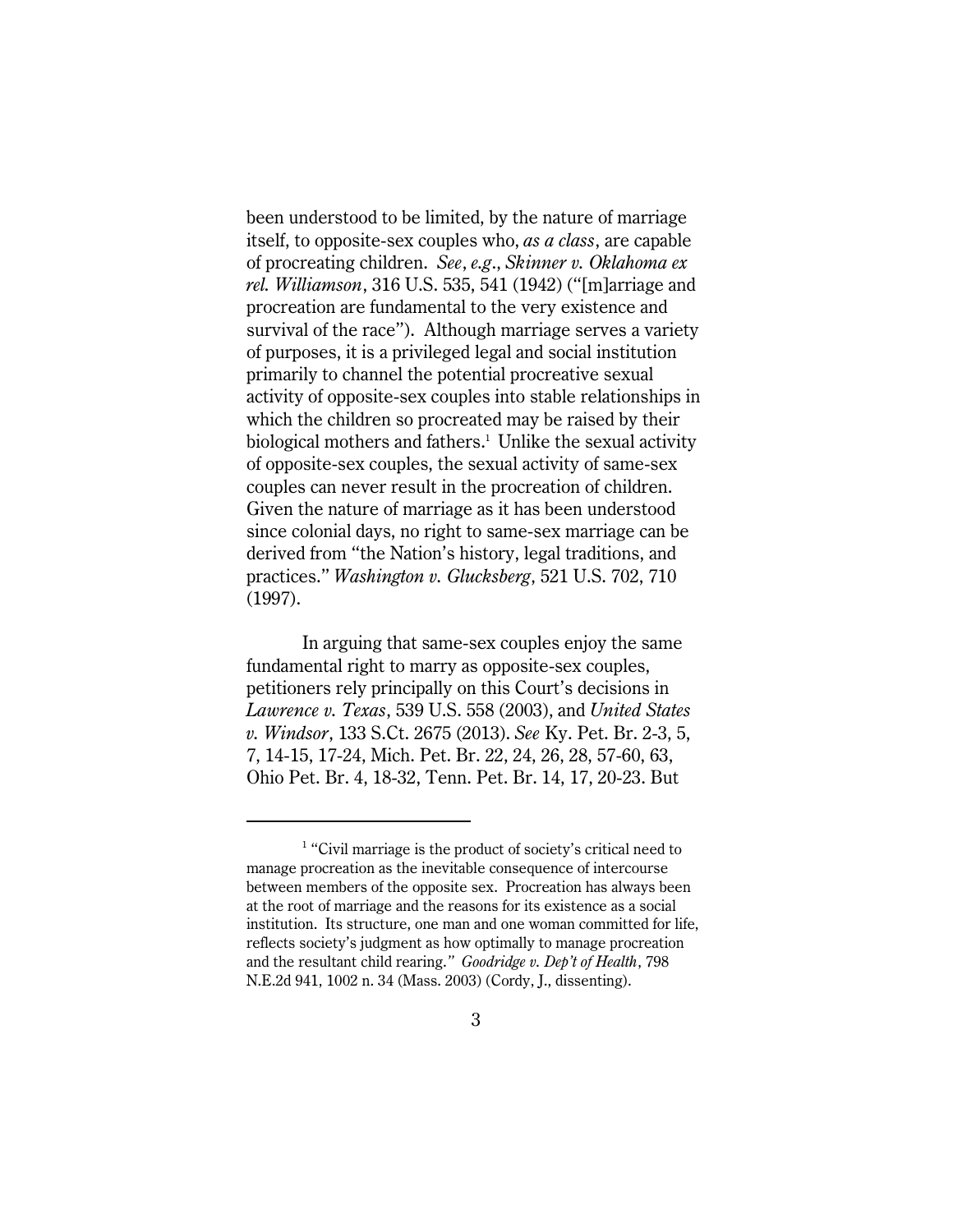neither case supports their argument.

First, the *holdings* in *Lawrence* and *Windsor* are not controlling on the precise issue presented here–whether same-sex couples have a fundamental right to marry. In *Lawrence*, which struck down a Texas statute criminalizing private, non-commercial sexual activity between consenting adults, the Court expressly stated that its decision "does not involve whether the government must give formal recognition to any relationship that homosexual persons seek to enter." 539 U.S. at 578. In *Windsor*, which struck down § 3 of the federal Defense of Marriage Act, 1 U.S.C. § 7 (2008), the Court emphasized that "This opinion and its holding are confined to those lawful marriages," 133 S.Ct. at 2696, referring to samesex marriages that a State has chosen to recognize. In other words, neither the holding nor the opinion has any application outside the issue presented therein.

Second, the *reasoning* in *Lawrence* and *Windsor* does not support petitioners, either. In overruling *Bowers v. Hardwick*, 478 U.S. 186 (1986), the Court in *Lawrence* observed that "there is no longstanding history in this country of laws directed at homosexual conduct as a distinct matter[;]" that "[l]aws prohibiting sodomy do not seem to have been enforced against consenting adults acting in private[;]" that "American laws targeting samesex couples did not develop until the last third of the 20th century[;]" that "our laws and traditions in the past half century are of most relevance here $[$ ; $]$ " and that, almost

 $2^2$  Focusing on the dwindling number of States that prohibited sodomy and the even fewer States that enforced their sodomy laws against private consensual conduct.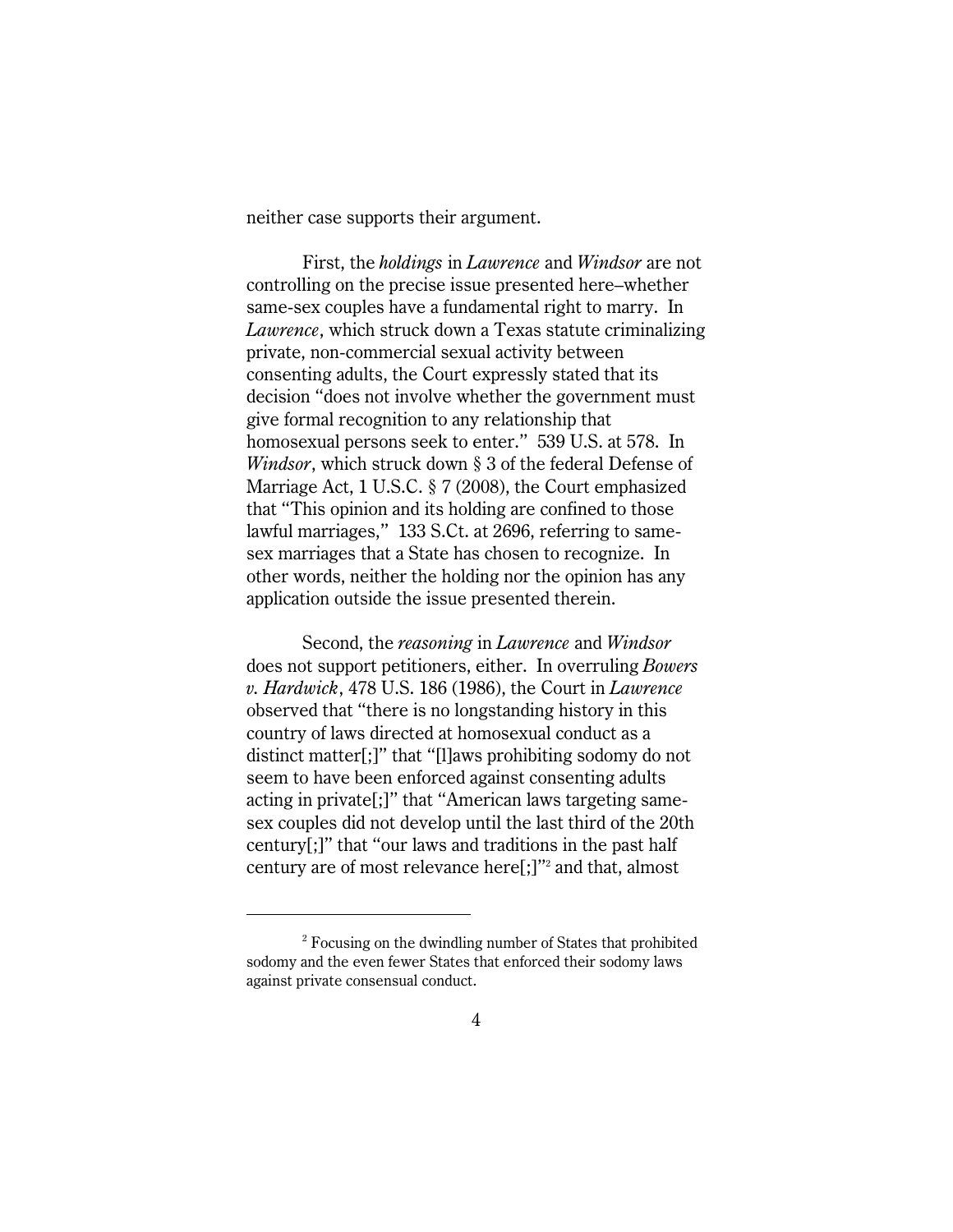five years before *Bowers* was decided, the European Court of Human Rights had struck down a Northern Ireland law prohibiting "consensual homosexual conduct." *Lawrence*, 539 U.S. at 568, 569, 570, 571-72, 573 (citing *Dudgeon v. United Kingdom*, 45 Eur. Ct. H.R. (ser. A) (1981)). These observations were critical to its holding striking down the Texas sodomy statute.

By way of contrast, there *has* been a "longstanding history in this country of laws" reserving marriage to opposite-sex couples; the laws forbidding same-sex marriages *have* been consistently enforced (by the denial of marriage licenses to same-sex couples who have applied for them); the prohibition of same-sex marriage *is* an unbroken continuum from the common law, to state statutes and, in the majority of States, to state constitutional amendments; before the Massachusetts Supreme Judicial Court's decision in *Goodridge v. Dep't of Health*, 798 N.E.2d 941 (Mass. 2003), twelve years ago, *no* State had allowed same-sex marriage, and since the Hawaii Supreme Court's decision in *Baehr v. Lewin*, 852 P.2d 44 (Haw. 1993), *three times as many States* have codified their traditional prohibition of same-sex marriage in their statutes and/or constitutions as have allowed such marriages (in the absence of a court order); and, finally, the European Court of Human Rights has recently reaffirmed its earlier judgment holding that the European Charter does *not* require Contracting States "to grant same-sex couples access to marriage." *Hamalainen v. Finland*, No. 37359/09, ¶ 71, ECHR 2014 (Grand Chamber) (July 16, 2014), reaffirming *Schalk and Kopf v. Austria*, No. 30141/ 04, ¶ 101, ECHR 2010 (First Section) (June 24, 2010). The analysis in *Lawrence* is not controlling on the question presented here.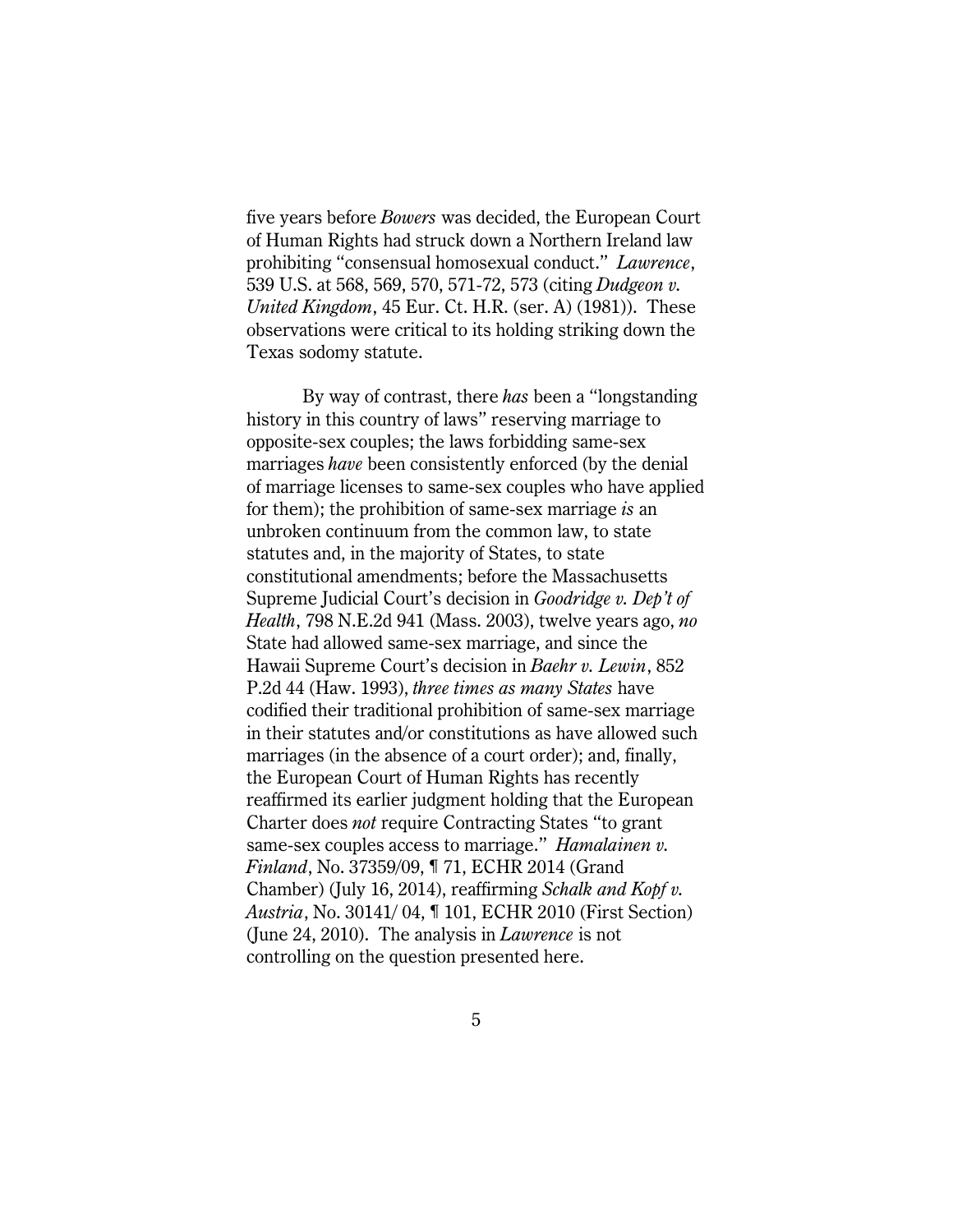In *Windsor*, the Court, stressing the unusual nature of the federal government's wholesale intrusion into a matter of traditional state concern, 133 S.Ct. at 2689-92, held that § 3 of DOMA violated the Fifth Amendment because it "singles out a class of persons deemed *by a State* entitled to recognition and protection to enhance their own liberty" and "imposes a disability on the class by refusing to acknowledge a status *the State* finds to be dignified and proper." *Id*. at 2695-96 (emphasis added). The focus of the Court's analysis was the federal government's devaluation of same-sex marriages that a *State* had chosen to recognize. Nothing in *Windsor* dictates or even suggests the appropriate resolution of the present cases. Indeed, the Court recognized that "[t]he definition of marriage is the foundation of the State's broader authority to regulate the subject of domestic relations . . . ." *Id.* at 2691 (citation and internal quotation marks omitted). Reserving marriage to opposite-sex couples does not violate the fundamental right to marry protected by the Due Process Clause.

2. Nor do the challenged amendments and statutes deny the equal protection of the laws on the basis of sex in violation of the Equal Protection Clause. The classification in the laws is not between men and women, but between opposite-sex couples and same-sex couples of either sex. The amendments and statutes treat men and women equally: both may marry someone of the opposite sex; neither may marry someone of the same sex. There is no discrimination between men and women.

3. Finally, the challenged amendments and statutes do not discriminate on the basis of sexual orientation. The laws are neutral on their face with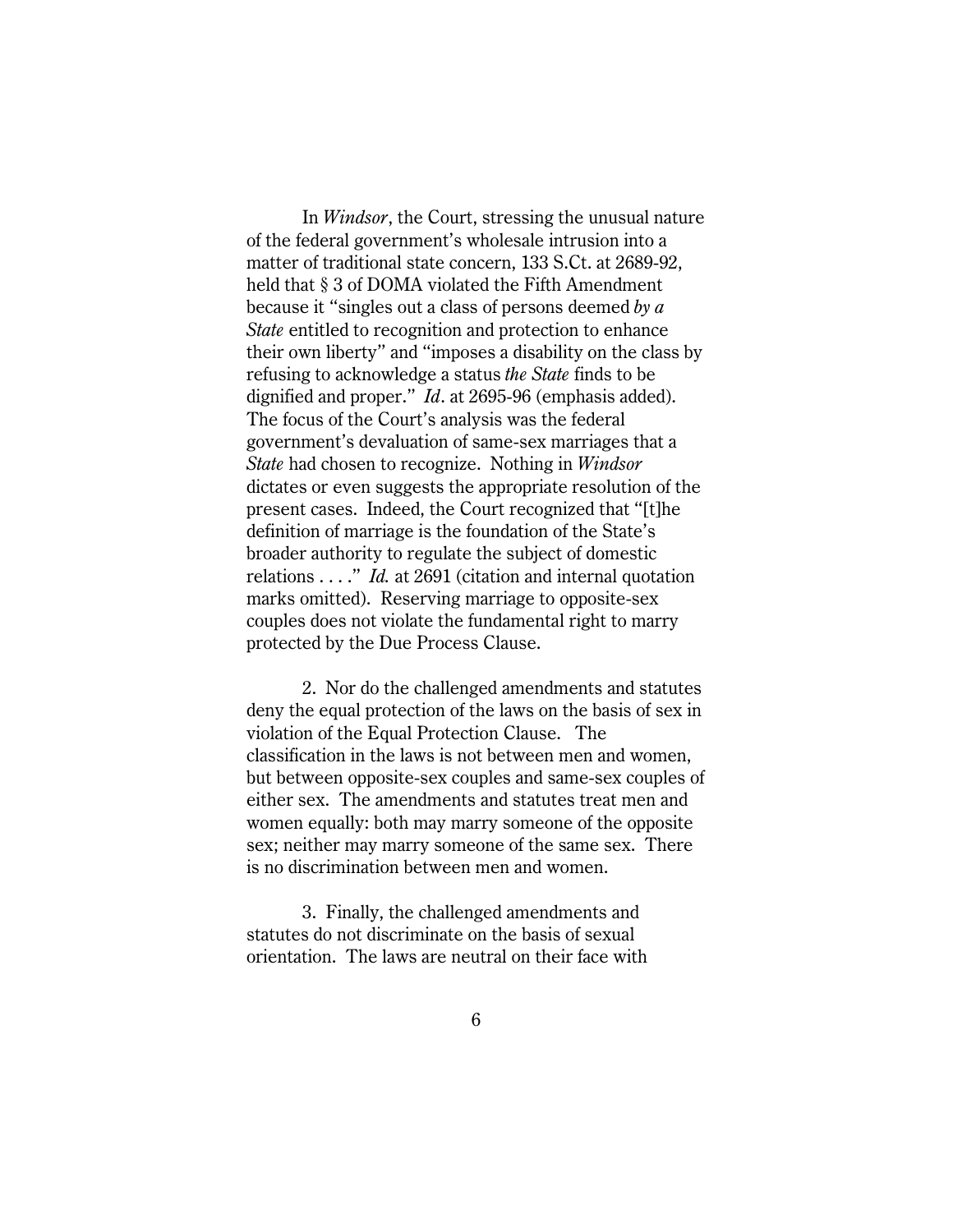respect to a person's sexual orientation. And the fact that they may have a disparate impact on homosexuals is of no constitutional relevance in the absence of competent evidence (which is lacking here) that they were adopted and enacted with the *intent* or *purpose* of discriminating against homosexuals, as opposed to the mere *knowledge* that the laws could have such an impact. There is no discrimination on the basis of sexual orientation.

#### **ARGUMENT**

**I.**

# **THE RESERVATION OF MARRIAGE TO OPPOSITE-SEX COUPLES DOES NOT INTERFERE WITH THE FUNDAMENTAL RIGHT TO MARRY PROTECTED BY THE DUE PROCESS CLAUSE.**

Petitioners contend that the fundamental right to marry protected by the Due Process Clause includes the right to marry someone of the same sex. *See* Ky. Pet. Br. 18-23, Mich. Pet. Br. 56-64, Tenn. Pet. Br. 18-21. The court of appeals rejected this contention, Op. 28-31, and properly so. Petitioners' fundamental rights analysis cannot be reconciled with the Court's precedents or with the nature of marriage as a protected social and legal institution.

In determining whether an asserted liberty interest (or right) should be regarded as fundamental for purposes of substantive due process analysis under the Due Process Clause of the Fourteenth Amendment (infringement of which would call for strict scrutiny review), this Court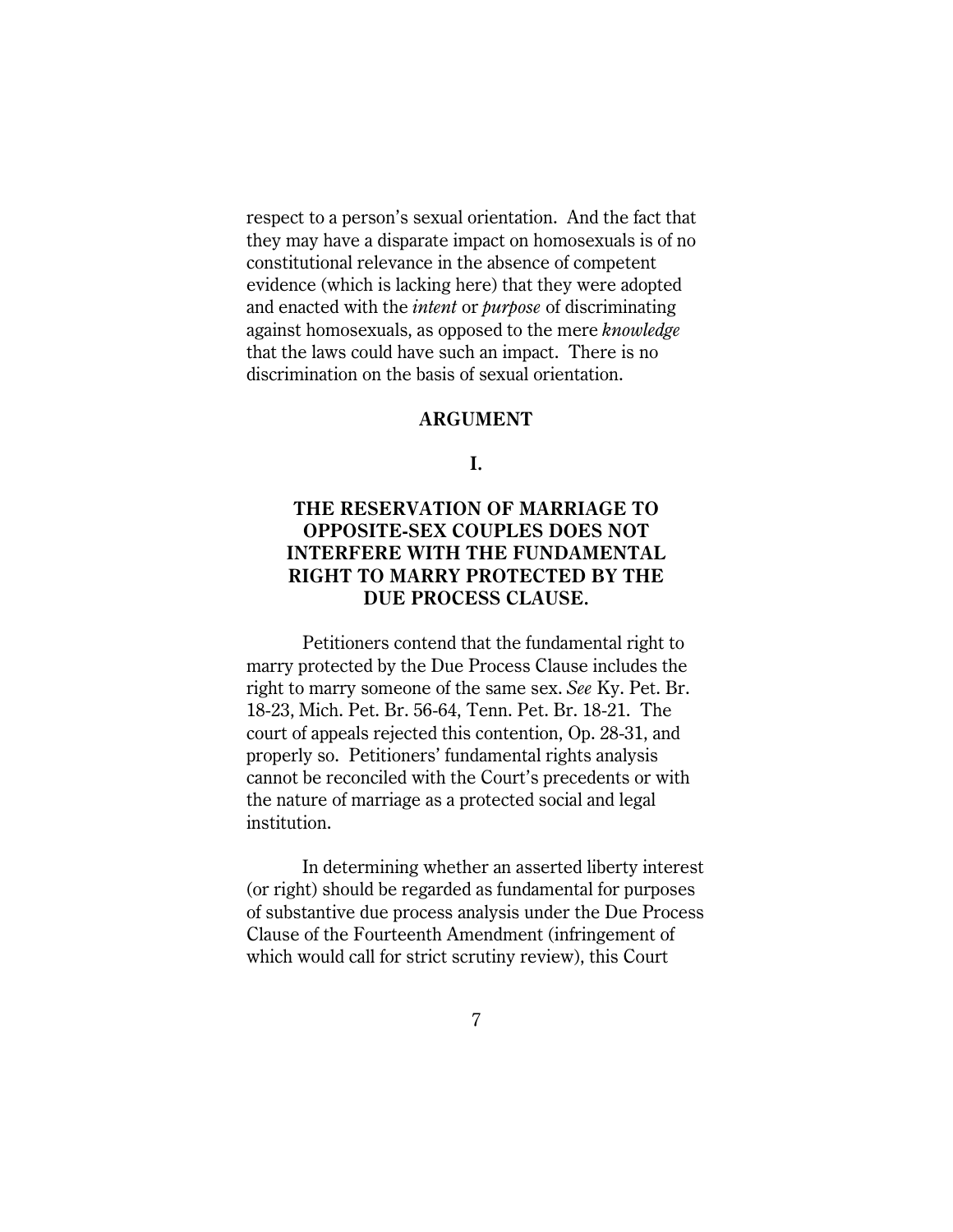applies a two-prong test. First, there must be a "careful description" of the asserted fundamental liberty interest. *Washington v. Glucksberg*, 521 U.S. 702, 721 (1997) (citation and internal quotation marks omitted).<sup>3</sup> Second, the interest, so described, must be "deeply rooted" in "the Nation's history, legal traditions, and practices." *Id.* at 710, 721.

In *Glucksberg*, the Court characterized the asserted liberty interest as "a right to commit suicide which itself includes a right to assistance in doing so," not whether there is "a liberty interest in determining the time and manner of one's death," "a right to die," "a liberty to choose how to die," "[a] right to choose a humane, dignified death" or "[a] liberty to shape death." *Id*. at 722- 23 (citations and internal quotation marks omitted).

<sup>&</sup>lt;sup>3</sup> *Glucksberg* was not an anomaly in demanding precision in defining the nature of the interest (or right) being asserted. *See, e.g., Reno v. Flores*, 507 U.S. 292, 302 (1993) (describing alleged right as "the . . . right of a child who has no available parent, close relative, or legal guardian, and for whom the government is responsible, to be placed in the custody of a willing-and-able private custodian rather than that of a government-operated or government-selected child-care institution," not whether there is a right to "freedom from physical restraint," "a right to come and go at will" or "the right of a child to be released from all other custody into the custody of its parents, legal guardians, or even close relatives"); *Collins v. City of Harker Heights, Texas*, 503 U.S. 115, 125-26 (1992) (describing asserted interest as a government employer's duty "to provide its employees with a safe working environment"). *See also District Attorney's Office for the Third Judicial District v. Osborne*, 557 U.S. 52, 72-73 (2009) (convicted felon has no freestanding "substantive due process right" to obtain the State's DNA evidence in order to apply new DNA-testing technology that was not available at the time of his trial) (relying upon *Glucksberg*, *Reno* and *Collins*).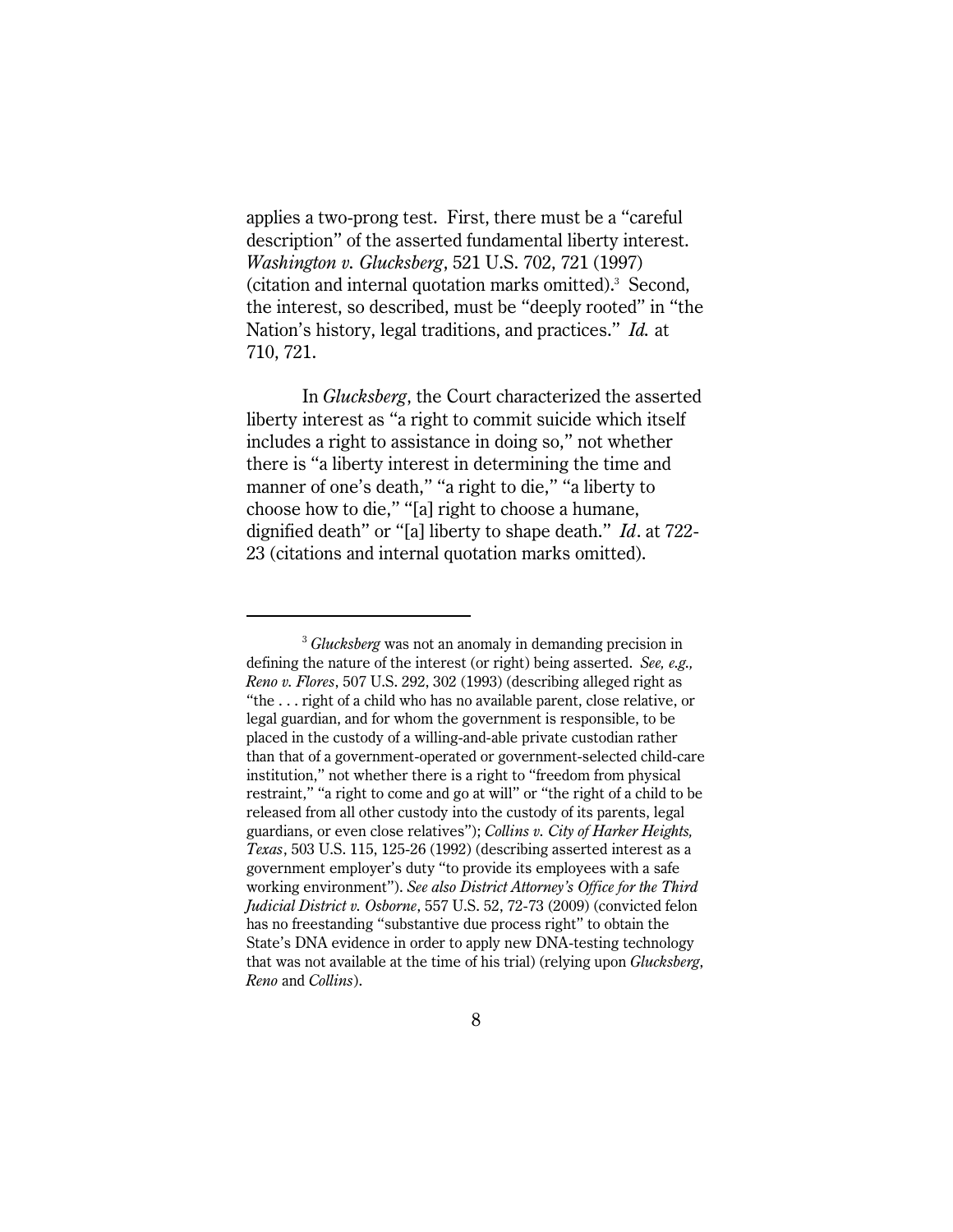For purposes of substantive due process analysis, the issue in these cases is not *who* may marry, but "*what* marriage is." *Windsor*, 133 S.Ct. at 2716 (Alito, J., dissenting) (emphasis added). The principal defining characteristic of marriage as it has been understood throughout Western Civilization is the union of a man and a woman.<sup>4</sup> As the New York Court of Appeals observed, "The idea that same-sex marriage is even possible is a relatively new one. Until a few decades ago, it was an accepted truth for almost everyone who every lived, in any society in which marriage existed, that there could be marriages only between participants of different sex." *Hernandez v. Robles*, 855 N.E.2d 1, 8 (N.Y. 2006). *See also Windsor*, 133 S.Ct. at 2689 ("until recent years, many citizens had not even considered the possibility that two persons of the same sex might aspire to occupy the same status and dignity as that of a man and woman in lawful marriage"), *id*., ("[t]he limitation of lawful marriage to heterosexual couples . . . for centuries had been deemed both necessary and fundamental"). Properly framed, therefore, the issue before this Court is not whether there is a fundamental right to enter into a marriage with the person of one's choice, but whether there is a right to enter into a same-sex marriage.

 The Court has recognized a substantive due process right to marry. *Loving v. Virginia*, 388 U.S. 1

<sup>&</sup>lt;sup>4</sup> "To remove from 'marriage' a definitional component of that institution (i.e., one woman, one man) which long predates the constitutions of this country and state. . . would, to a certain extent, extract some of the deep roots that support its elevation to a fundamental right." *Samuels v. New York State Dep't of Health*, 811 N.Y.S.2d 136, 141 (App. Div. 2006) (citation and internal quotation marks omitted), *aff'd*, 855 N.E.2d 1 (N.Y. 2006).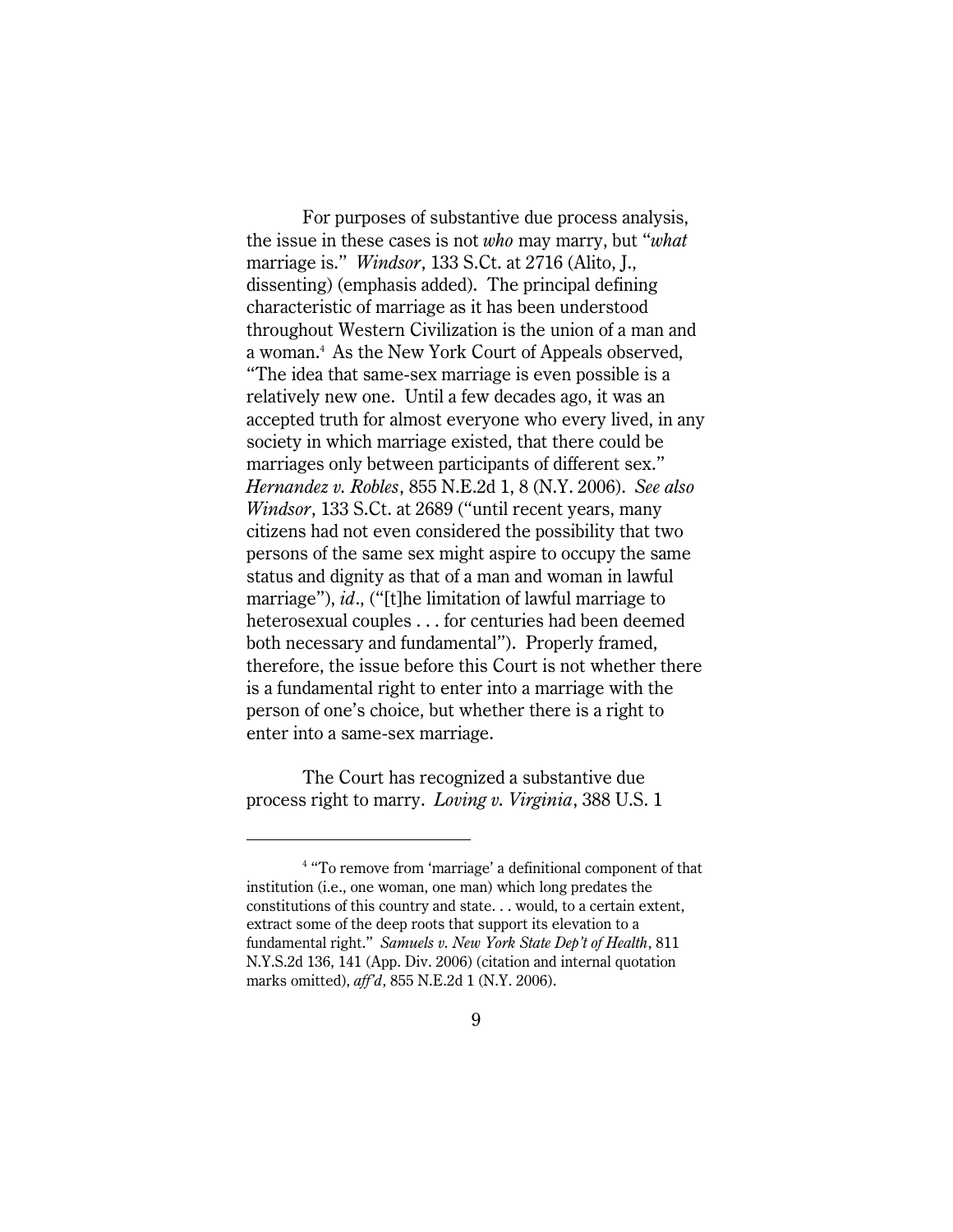(1967), *Zablocki v. Redhail*, 434 U.S. 374 (1978), and *Turner v. Safley*, 482 U.S. 78 (1987). But the right recognized in these decisions all concerned *opposite*-sex, not *same*-sex, couples. *Loving*, 388 U.S. at 12, *Zablocki*, 434 U.S. at 384, *Turner*, 482 U.S. at 94-97. That the right to marry is limited to opposite-sex couples is clearly implied in a series of cases relating marriage to procreation and childrearing.<sup>5</sup> See Skinner v. Oklahoma ex *rel. Williamson*, 316 U.S. 535, 541 (1942) ("[m]arriage and procreation are fundamental to the very existence and survival of the race"); *Loving*, 388 U.S. at 12 (same); *Meyer v. Nebraska*, 262 U.S. 390, 399 (1923) (liberty language in Due Process Clause includes "the right of the individual . . . to marry, establish a home and bring up children"); *Maynard v. Hill*, 125 U.S. 190, 211 (1888) (referring to marriage as "the foundation of the family and of society, without which there would be neither civilization nor

<sup>&</sup>lt;sup>5</sup> Contrary to the understanding of the petitioners, *see* Ky. Pet. Br. 47, Mich. Pet. Br. 62-65, Ohio Pet. Br. 55-58, Tenn. Pet. Br. 18, the linkage of the right to marry to procreation is not undermined by the fact that married persons have a right to choose not to reproduce. After all, "[t]he ability to bear or beget children is inherently a characteristic requiring at some level the participation of a man and a woman . . . ." *Conaway v. Deane*, 932 A.2d 571, 621-22 n.64 (Md. 2007). Moreover, only the sexual activity of opposite-sex couples is capable of producing children; by definition, the sexual activity of same-sex couples cannot. Accordingly, it is only the potential procreative sexual activity of opposite-sex couples that needs to be channeled into a stable social and legal relationship – *marriage* – that will protect and benefit the children so procreated. Finally, it is (or should be) obvious that, on both principled and practical grounds, the State could not inquire into an opposite-sex couple's willingness or ability to procreate before issuing a marriage license. *See Standhardt v. Superior Court*, 77 P.3d 451, 462 (Ariz. Ct. App. 2003) (explaining why such an inquiry would be constitutionally barred and impossible to administer).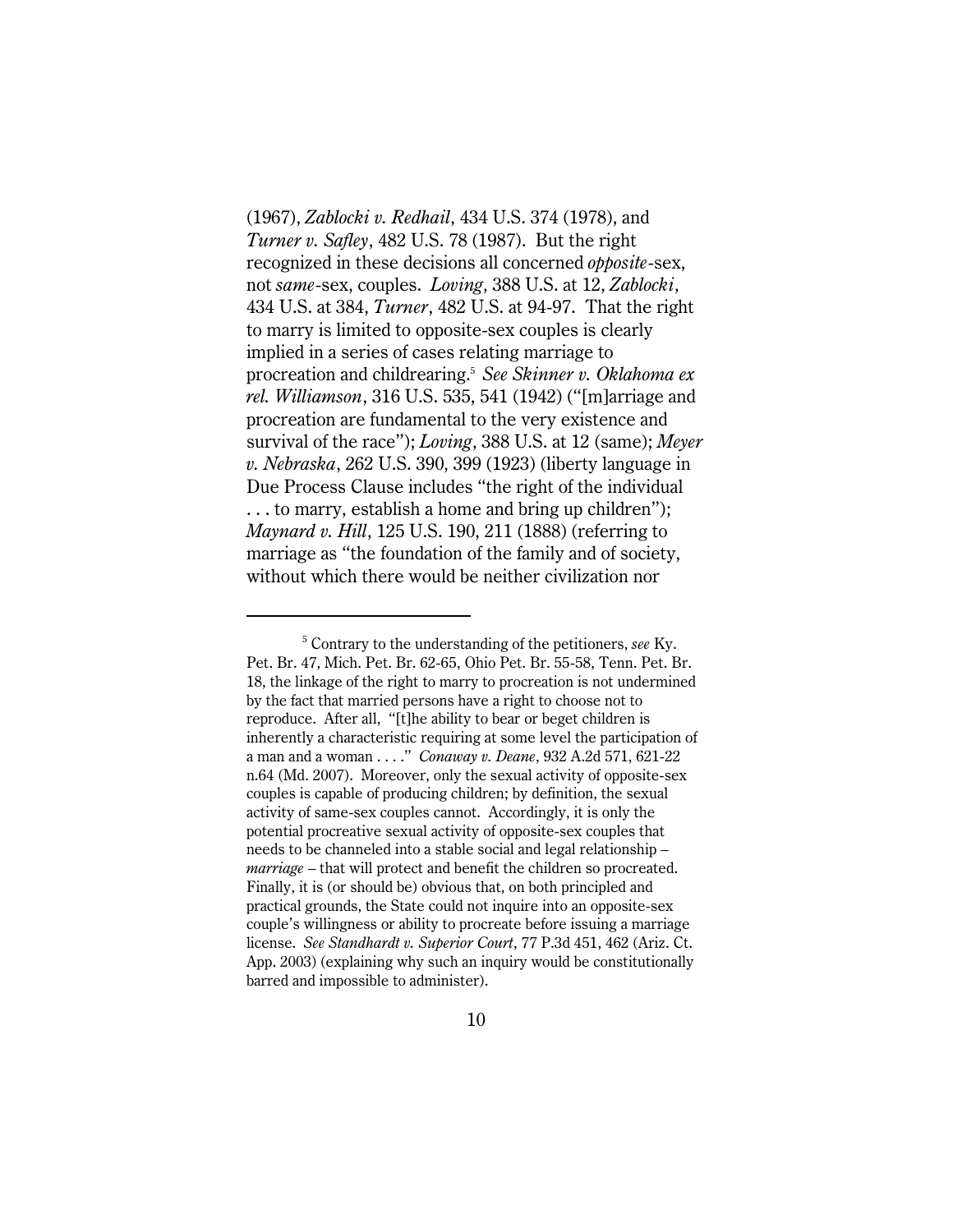progress").<sup>6</sup>

<sup>6</sup> Notwithstanding petitioners' reading of the case, see Ky. Pet. Br. 47, Mich. Pet. Br. 63, Ohio Pet. Br. 56, the Court's decision in *Turner v. Safley* does not undercut the contention that the right to marry is tied to its procreative potential. At issue in *Turner* was a state prison regulation that prohibited inmates from marrying, absent a compelling reason for allowing their marriage (generally understood to be limited to "a pregnancy or the birth of an illegitimate child," *Turner*, 482 U.S. at 82). In holding that the right to marry applies to prison inmates, *id*. at 95, the Court acknowledged that "[t]he right to marry, like many other rights, is subject to substantial restrictions as a result of incarceration," but determined that "[m]any important attributes of marriage remain . . . after taking into account the limitations imposed by prison life." *Id*. The Court noted that "most inmates eventually will be released by parole or commutation, and therefore most inmate marriages are formed in the expectation that they ultimately will be fully consummated." *Id*. at 96. The Court also observed that marriage often serves as a precondition to certain tangible and intangible benefits, including the "legitimation of children born out of wedlock." *Id*. Admittedly, the reasons given in support of recognizing the right of inmates to marry were not linked in express terms to procreation. And some of the reasons given, "expressions of emotional support and public commitment," "an exercise of religious faith as well as an expression of personal dedication," *id*. at 95-96, were wholly independent of procreation. That said, "it is clear that the Court was contemplating marriage between a man and woman when it declared unconstitutional the [prison] regulation." *Conaway v. Deane*, 932 A.2d at 621. "The case involved challenges by opposite sex couples, and a number, although not all, of the reasons given in support of the right to marry applied only to opposite-sex couples, i.e., consummation of the marriage and legitimization of children born outside the marital relationship." *Id*. Significantly, in *Turner*, the Court distinguished its summary affirmance in *Butler v. Wilson*, 415 U.S. 953 (1974), upholding a prohibition on marriage for inmates sentenced to life imprisonment. *Turner*, 482 U.S. at 96. In the absence of a pardon or a commutation, inmates serving a life sentence would not be able to consummate a marriage or procreate children. Petitioners do not cite or attempt to distinguish *Butler*.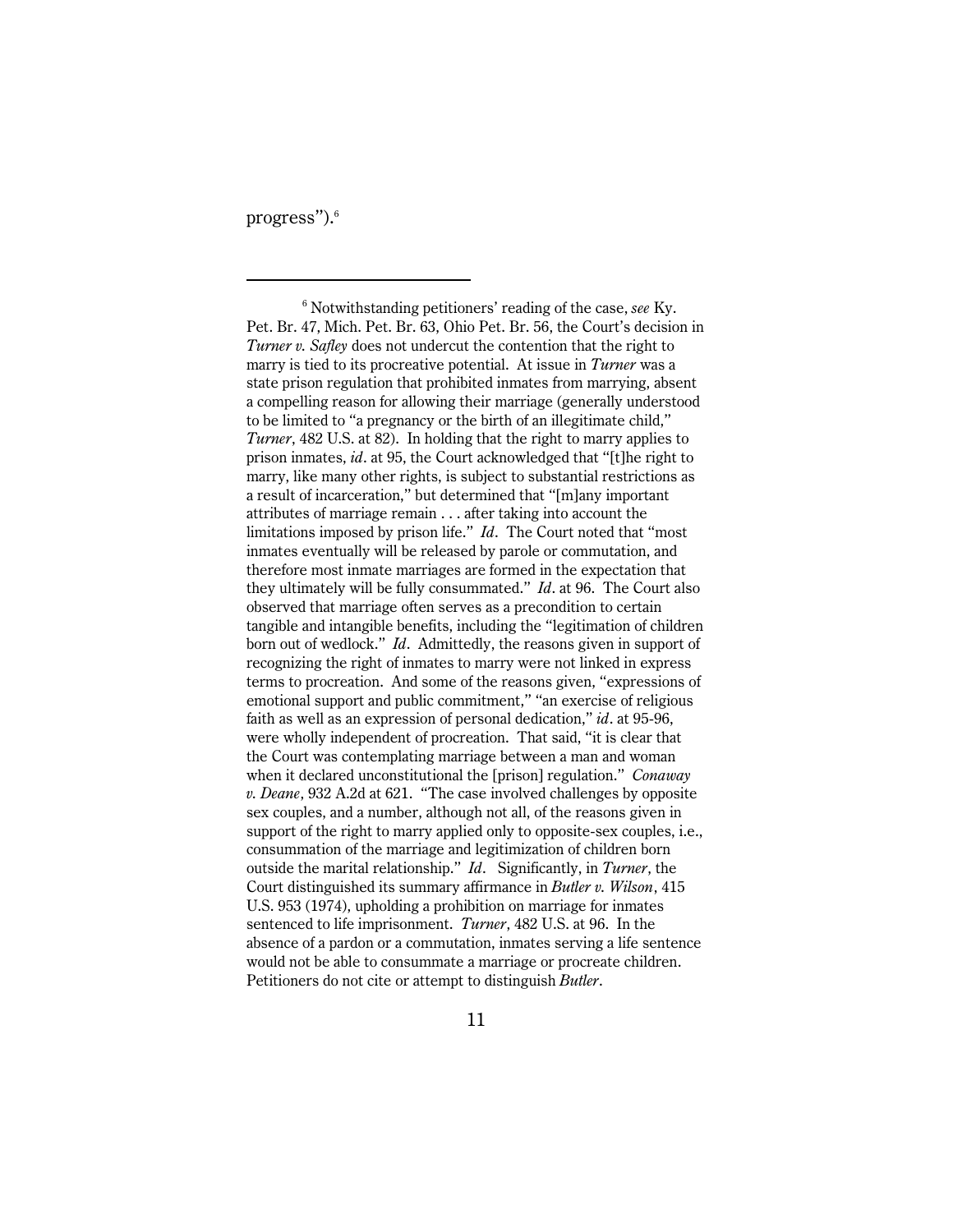This Court has never stated or even implied that the federal right to marry extends to same-sex couples. Until the Massachusetts Supreme Judicial Court's decision in *Goodridge v. Dep't of Public Health* in 2003, no State allowed or recognized same-sex marriages. And, in the absence of a court order, *no* State allowed same-sex marriage until 2009, only six years ago. While eleven States have freely chosen to allow same-sex marriage,<sup>7</sup> more than three times as many States have approved state constitutional amendments (thirty States) or have enacted statutory equivalents (four States) codifying the common law and statutory reservation of marriage to opposite-sex couples. Given that same-sex marriage has been allowed only since 2003 (and then only in one State), it cannot be said that same-sex marriage is "deeply rooted" in "the Nation's history, legal traditions, and practices." There is no "long history" of a right to enter into a same-sex marriage and "[t]he mere novelty of such a claim is reason enough to doubt that 'substantive due process' sustains it." *Osborne*, 557 U.S. at 72 (citation and internal quotation marks omitted).

Petitioners make no attempt to demonstrate that a right to same-sex marriage is "deeply rooted" in our "Nation's history, legal traditions, and practices." But, in their view, that is the wrong question to ask. Rather, the only question is whether there is a fundamental right to marry the person of one's choice and, if so, then same-sex couples are entitled to exercise that right in the same

 $7$  Two (New Hampshire, Vermont) in 2009, one (New York) in 2011 and eight (Delaware, Hawaii, Illinois, Maine, Maryland, Minnesota, Rhode Island and Washington) at various times since November 2012.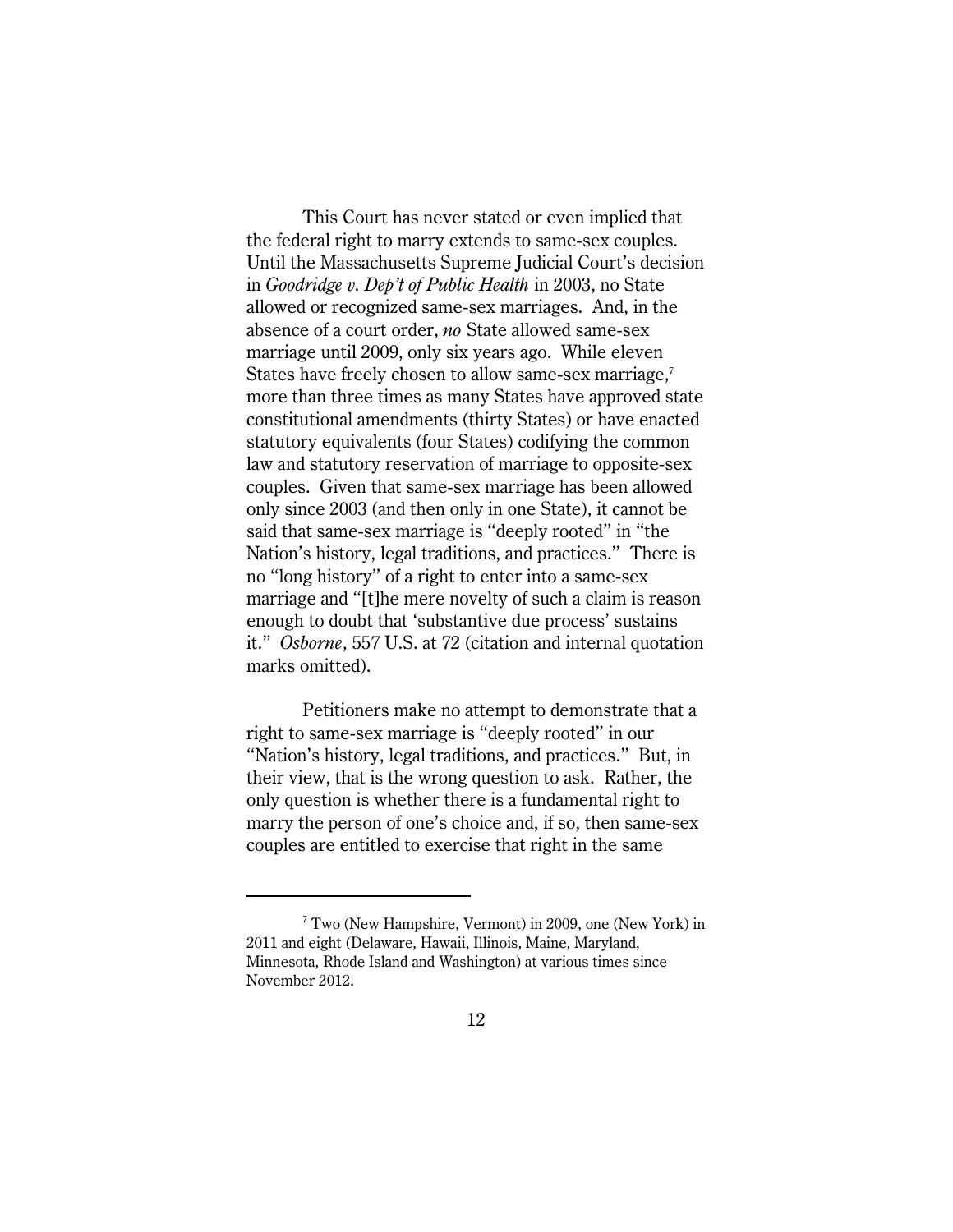manner as opposite-sex couples. *See* Ky. Pet. Br. 18-23, Mich. Pet. Br. 56-62, Tenn. Pet. Br. 18-21.<sup>8</sup> They note that this Court did not ask, in *Loving,* whether there was a right to "interracial marriage" or, in *Turner*, whether there was a right to "inmate marriage." Mich. Pet. Br. 60- 61.

Petitioners, however, confuse a *restriction* on the exercise of a fundamental right with the *nature* of the right itself. *See* Op. 29 ("*Loving* addressed . . . an unconstitutional eligibility requirement for marriage; it did not create a new definition of marriage"). Interracial marriages were legal at common law, in many of the original thirteen colonies and in a number of other States that never banned them.<sup>9</sup> In short, there was no uniform tradition of prohibiting such marriages. Moreover, to the extent that there was a (non-uniform) "tradition" banning interracial marriages, any such "tradition" "was contradicted by a *text*–an Equal Protection Clause that explicitly establishes racial equality as a constitutional value." *Planned Parenthood v. Casey*, 505 U.S. 833, 980 n. 1 (Scalia, J., concurring in the judgment in part and dissenting in part). There is no comparable text that

<sup>&</sup>lt;sup>8</sup> Petitioners quote this Court's due process holding in *Loving* out of context. The Court did not characterize the right at issue as "the freedom of choice to marry," *simpliciter*, Tenn. Pet. Br. 17, but as "the freedom of choice to marry *not . . . restricted by invidious racial discriminations*." *Loving*, 388 U.S. at 12 (emphasis added).

*See* Irving G. Tragen, *Statutory Prohibitions against* <sup>9</sup> *Interracial Marriage*, 32 Cal. L. Rev. 269, 269-70 & n. 2 (1944) (common law); David H. Fowler, Northern Attitudes Towards Interracial Marriage 62-63 (1987) (colonies); Lynn Wardle & Lincoln C. Oliphant, *In Praise of Loving: Reflections on the "Loving Analogy" for Same-Sex Marriage*, 51 How. L.J. 117, 180-81 (2007) (other States).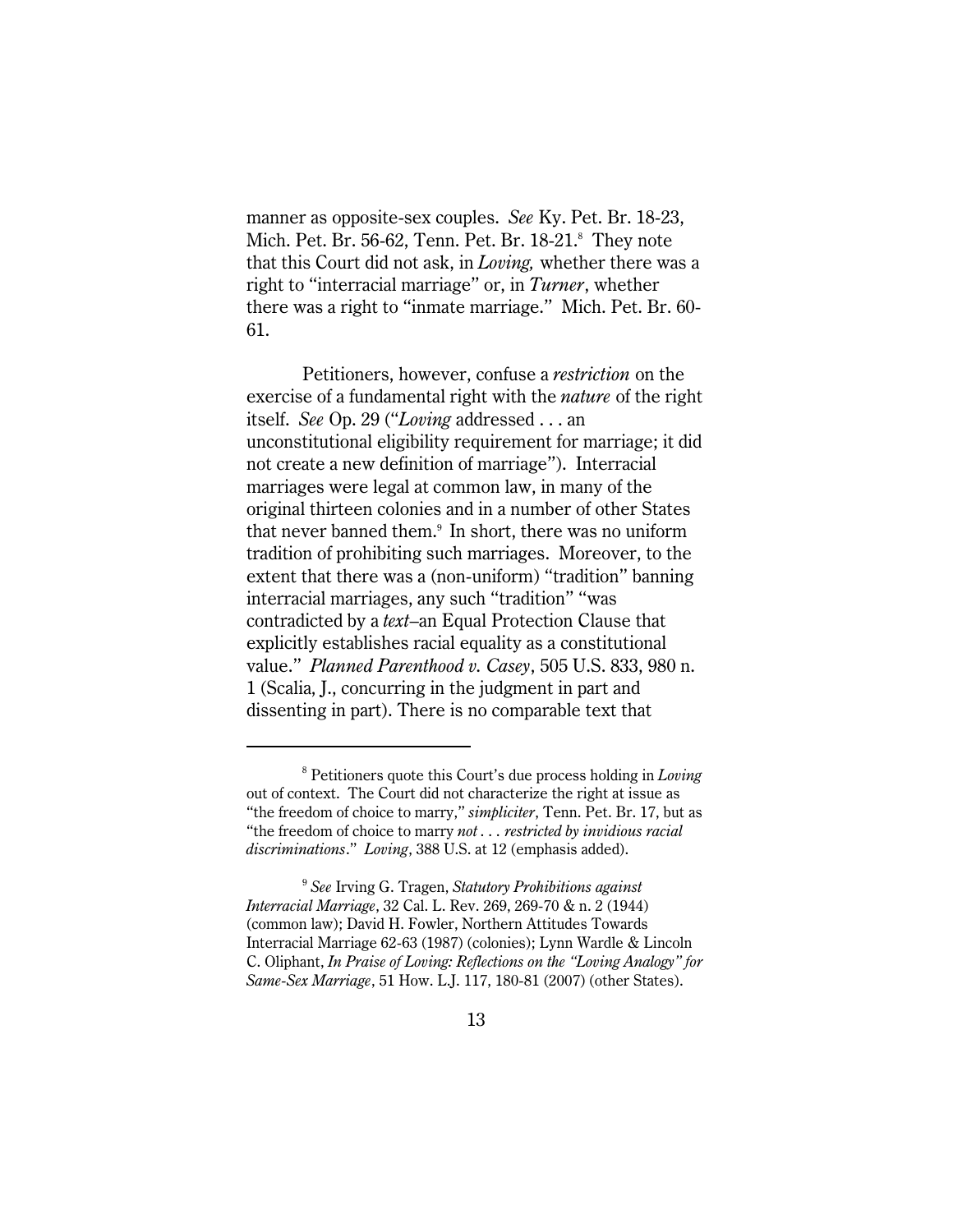establishes sexual orientation equality as a constitutional value from which one could derive a subsidiary right to enter into a same-sex marriage. In *Turner*, the Court noted that before adoption of the prison regulation challenged therein no regulation specifically authorized correctional officers to prohibit inmates from getting married and prison authorities had routinely allowed male inmates to marry and female inmates to marry civilians who were not ex-felons. 482 U.S. at 82, 98-99. 10

Unlike the facts in *Loving*, *Zablocki* and *Turner*, until very recently (and then only in a minority of jurisdictions) marriage has always and everywhere been understood as a relationship that may exist only between a man and woman. *See Windsor*, 133 S.Ct. at 2715 (Alito, J., dissenting) (noting that "no State permitted same-sex marriage" until the Massachusetts Supreme Judicial Court's decided *Goodridge* in 2003, and "[n]o country allowed same-sex couples to marry until the Netherlands did so in 2000") (citation omitted). Regardless of the changes to marriage laws over the years, the fundamental right to marry *never* has been understood historically to include the right to marry someone of the same sex, to marry someone who was already married and whose marriage had not been dissolved by a decree of divorce or

 $10$  Petitioners' representation that "prisoners had traditionally not been allowed to marry," Mich. Pet. Br. 61, is not supported by the only source cited, which merely noted the "broad discretion" prison authorities had "to permit or deny prisoner marriage." Note, *Punishing the Innocent: Unconstitutional Restrictions on Prison Marriage and Visitation*, 60 N.Y.U.L. Rev. 275, 277 (1985). With respect to *Zablocki*, petitioners do not even allege that there was ever a widespread tradition of prohibiting persons who had outstanding child support obligations from marrying.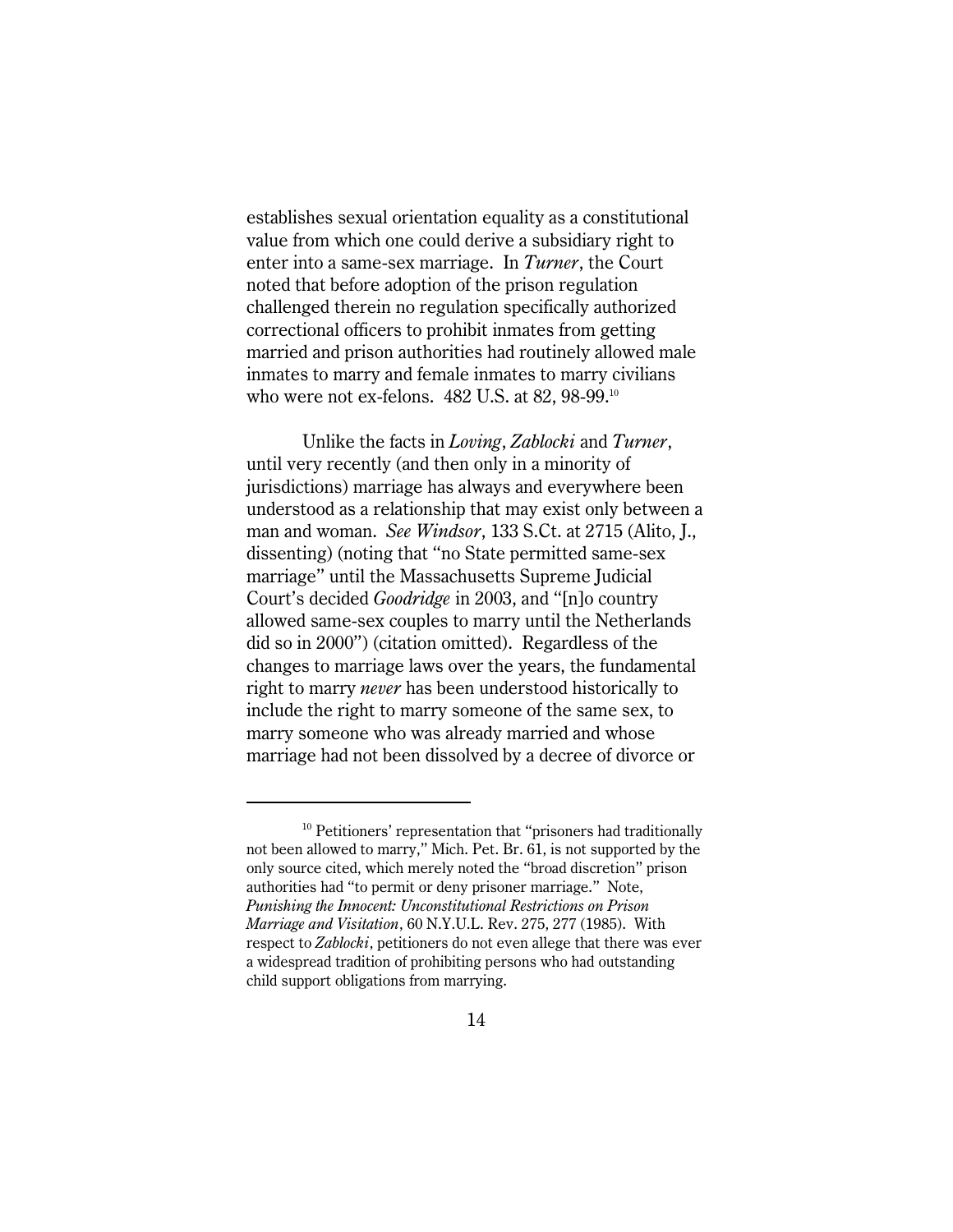annulment (bigamy or polygamy), to marry someone who was incompetent or lacked the mental ability to enter into a marriage (contractual capacity), to marry an underage minor without parental consent and/or judicial authorization (nonage) or to marry a close relative (incest). *See Conaway v. Deane*, 932 A.2d at 622-23 (summarizing historically recognized limitations on marriage).11

Under current constitutional doctrine, the prohibition of bigamous (or polygamous) marriages, the prohibition of incestuous marriages, the prohibition of marriages of minors and the prohibition of marriages of persons lacking contractual capacity would all be reviewed (or have been reviewed) under the rational basis standard. $12$  Rational basis review would apply (or was

 $11$  Although States have sometimes differed in determining the outer limits of consanguinity that would bar two persons from marrying (*e.g*., first cousins), they have always and everywhere prohibited and denied recognition to marriages between siblings and between ancestors and descendants. Almost two hundred years ago, Chancellor Kent noted that, "independent of any church canon, or of any statut[ory] prohibition," marriages in the "direct lineal line of consanguinity," as well as marriages between brothers and sisters, are unlawful and void "by the law of nature." *Wightman v. Wightman*, 4 Johns. Ch. 343, 348-49 (1820).

<sup>&</sup>lt;sup>12</sup> See, e.g., *Bronson v. Swensen*, 395 F.Supp.2d 1329, 1332-34 (D. Utah. 2005) (rejecting challenge to state laws prohibiting bigamy and polygamy and holding that nothing in *Lawrence v. Texas* requires the State of Utah "to sanction . . . polygamous marriage"), *aff'd in part and vacated in part and remanded with directions*, 500 F.3d 1099 (10th Cir. 2007); *State v. Holm*, 2006 UT 31, 137 P.3d 726, 742-45 (defendant had no fundamental due process liberty interest to engage in polygamy by marrying his wife's sixteen-year-old sister) (also holding *Lawrence* inapplicable); *Potter v. Murray City*, 760 F.2d 1065, 1070-71 (10th Cir. 1985) (termination of officer from police force for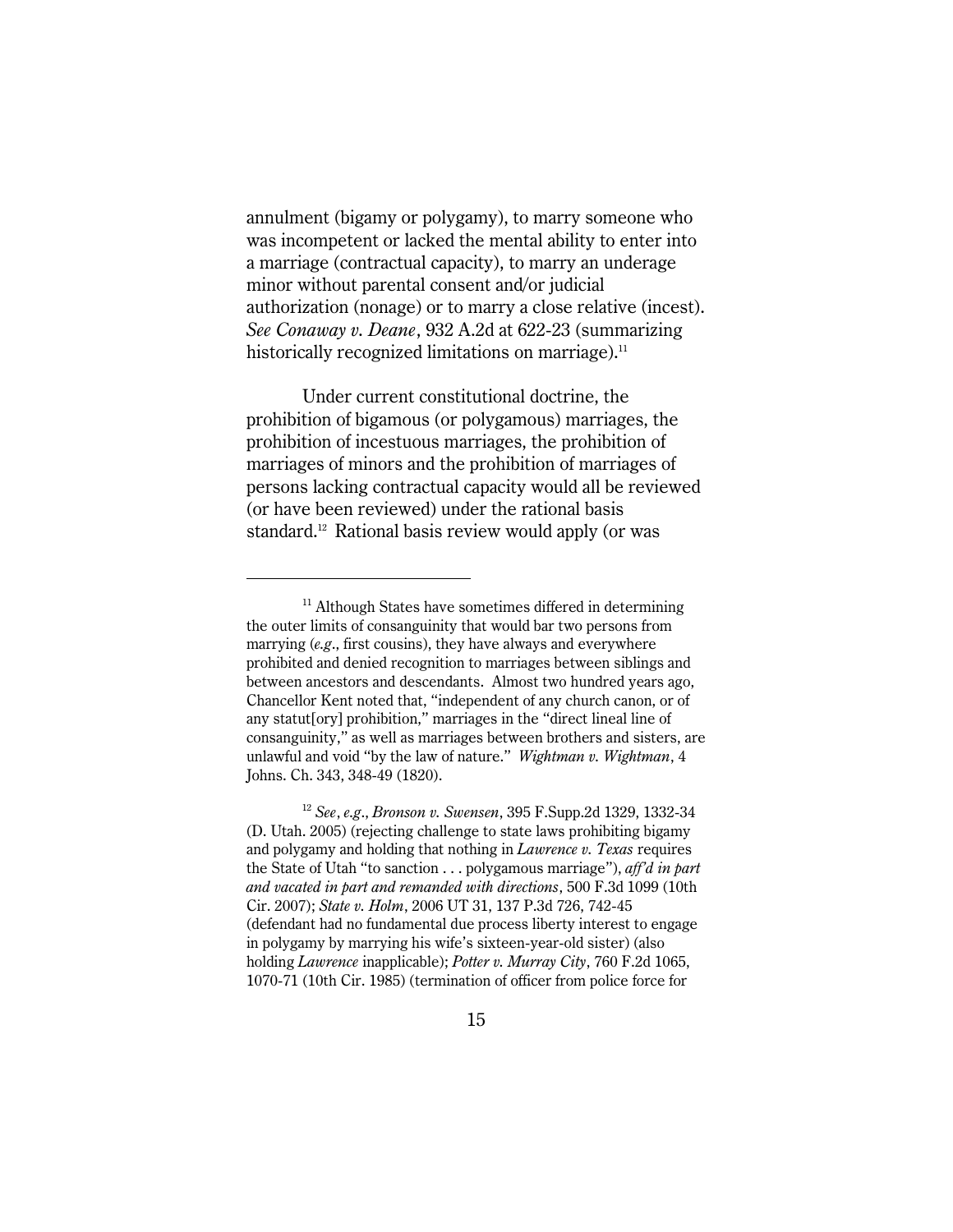applied) precisely because neither the fundamental due process liberty interest in marriage nor any protected privacy interest is implicated. Indeed, in *Zablocki*, several Justices noted the States' authority to prohibit polygamous marriages, incestuous marriages and/or underage marriages. *See Zablocki*, 434 U.S. at 392 (Stewart, J., concurring in the judgment) ("[s]urely . . . a State may legitimately say that no one can marry his or her sibling, that no one can marry who is not at least  $14$  years old,  $\dots$ or that no one can marry who has a living husband or wife"); *id*. at 399 (Powell, J., concurring in the judgment) ("[s]tate regulation [of marriage] has included bans on incest, bigamy, and homosexuality"); *id*. at 404 (Stevens, J., concurring in the judgment) ("laws prohibiting marriage to a child [or] a close relative . . . are unchallenged here even though they 'interfere directly and substantially with the right to marry'") (quoting majority opinion, *id*. at 387).

In divorcing the right to marry from its historical

engaging in "plural marriage" did not violate his right to privacy, finding "no authority for extending the right of privacy so far that it would protect polygamous marriages"); *State v. Allen M*., 571 N.W.2d 872, 877 (Wis. Ct. App. 1997) (State may "legitimately bar [siblings] from marriage") (dictum in case terminating parental rights over incestuously conceived children); *Muth v. Frank*, 412 F. 3d 808, 817 (7th Cir. 2005) (affirming denial of habeas corpus relief to criminal defendant who was convicted of incest for marrying his sister) (rejecting application of *Lawrence*); *Moe v. Dinkins*, 533 F.Supp. 623, 627-31 (S.D.N.Y. 1981) (rejecting a class action challenging the constitutionality of a state statute prohibiting the marriage of minors between the ages of 14 and 18 absent parental consent and holding that none of this Court's marriage or privacy cases – including *Skinner*, *Loving*, *Zablocki*, *Griswold v. Connecticut*, 381 U.S. 479 (1965), *Roe v. Wade*, 410 U.S. 113 (1973), and *Carey v. Population Services Int'l*, 431 U.S. 678 (1977) – required a heightened standard of review), *aff'd*, 669 F.2d 67 (2d Cir. 1982) (*per curiam*).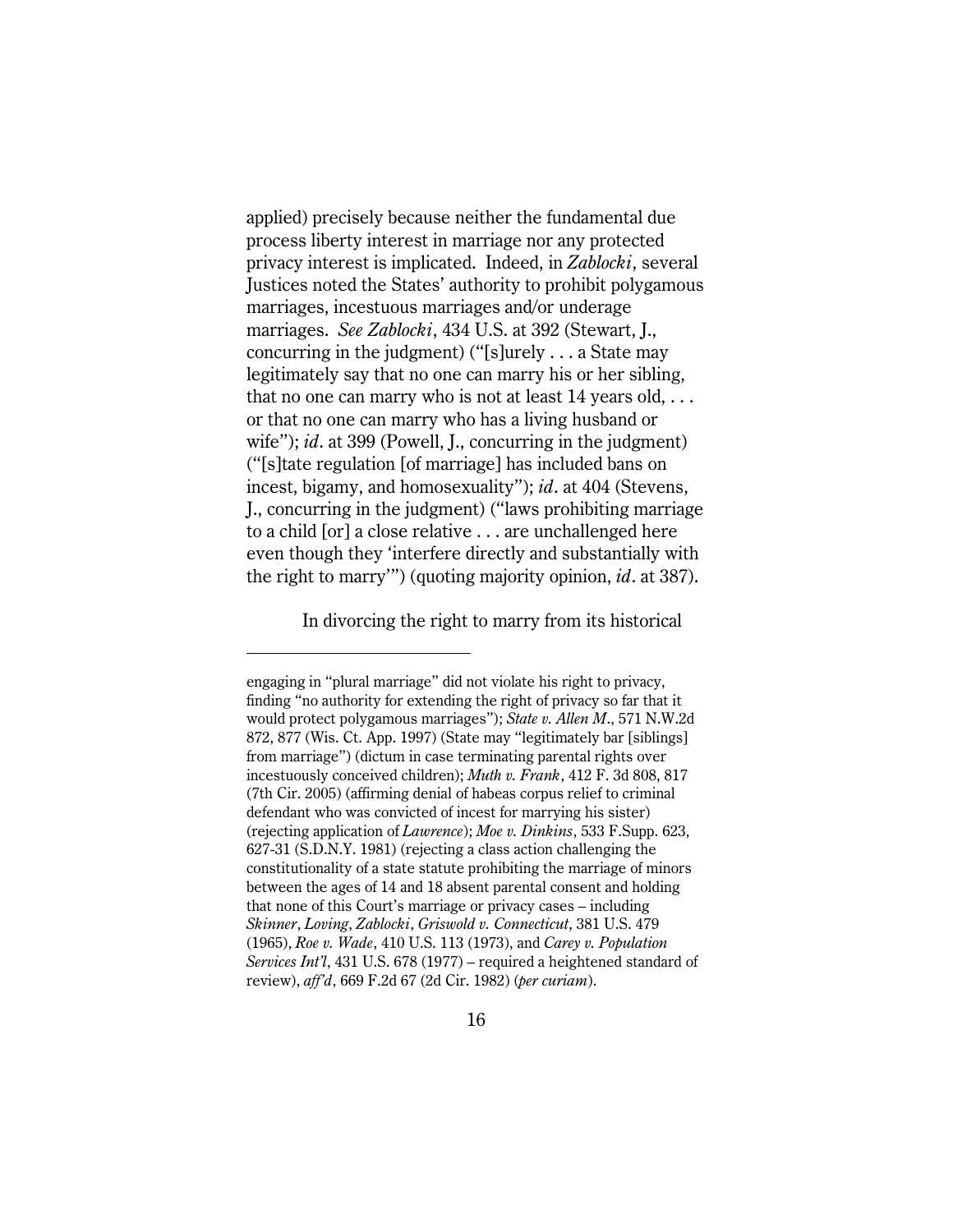roots, petitioners formulate an abstract "right to marry the person of one's choice," Mich. Pet. Br. 1, that, as the court of appeals observed,<sup>13</sup> would subject *any* traditional limitation on the right to marry to the strict scrutiny standard of review. *See* Mich. Pet. Br. 57, Tenn. Pet. Br. 17-21. Presumably, statutes regulating the age at which a person may marry could be justified by the State's compelling interest in protecting children against abuse and coercion, $<sup>14</sup>$  and statutes not allowing a person who</sup> lacks contractual capacity to marry could be justified by similar considerations. But could prohibitions of bigamous, polygamous and incestuous marriages (between related adults) withstand strict scrutiny review? Having abandoned the historical meaning of marriage and the

 $14$  Yet, under the strict scrutiny standard of review, would not the requirement that such statutes be "narrowly tailored" to promote such an interest necessarily have to allow for "as-applied" challenges to be brought by mature minors questioning the generalizations regarding age and maturity underlying the statute? *See Moe v. Dinkins*, 533 F.Supp. at 630 (rejecting, on rational basis review, plaintiffs' contention that the minimum age statute "denied them the opportunity to make an individualized showing of maturity").

 $13$  "The upshot of fundamental-rights status . . . is strict scrutiny-status, subjecting all state eligibility rules for marriage to rigorous, usually unforgiving, review." Op. 30. *See also Robicheaux v. Caldwell*, 2 F.Supp.3d 910, 926 (E.D. La. 2014) (strict scrutiny analysis would apply to prohibitions of polygamous marriages, incestuous marriages, marriages of transgendered persons and marriages of minors) (rejecting challenge to Louisiana laws reserving marriage to opposite-sex couples), *appeal pending*, No. 14-31037 (5th Cir.); *Bostic v. Schaefer*, 760 F.3d 352, 392-93 (4th Cir. 2014) (Niemeyer, J., dissenting) ("because laws prohibiting polygamous or incestuous marriages restrict individuals' right to choose whom they would like to marry, they would, under the plaintiffs' approach, have to be examined under strict scrutiny"); *Conaway v. Deane*, 932 A.2d at 623 (same with respect to marriages between closely related adults).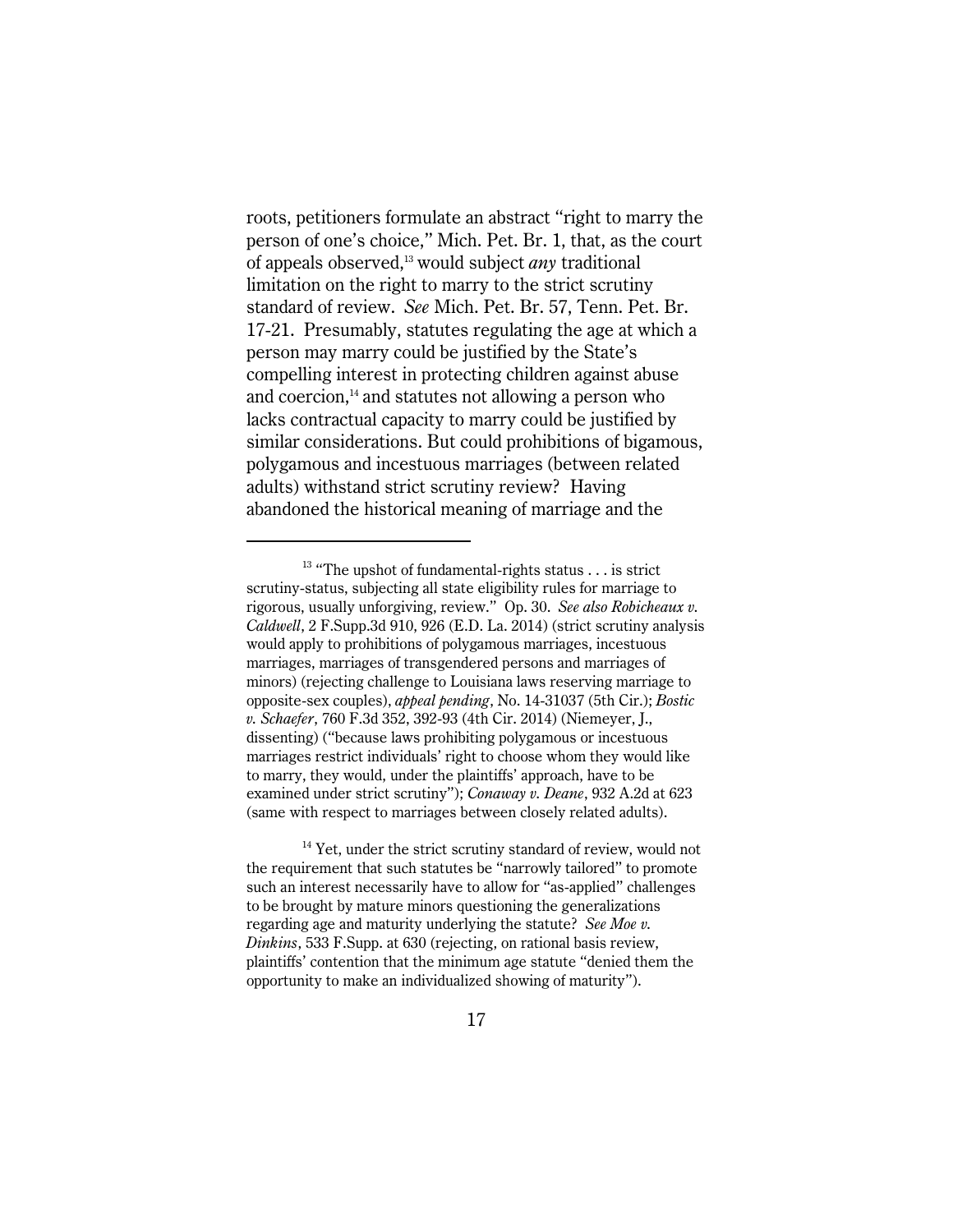limitations that have always and everywhere been placed on the right to marry, petitioners, as the court of appeals noted (Op. 22-23, 30-31), are unable to offer any principled rationale for limiting marriage to one spouse or to nonrelatives. $^{15}$  Nor is there such a rationale, as multiple courts and judges have recognized.<sup>16</sup>

<sup>16</sup> See Conde-Vidal v. Garcia-Padilla, Civil No. 14-1253 (PG), (D. P.R.), Opinion and Order, Oct. 21, 2014, 20 (under the "legal structure" some courts have "constructed" for "this new form of marriage [referring to same-sex marriage] are laws barring polygamy, or, say the marriage of fathers and daughters, now of doubtful validity? . . . . It would seem so, if we follow the plaintiffs' logic, that the fundamental right to marriage is based on 'the constitutional liberty to select the partner of one's choice'") (rejecting challenge to Puerto Rico's reservation of marriage to opposite-sex couples), *appeal pending*, No. 14-2184 (1st Cir.)*. See also Lewis v. Harris*, 875 A.2d 259, 270 (N.J. Super. Ct. App. Div. 2005) (same with respect to polygamy), *aff'd in part and modified in part*, 908 A.2d 196 (N.J. 2006); *Morrison v. Sadler*, Cause No. 49D13-0211-PL-00197, Order on Motion to Dismiss 13 (May 7, 2003) (noting that plaintiffs "have not posited a principled theory of marriage that would include members of the same sex but still limit marriage to couples"), *aff'd* 821 N.E.2d 15 (Ind. Ct. App. 2005); *Goodridge*, 798 N.E.2d at 984 n. 2 (Cordy, J., dissenting) (same); *Kitchen v. Herbert*, 755 F.3d 1193, 1234 (10th Cir. 2014)

 $15$  In an effort to avoid the obvious implications of their own argument, certain petitioners attempt to distinguish polygamous marriages from same-sex marriages on the basis that the present cases involve only "consenting adult *couples*," Ky. Pet. Br. 23 n. 4 (emphasis added), but surely that is a distinction without a difference. Why, if all the parties are consenting adults, should the number of adults affect their right to marry under petitioners' theory of marriage? Nor does their purported "distinction" explain the basis for barring incestuous marriages between closely related adults. In both cases – polygamous marriages and incestuous marriages – the prohibition would "directly and substantially" interfere with the right to marry, *id*., which would not be permissible under petitioners' formulation of the right to marry.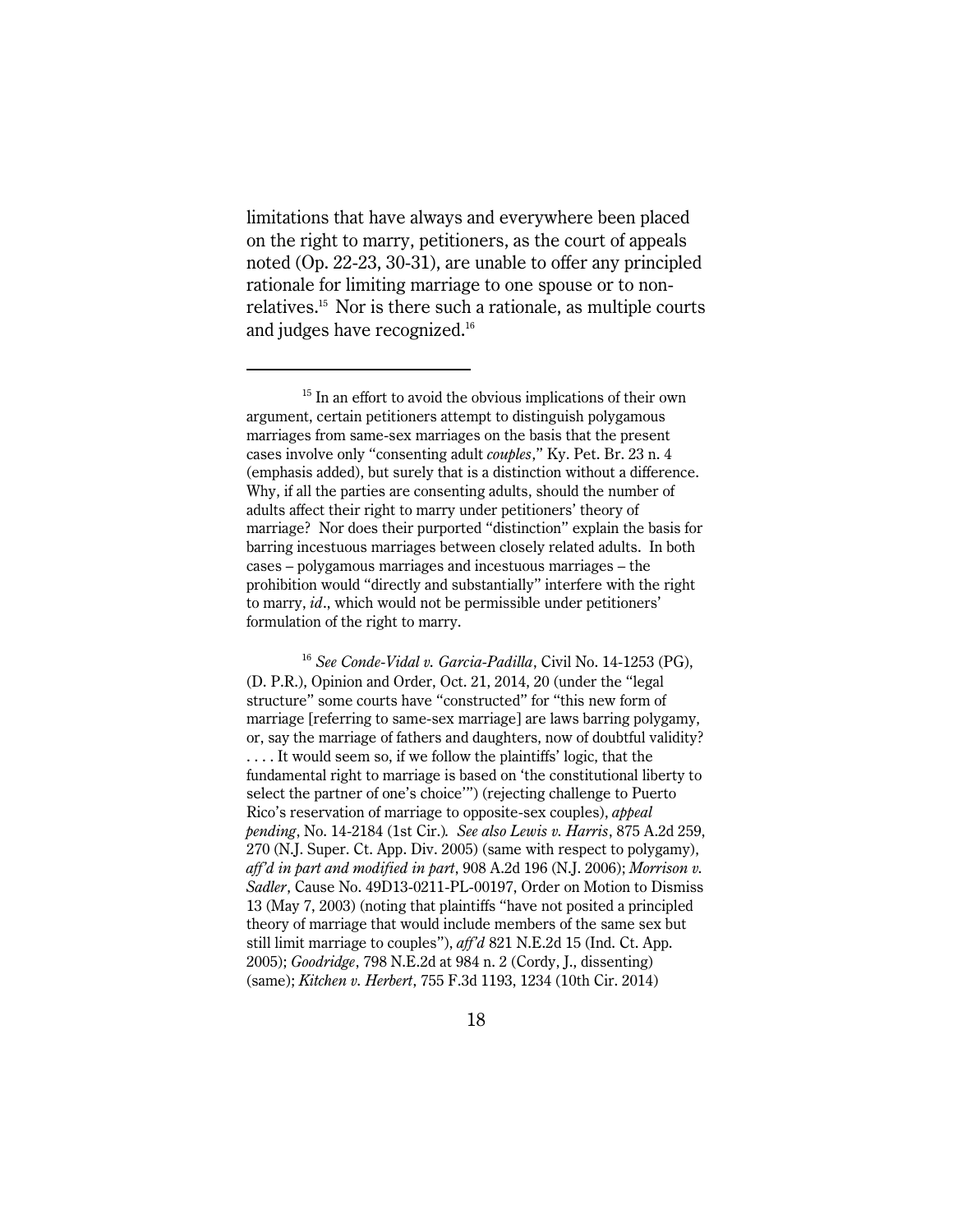"When a federal court is obliged to confront a constitutional struggle over what is marriage, a singularly pivotal issue, the consequence of outcomes, intended or otherwise, seems an equally compelling part of the equation" which it would be "unjust to ignore." *Robicheaux*, 2 F.Supp.3d at 926. In the oral argument in *Hollingsworth v. Perry*, 133 S.Ct. 2652 (2013), Justice Sotomayor asked respondents' counsel, under his formulation of the right to marry (the same as the one petitioners advance), "what State restrictions could ever exist? Meaning, what State restrictions with respect to the number of people, with respect to . . . the incest laws, the mother and child, assuming that they are  $[of]$  age  $\dots$ , but what's left?" Tr. 46-47 (March 26, 2013). Counsel could not provide plausible answers to these questions. And neither have petitioners or any of the courts that have mandated same-sex marriage.

The amendments and statutes challenged in these cases do not implicate the fundamental right to marry. Accordingly, they are subject to rational basis review. For the reasons set forth in the briefs of the respondents, the laws are reasonably related to multiple, legitimate state interests, including promoting responsible procreation and

<sup>(</sup>Kelly, J., concurring in part and dissenting in part) (plaintiffs' formulation of right at issue could not be limited to same-sex marriages). As the district court noted in *Robicheaux v. Caldwell*, under the same theory of marriage petitioners urge upon this Court, "inconvenient questions persist. For example, must the [S]tates permit or recognize a marriage between an aunt and niece? Aunt and nephew? Brother/brother? Father and child? May minors marry? Must marriage be limited to only two people? What about a transgender spouse? Is such a union same-gender or male-female? All such unions would undeniably be equally committed to love and caring for one another, just like the plaintiffs." 2 F.Supp.3d at 926.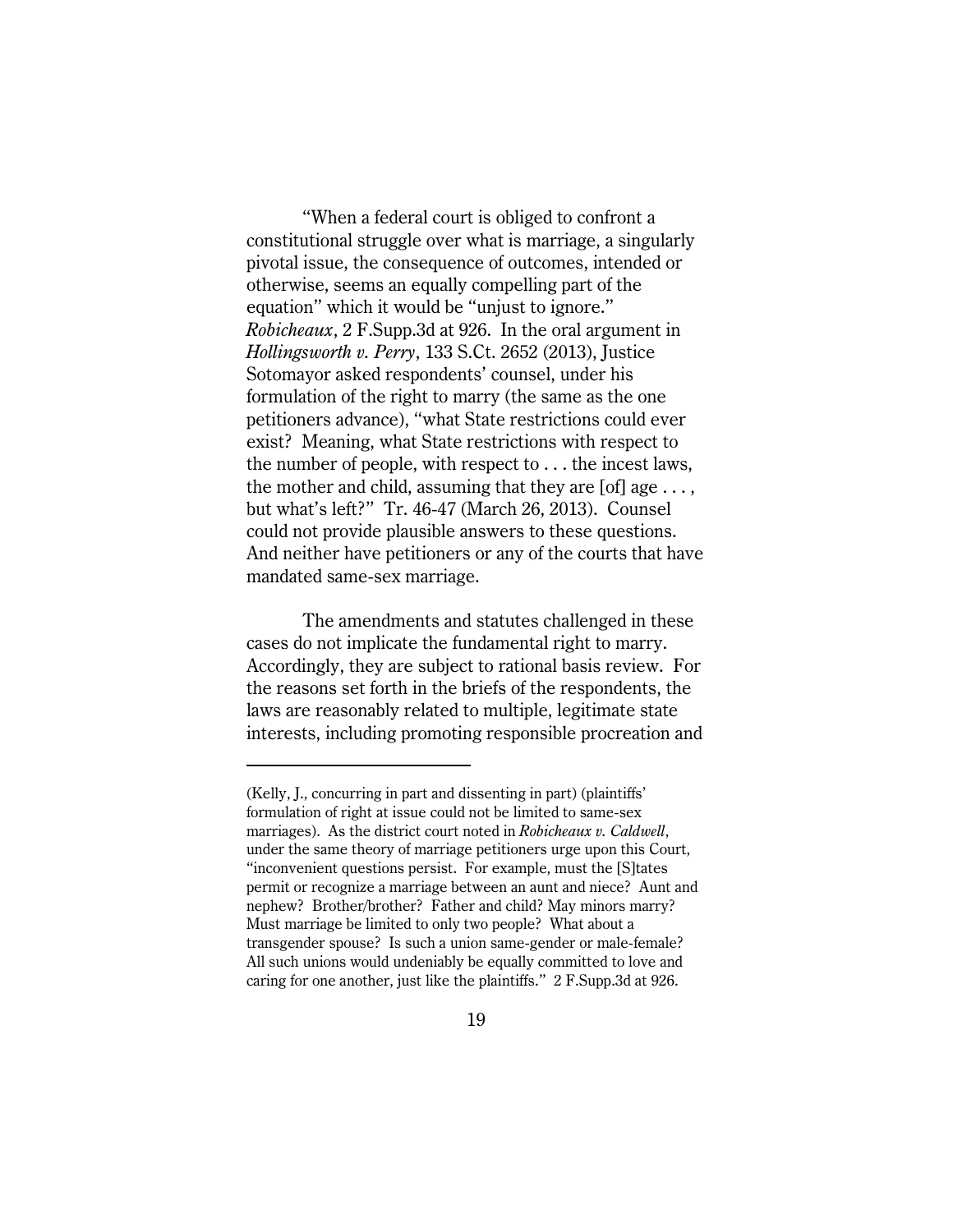channeling such procreation into stable family relationships where the children so procreated will be raised by their biological mothers and fathers.

#### **II.**

# **THE RESERVATION OF MARRIAGE TO OPPOSITE-SEX COUPLES DOES NOT DISCRIMINATE ON THE BASIS OF SEX IN VIOLATION OF THE EQUAL PROTECTION CLAUSE.**

Petitioners contend that the challenged amendments and statutes discriminate on the basis of sex in violation of the Equal Protection Clause. Ky. Pet. Br. 38-39, Ohio Pet. Br. 48-49, Tenn. Pet. Br. 34-39.<sup>17</sup> In applying rational basis review, Op. at 19-24, the court of appeals implicitly rejected this contention. The classification in the law is not between men and women, as individuals, but between opposite-sex couples and samesex couples of either sex.

The fundamental flaw with petitioners' argument is that "the marriage laws are facially neutral; they do not single out men or women as a class for disparate

 $17$  The challenged laws are intended to channel potentially procreative opposite-sex sexual activity into a stable legal and social institution – *marriage* – in which the children so procreated may be raised by their biological mothers and fathers. The sexual activity of same-sex couples can *never* result in procreation. Thus, the distinction in the law is based on "biological reality," Op. 21, not, as petitioners argue, "gender-based" "stereotypes regarding the respective roles of women and men in relationships and marriage . . ." Tenn. Pet. Br. 36.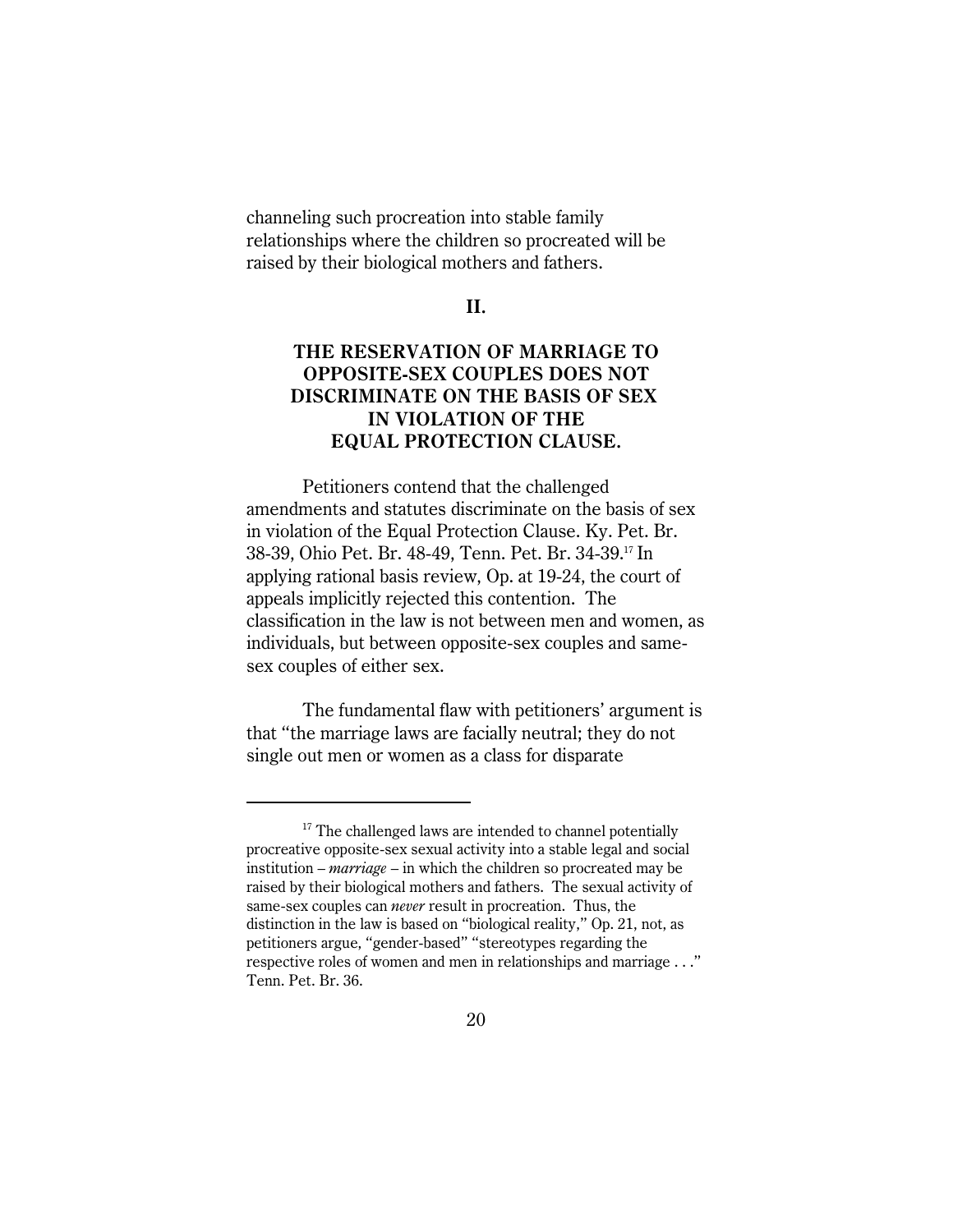treatment, but rather prohibit men and women equally from marrying a person of the same sex." *Baker v. State*, 744 A.2d 864, 880 n. 13 (Vt. 1999). "[T]here is no discrete class subject to differential treatment solely on the basis of sex; each sex is equally prohibited from precisely the same conduct." *Id*. Other state courts have also rejected the claim that "defining marriage as the union of one man and one woman discriminates on the basis of sex."<sup>18</sup>

In the last nine years, the Alabama Supreme Court, the California Supreme Court, the Maryland Court of Appeals, the New Mexico Supreme Court, the New York Court of Appeals and the Washington Supreme Court have all held that laws reserving marriage to opposite-sex couples do not discriminate on the basis of sex. *Ex parte State of Alabama ex rel. Alabama Policy Institute*, No. 1140460, Alabama Supreme Court, Op. 85-87, March 3, 2015, *In re Marriage Cases*, 183 P.3d 384, 436-40 (Cal. 2008); *Conaway v. Deane*, 932 A.2d 571, 585-602 (Md. 2007); *Griego v. Oliver*, 316 P.3d 865, 979-80 (N.M. 2013); *Hernandez v. Robles*, 855 N.E.2d 1, 10-11 (N.Y. 2006) (plurality); *id*. at 20 (Graffeo, J., concurring); *Andersen v. King County*, 138 P.3d 963, 988 (Wash. 2006) (plurality); *id*. at 1010 (J.M. Johnson, J., concurring in judgment only). And the majority of federal district courts to have

<sup>&</sup>lt;sup>18</sup> *Id.* (citing *Baker v. Nelson*, 191 N.W.2d 185, 186-87 (Minn. 1971), *appeal dismissed for want of a substantial federal question*, 409 U.S. 910 (1972), and *Singer v Hara*, 522 P.2d 1187, 1191-92 (Wash. Ct. App. 1974)). *See also Jones v. Hallahan*, 501 S.W.2d 588, 590 (Ky. 1973) (same); *Dean v. District of Columbia*, 653 A.2d 307, 363 n. 2 (D.C. App. 1995) (Op. of Steadman, J.) (same).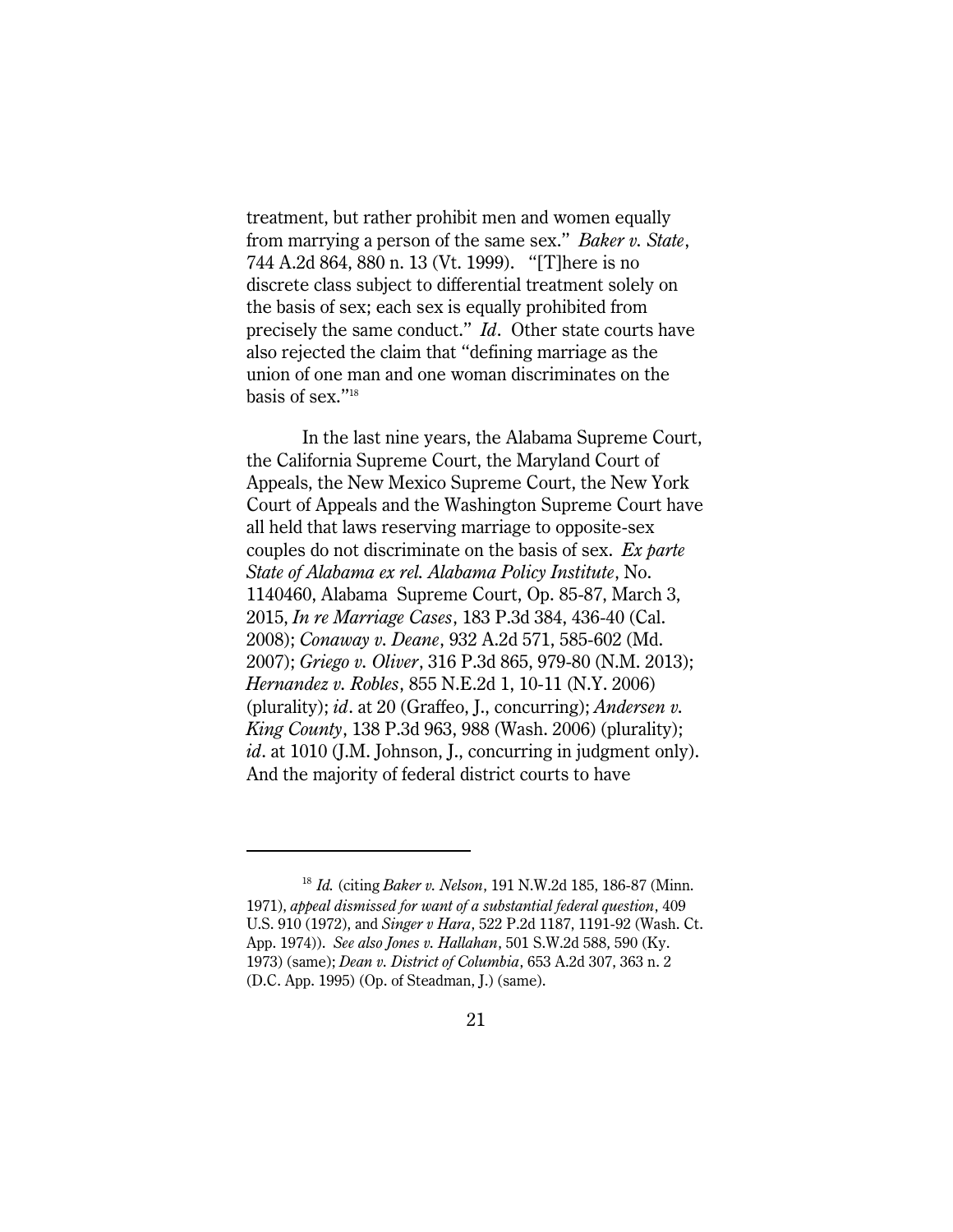considered the issue are in accord with these decisions.<sup>19</sup>

In sum, fifteen state reviewing courts, $20$  seven

<sup>&</sup>lt;sup>19</sup> See Jackson v. Abercrombie, 884 F.Supp.2d 1065, 1098-99 (D. Haw. 2012), *vacated and remanded with directions to dismiss on grounds of mootness*, 585 Fed. App'x 413 (9th Cir. 2014); *Latta v. Otter*, 19 F.Supp.3d 1054, 1073-74 (D. Idaho 2014), *aff'd*, 771 F.3d 456 (9th Cir. 2014), *petitions for certiorari pending,* Nos. 14-765, 14-788; *Baskin v. Bogan*, 12 F.Supp.3d 1144, 1159-60 (S.D. Ind. 2014), *aff'd*, 766 F.3d 648 (7th Cir. 2014); *Robicheaux v. Caldwell*, 2 F.Supp.3d 910, 919 (E.D. La. 2014); *Sevcik v. Sandoval*, 911 F.Supp.2d 997, 1004-05 (D. Nev. 2012), *rev'd on other grounds*, 771F.3d 456 (9th Cir. 2014); *Bishop v. United States ex rel. Holder*, 962 F.Supp.2d 1252, 1286-87 (N.D. Okla. 2014), *aff'd sub nom. Bishop v. Smith*, 760 F.3d 1070 (10th Cir. 2014); *Geiger v. Kitzhaber*, 994 F.Supp.2d 1128, 1139-40 (D. Or. 2014); *but see Perry v. Schwarzenegger*, 704 F.Supp.2d 921, 996 (N.D. Cal. 2010) (*contra*) (alternative holding), *aff'd sub nom. Perry v. Brown*, 671 F.3d 1052 (9th Cir. 2012), *vacated and remanded with instructions to dismiss appeal for lack of standing sub nom. Hollingsworth v. Perry*, 133 S.Ct. 2652 (2013); *Kitchen v. Herbert*, 961 F.Supp.2d 1181, 1206 (D. Utah 2013) (same), *aff'd*, 755 F.3d 1193 (10th Cir. 2014); *Lawson v. Kelly*, Case No. 14-0622-CV-W-ODS (W.D. Mo.), Opinion and Order 15, Nov. 7, 2014 (same), *appeals pending*, Nos. 14-3779, 3780 (8th Cir.); *Jernigan v. Crane*, Case No. 4:13-cv-00410 KGB (E.D. Ark.), Opinion and Order 39-41, Nov. 25, 2014 (same), *appeal pending*, No. 15-1022 (8th Cir.); *Waters v. Ricketts*, Case No. 8:14CV536 (D. Neb.), Memorandum and Order 17, 26-28, March 2, 2015 (same) (preliminary injunction), *appeal pending*, No. 15-1452 (8th Cir.).

 $20$  In addition to the ten state decisions previously cited are the decision of the California Court of Appeal in *In re Marriage Cases*, 49 Cal. Rptr. 3d 675, 706 (Cal. Ct. App. 2006), *rev'd on other grounds*, 183 P.3d 384 (Cal. 2008), and four decisions of the New York Supreme Court, Appellate Division, later affirmed by the New York Court of Appeals: *Hernandez v. Robles*, 805 N.Y.S.2d 354, 370 (N.Y. App. Div. 2005) (Catterson, J., concurring), *Samuels v. New York State Dep't of Health*, 811 N.Y.S.2d 136, 143 (N.Y. App. Div. 2006), *In re Kane*, 808 N.Y.S.2d 566 (N.Y. App. Div. 2006), and *Seymour v. Holcomb*, 811 N.Y.S.2d 134 (N.Y. App. Div. 2006), *aff'd* 855 N.E.2d 1 (N.Y. 2006).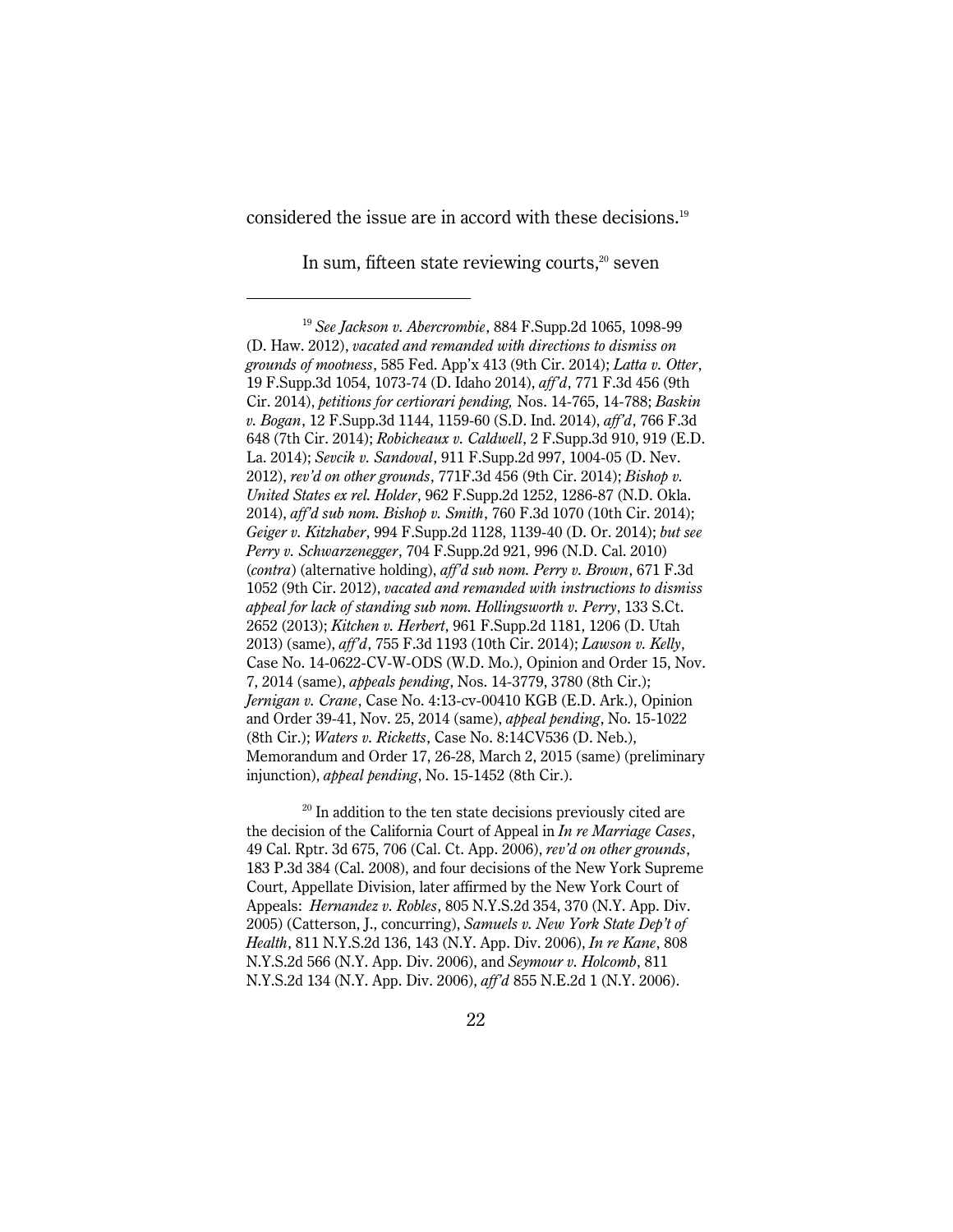federal district courts and the District of Columbia Court of Appeals have all held that amendments and statutes reserving marriage to opposite-sex couples "do[] not subject men to different treatment from women; each is equally prohibited from the same conduct." *Goodridge v. Dep't of Public Health*, 798 N.E.2d at 991 (Cordy, J., dissenting) (Justice Cordy was addressing an *alternative* argument raised by the plaintiffs but not reached by the majority in their opinion invalidating the marriage statute). *But see Baehr v. Lewin*, 852 P.2d 44, 59-63 (Haw. 1993) (*contra*) (plurality); *Latta v. Otter*, 771 F.3d 456, 479-96 (9th Cir. 2014) (Berzon, J., concurring) (same-sex marriage prohibitions are unconstitutional gender-based classifications).

Relying upon *Loving v. Virginia*, 388 U.S. 1 (1967), which struck down state anti-miscegenation statutes, petitioners argue that the mere fact that the challenged amendments and statutes have "equal application" to both men and women does not immunize them from the heightened burden of justification that the Equal Protection Clause requires of state laws drawn according to sex. Tenn. Pet. Br. 35. The analogy to *Loving* is unconvincing at several levels.

First, *Loving* dealt with race, not sex. The two characteristics are not fungible for purposes of constitutional analysis. For example, although it is clear that public high schools and colleges may *not* field sports teams segregated by *race*, s*ee Louisiana High School Athletic Ass'n v. St. Augustine High School*, 396 F.2d 224 (5th Cir. 1968), they *may* field teams segregated by *sex* (at least where equal opportunities are afforded to males and females on separate teams) without violating the Equal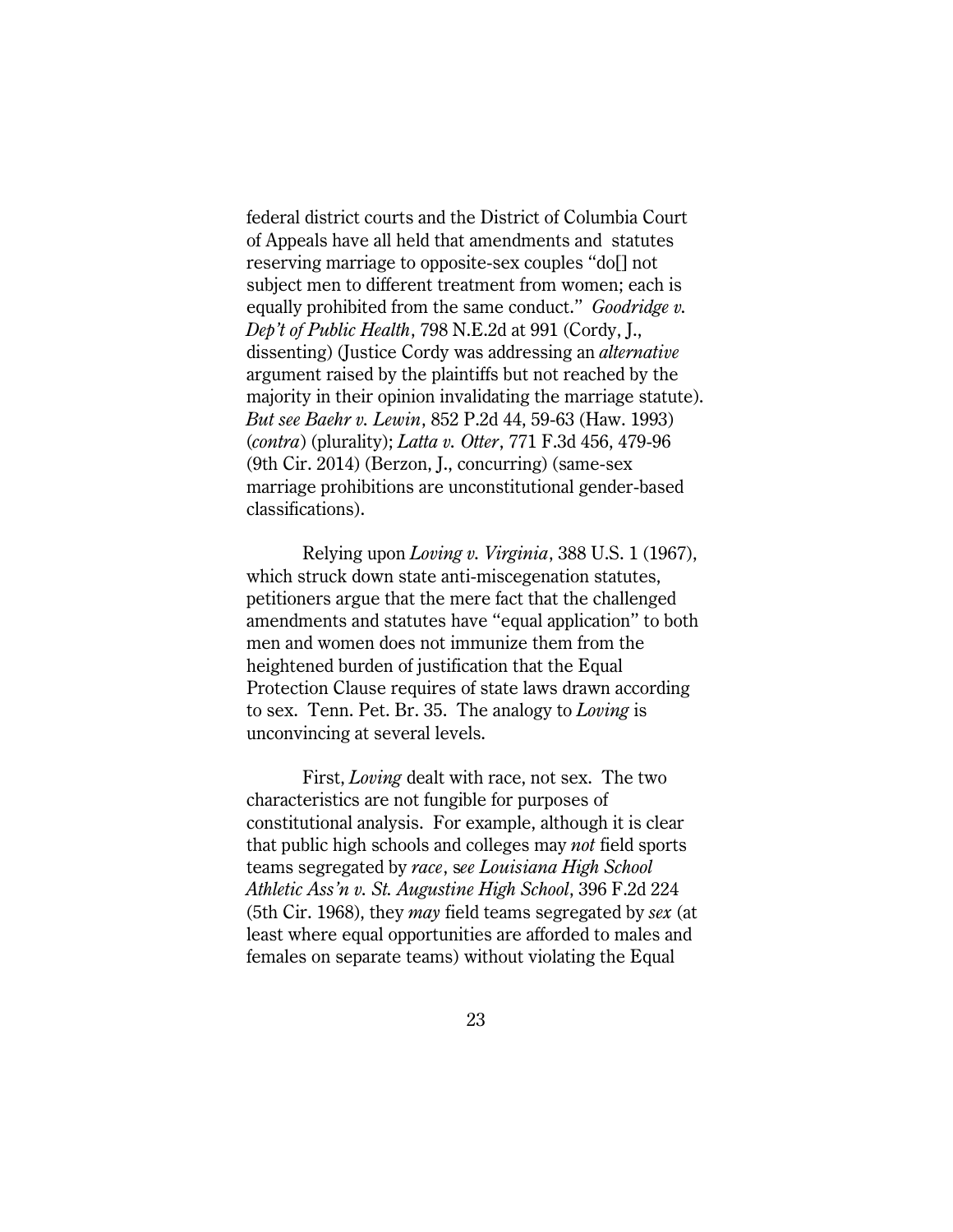Protection Clause. *See Force by Force v. Pierce City R-VI School District*, 570 F.Supp. 1020, 1026 (W.D. Mo. 1983) (noting that "a number of courts have held that the establishment of separate male/female teams in a sport is a constitutionally permissible way of dealing with the problem of potential male athletic dominance"). Indeed, a school district may go so far as to provide identical sets of single-gender public schools without running afoul of the Equal Protection Clause. *Vorchheimer v. School District of Philadelphia*, 532 F.2d 880, 885-88 (3d Cir. 1976), *aff'd mem. by an equally divided Court*, 430 U.S. 703 (1977). Although, since *Brown v. Board of Education*, 347 U.S. 483 (1954), classifications based on race have been subjected to strict scrutiny review without regard to whether a given classification happens to apply equally to members of different races, *see McLaughlin v. Florida*, 379 U.S. 184, 191 (1964) (striking down laws that criminalized interracial cohabitation), "the laws in which the Supreme Court has found sex-based classifications have all treated men and women differently." *Smelt v. County of Orange*, 374 F.Supp.2d 861, 876 (C.D. Cal. 2005), *aff'd in part*, *vacated in part and remanded with directions to dismiss for lack of standing*, 447 F.3d 673 (9th Cir. 2006).<sup>21</sup>

<sup>&</sup>lt;sup>21</sup> Citing *United States v. Virginia*, 518 U.S. 515, 519-20 (1996) (law prevented women from attending military college); *Mississippi University for Women v. Hogan*, 458 U.S. 718, 719 (1982) (law excluded men from attending nursing school); *Craig v. Boren*, 429 U.S. 190, 191-92 (1976) (law allowed women to buy low-alcohol beer at a younger age than men); *Frontiero v. Richardson*, 411 U.S. 677, 678-79 (1973) (law imposed a higher burden on female servicewomen than on male servicemen to establish dependency of their spouses); *Reed v. Reed*, 404 U.S. 71, 73 (1971) (law created an automatic preference of men over women in the administration of estates).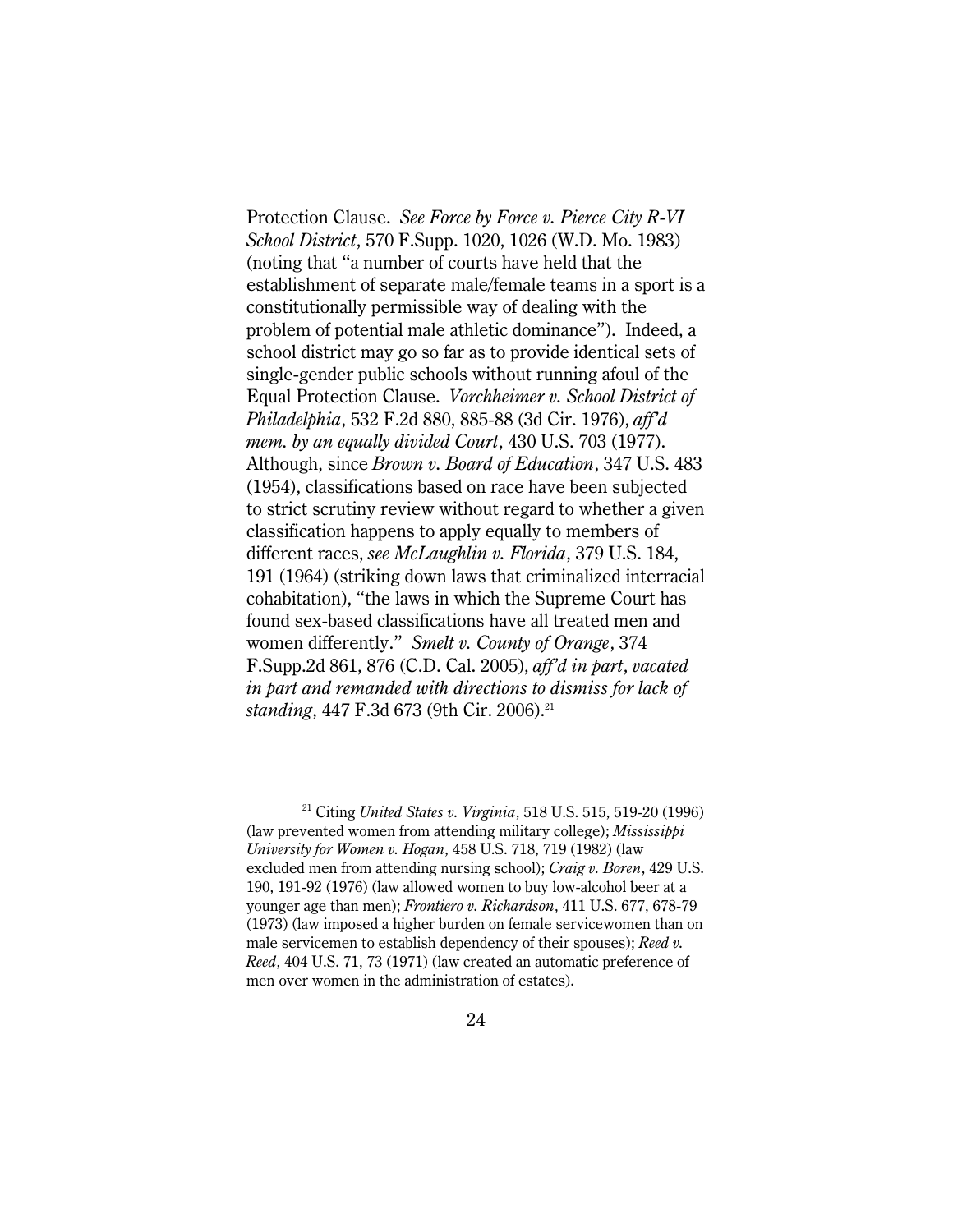Second, anti-miscegenation statutes were intended to keep persons of *different* races *separate.* Marriage statutes, on the other hand, are intended to bring persons of the *opposite* sex *together*. Statutes that mandated *segregation* of the *races* with respect to marriage cannot be compared in any relevant sense to statutes that promote *integration* of the *sexes* in marriage. *Hernandez v. Robles*, 805 N.Y.S.2d at 370-71 (Catterson, J., concurring).<sup>22</sup>

Third, unlike the history of the statutes struck down in *Loving*, which stigmatized blacks as inferior to whites, "there is *no* evidence that laws reserving marriage to opposite-sex couples were enacted with an intent to discriminate against either men or women. Accordingly, such laws cannot be equated in a facile manner with antimiscegenation laws." *Hernandez*, 805 N.Y.S.2d at 370 (Catterson, J., concurring). As in *Goodridge*, there is no evidence that the challenged amendments and statutes were "motivated by sexism in general or a desire to disadvantage men or women in particular," 798 N.E.2d at 992 (Cordy, J., dissenting), as petitioners tacitly admit, *see* Ky. Pet. Br. 38, nor has either sex been subjected to "any harm, burden, disadvantage, or advantage," *id*., from their adoption, as petitioners also admit, *see* Ohio Pet. Br. 48.

The reservation of marriage to opposite-sex couples does not discriminate on the basis of sex in

 $22$  Thus, the comparison petitioners make between the marriage laws and a hypothetical law "providing that men may enter business partnerships only with other men and that women may enter into business partnerships only with other women," Tenn. Pet. Br. 36, is singularly inapt.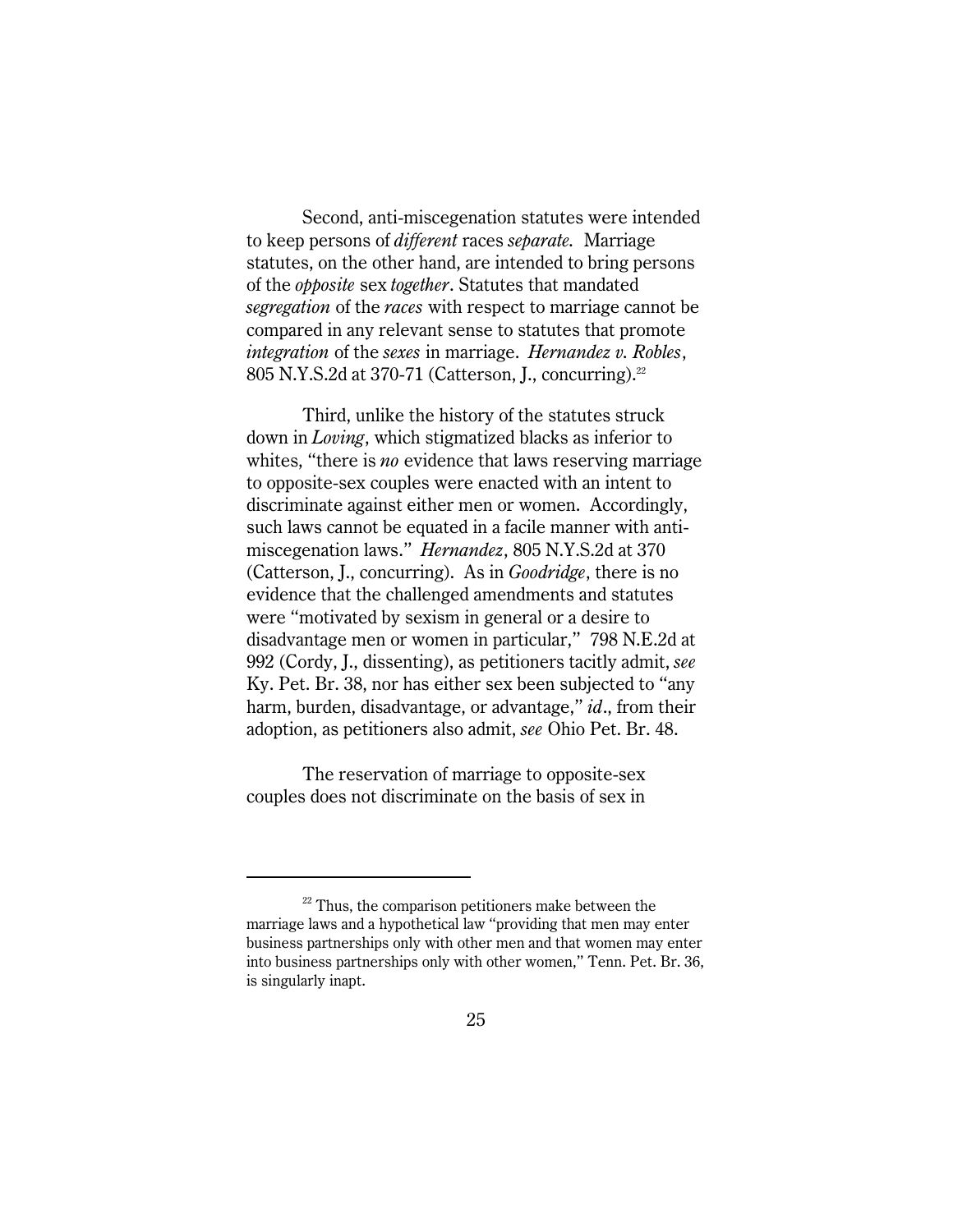violation of the Equal Protection Clause.<sup>23</sup>

**III.**

# **THE RESERVATION OF MARRIAGE TO OPPOSITE-SEX COUPLES DOES NOT DISCRIMINATE ON THE BASIS OF SEXUAL ORIENTATION IN VIOLATION OF THE EQUAL PROTECTION CLAUSE.**

Petitioners contend that the challenged amendments and statutes discriminate on the basis of sexual orientation in violation of the Equal Protection Clause. Ky. Pet. Br. 32-38, Mich. Pet. Br. 50-53, Ohio Pet. Br. 38-58, Tenn. Pet. Br. 39-45. The court of appeals rejected this contention, Op. 31-35, and properly so.

It is unnecessary to determine whether classifications based upon a person's sexual orientation should be subject to the strict or intermediate scrutiny that applies to suspect (race, national origin or alienage) or quasi-suspect classifications (sex or illegitimacy) because the challenged laws do not discriminate on the basis of sexual orientation. Conspicuous by its absence from any of the petitioners' briefs is any analysis as to whether the challenged amendments and statutes discriminate *on their face* between heterosexuals and homosexuals and, if not, whether they may be challenged on equal protection grounds.

 $^{23}$  In the debate over the proposed federal Equal Rights Amendment, the principal Senate sponsor acknowledged that the amendment would *not* affect the authority of the States to prohibit same-sex marriages so long as the prohibition applied to both men and women. 118 Cong. Rec. 9331 (1972) (statement of Senator Bayh).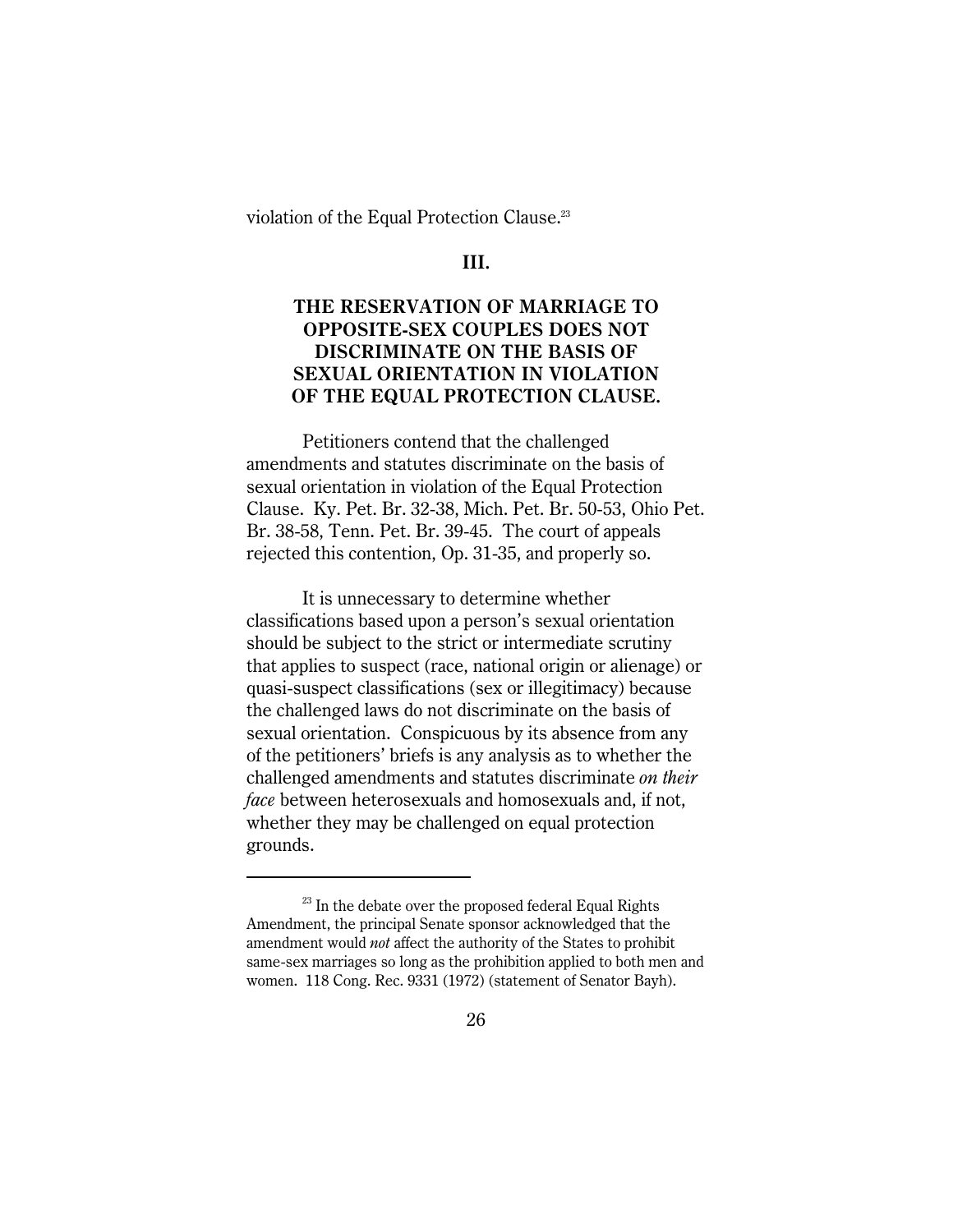The classification in the laws is not between heterosexuals and homosexuals, but between opposite-sex couples and same-sex couples of either sex. As multiple courts have recognized, "Parties to 'a union between a man and a woman' may or may not be homosexuals. Parties to a same-sex marriage could theoretically be either homosexuals or heterosexuals." *Baehr v. Lewin*, 852 P.2d 44, 51 n. 11 (Haw. 1993) (plurality). *See also Dean v. District of Columbia*, 653 A.2d 307, 362 n. 1 (D.C. App. 1995) (following *Baehr*) ("just as not all opposite-sex marriages are between heterosexuals, not all same-sex marriages would necessarily be between homosexuals"); *Goodridge v. Dep't of Health*, 798 N.E.2d 94, 953 n. 11 (Mass. 2003) (same); *Smelt v. County of Orange*, 374 F.Supp.2d 861, 874 (C.D. Cal. 2005) (same); *Sevcik v. Sandoval*, 911 F.Supp.2d 996, 1004 (D. Nev. 2012) ("[a]lthough the distinction the State has drawn . . . largely burdens homosexuals, the distinction is not by its own terms drawn according to sexual orientation").<sup>24</sup> But see

 $24$  Several judges in other cases have made the same observation. *See*, *e.g*., *Baker v. State*, 744 A.2d 864, 890 (Vt. 1999) (Dooley, J., concurring) ("[t]he marriage statutes do not facially discriminate on the basis of sexual orientation"), *id*. at 905 (Johnson, J., concurring in part and dissenting in part) ("sexual orientation does not appear as a qualification for marriage under the marriage statutes" and the State "makes no inquiry into the sexual practices or identities of a couple seeking a license"); *Hernandez v. Robles*, 855 N.E.2d 1, 20 (N.Y. 2006) (Graffeo, J., concurring) (same); *Andersen v. King County*, 138 P.3d 963, 991, 996-97 (Wash. 2006) (J.M. Johnson, J., concurring in judgment only) (noting that the state DOMA "does not distinguish between persons of heterosexual orientation and homosexual orientation," and identifying a case in which a man and a woman, both identified as "gay," entered into a valid opposite-sex marriage) (citing *In re Parentage of L.B.*, 89 P.3d 271, 273 (Wash. Ct. App. 2004), *aff'd in part*, *rev'd in part on other grounds*, 122 P.3d 161 (Wash. 2005)).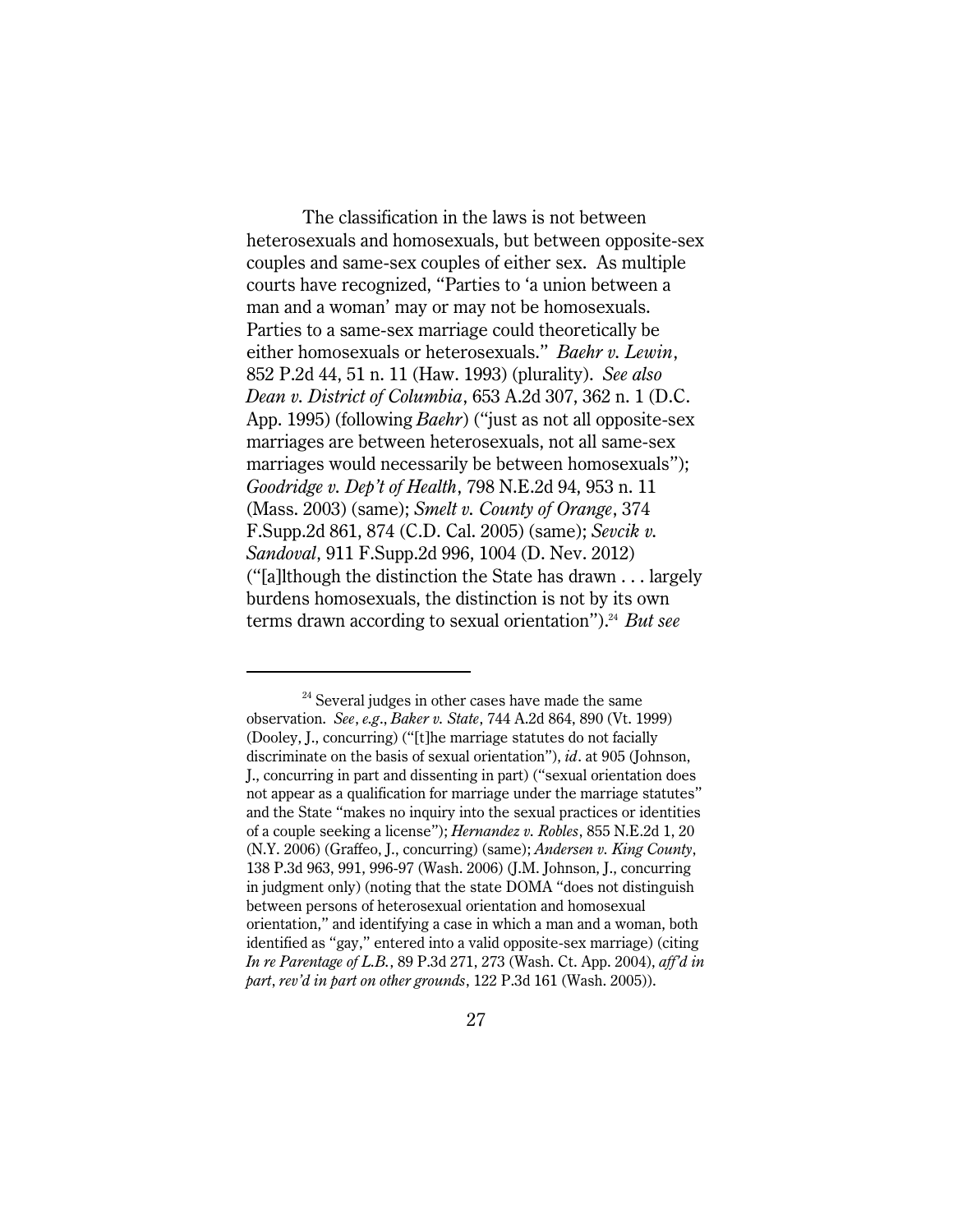*Baskin v. Bogan*, 766 F.3d 648, 657 (7th Cir. 2014) (*contra*); *Latta v. Otter*, 771 F.3d 456, 467-68 (9th Cir. 2014) (same); *Kerrigan v. Comm'r of Public Health*, 957 A.2d 407, 431 n. 24 (Conn. 2008) (same in case decided on state constitutional grounds); *Varnum v. Brien*, 763 N.W.2d 862, 884-85 (Iowa 2009) (same); *Griego v. Oliver*, 316 P.3d 865, 881 (N.M. 2013) (same) (by implication); *In re Marriage Cases*, 183 P.3d 384, 440-41 (Cal. 2008) (same).

In *Perry v. Schwarzenegger*, the district court found that "Some gay men and lesbians have married members of the opposite sex . . . ." 704 F.Supp.2d 921, 970 (N.D. Cal. 2010). That laws reserving marriage to opposite-sex couples do *not* discriminate on their face between heterosexuals and homosexuals is borne out by the remarkable (but heretofore unnoticed) fact that *dozens* of the plaintiffs in the same-sex marriage cases that have been brought over the last twenty-four years previously had been married to a person of the *obbosite* sex.<sup>25</sup> In issuing marriage licenses, government officials do not inquire into the applicants' sexual orientation and, even if the applicants volunteered that they were homosexual, the license would still issue if they were of the opposite sex. Conversely, no license would be issued to two heterosexuals of the same sex. *See* Andrew Koppelman, *Response: Sexual Disorientation*, 100 Geo. L.J. 1083, 1087 (2012) (laws reserving marriage to opposite-sex couples do not discriminate on the basis of sexual orientation).

Admittedly, the challenged amendments and statutes have a greater *impact* on homosexuals who, if

<sup>&</sup>lt;sup>25</sup> See Appendix (listing cases and plaintiffs).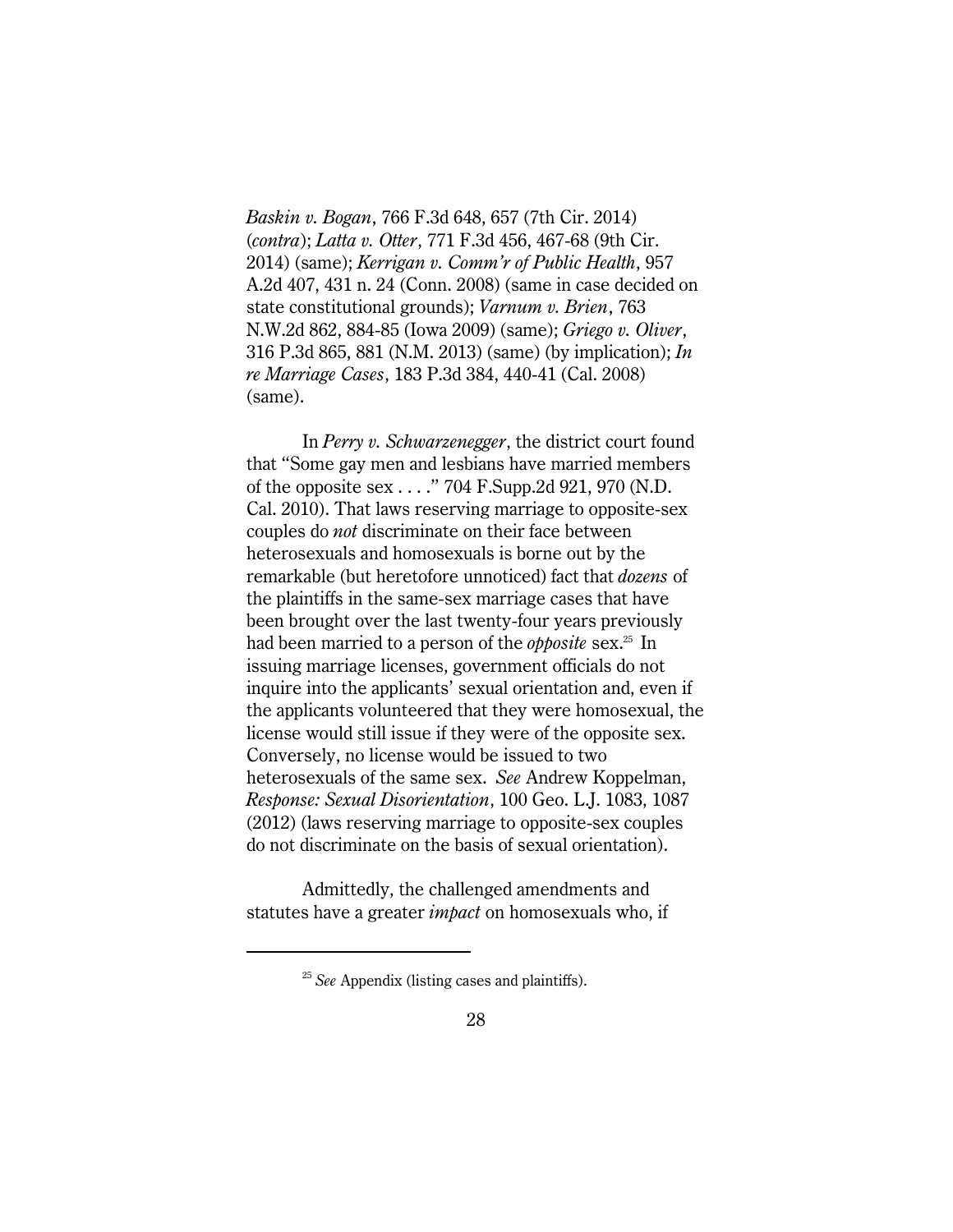they wish to marry, presumably would want to marry someone of the same sex, than on heterosexuals who would want to marry someone of the opposite sex.<sup>26</sup> Nevertheless, disparate impact alone is insufficient to invalidate a classification, even with respect to suspect or quasi-suspect classes such as race and sex. Under wellestablished federal equal protection doctrine, a facially neutral law (or other official act) may not be challenged on the basis that it has a disparate impact on a particular race or sex unless that impact can be traced back to a discriminatory purpose or intent. The challenger must show that the law was enacted (or the act taken) *because of*, not *in spite of*, its foreseeable disparate impact. *See Washington v. Davis*, 426 U.S. 229, 238-48 (1976) (race); *Village of Arlington Heights v. Metropolitan Housing Development Corp*., 429 U.S. 252, 264-71 (1977) (race); *Personnel Administrator of Massachusetts v. Feeney*, 442 U.S. 256, 271-80 (1979) (sex).

Petitioners have cited no competent evidence that supports the conclusion that in adopting the challenged amendments, the People of Kentucky, Michigan, Ohio and Tennessee had the *intent* or *purpose* to discriminate against homosexuals who wish to marry someone of the same sex,<sup>27</sup> as opposed to the mere *knowledge* that the

<sup>&</sup>lt;sup>26</sup> See Latta, 771 F.3d at 482 n. 5 (Berzon, J., concurring) ("[w]hile the same-sex marriage prohibitions obviously operate to the disadvantage of the people likely to wish to marry someone of the same gender – i.e. lesbians, gay men, bisexuals, and otherwiseidentified persons with same-sex attraction–the individuals' *actual* orientation is irrelevant to the application of the laws").

<sup>&</sup>lt;sup>27</sup> Petitioners tacitly admit that the marriage laws were *not* enacted and approved on the basis of "[a]nimosity – that is, outright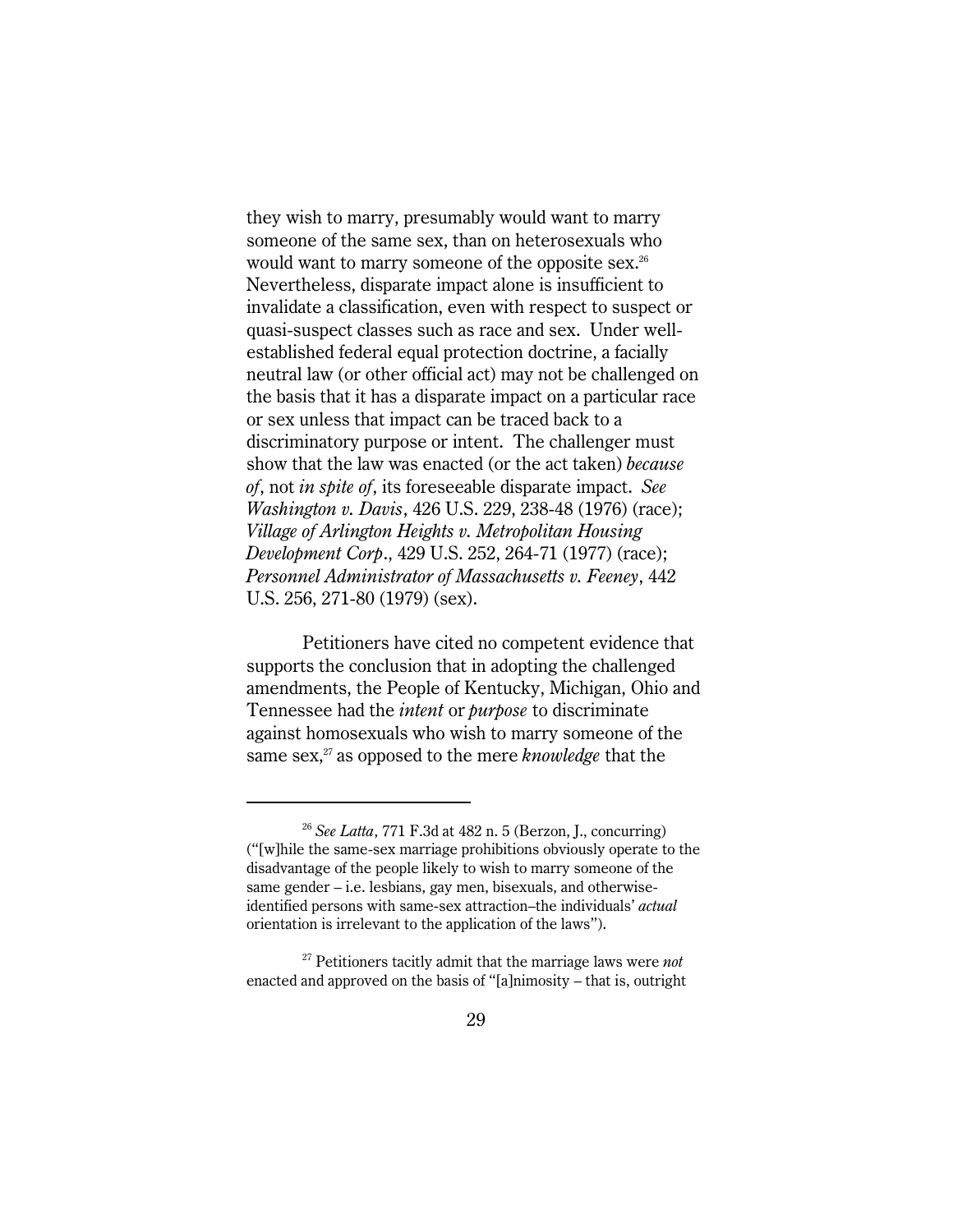proposed amendments, codifying the traditional understanding of marriage, could have a disparate impact on them (nor do they explain how one would go about determining the subjective motivations of millions of voters in four States).<sup>28</sup> Moreover, as the court of appeals noted, Op. 24, the challenged amendments merely "codified a long-existing, widely held social normal already reflected in state law." Petitioners have made no argument that either the common law definition of marriage as a relationship that may exist only between a man and a woman or the longstanding statutory codifications of that rule "were motivated by ill will." *Id.* at 28.

The reservation of marriage to opposite-sex couples does not discriminate on the basis of sexual orientation in violation of the Equal Protection Clause.

hostility or bigotry" toward homosexuals. Ky. Pet. Br. 30. *See also* Ohio Pet. Br. 24 (same), Mich. Pet. Br. 45-46 (no need to consider whether laws "were motivated by an impermissible purpose"). And for the reasons articulated by the court of appeals, *see* Op. 24-28, and by Judge Holmes in his concurring opinion in *Bishop v. Smith*, 760 F.3d 1070, 1096-1109 (10th Cir. 2014) (Holmes, J., concurring), neither *City of Cleburne v. Cleburne Living Center*, 473 U.S. 432 (1985), nor *Lawrence* nor *Romer v. Evans*, 517 U.S. 620 (1996), provides a basis for *inferring* such a purpose, either.

 $28$  See Op. 26 ("[i]f assessing the motives of multimember legislatures is difficult, assessing the motives of *all* voters in a statewide initiative strains judicial competence") (noting that almost ten million people voted for the four state constitutional amendments).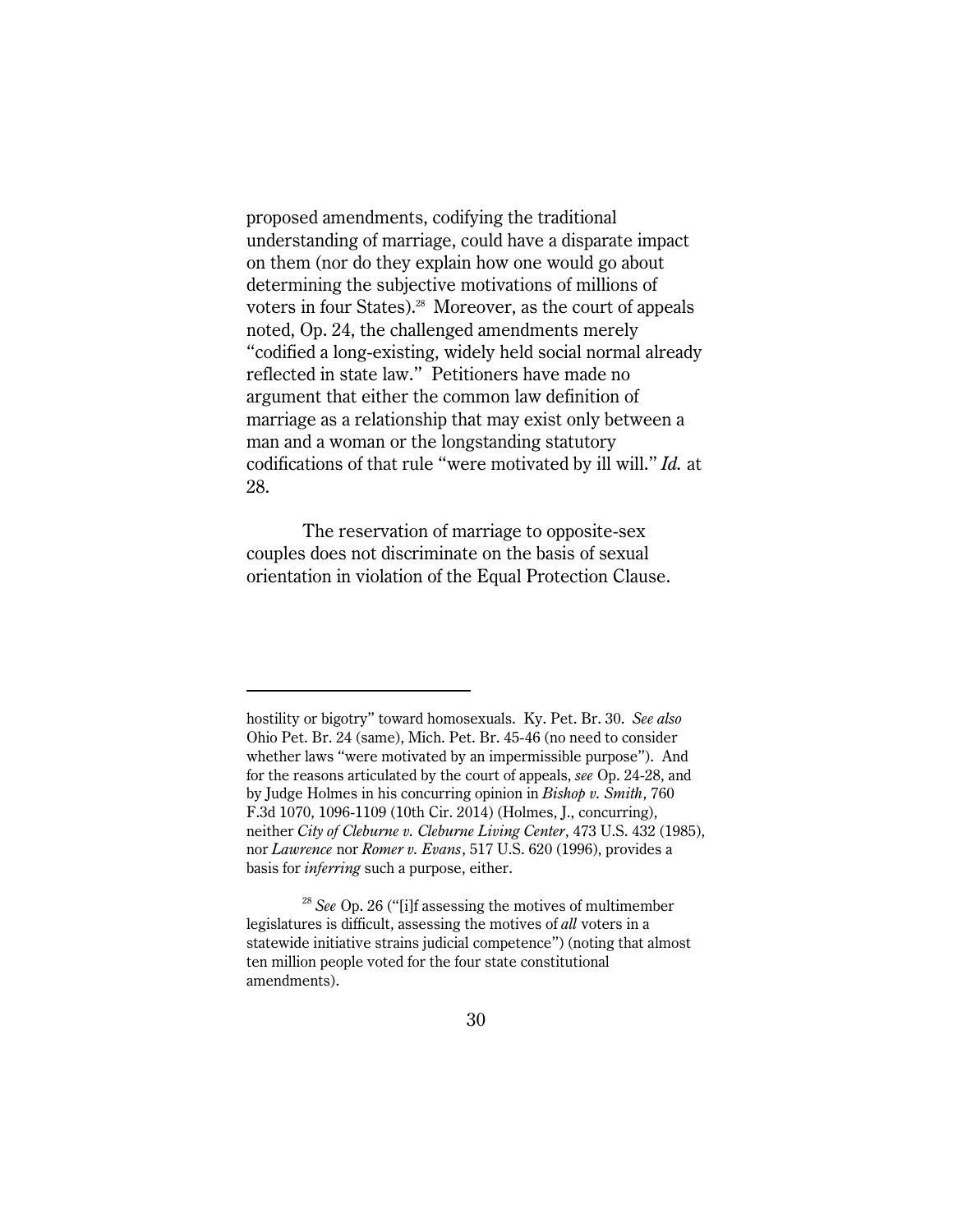## **CONCLUSION**

The judgment of the court of appeals should be affirmed.

Respectfully submitted,

Paul Benjamin Linton Christopher M. Gacek *Counsel of Record* Family Research Council<br>921 Keystone Avenue 801 G Street, N.W. 921 Keystone Avenue 801 G Street, N.W.<br>Northbrook, Illinois 60062 Washington, D.C. 20001 Northbrook, Illinois 60062<br>(847) 291-3848 (tel) PBLCONLAW@AOL.COM

(847) 291-3848 (tel) (202) 393-2100 (tel)

*Counsel for Amicus Curiae*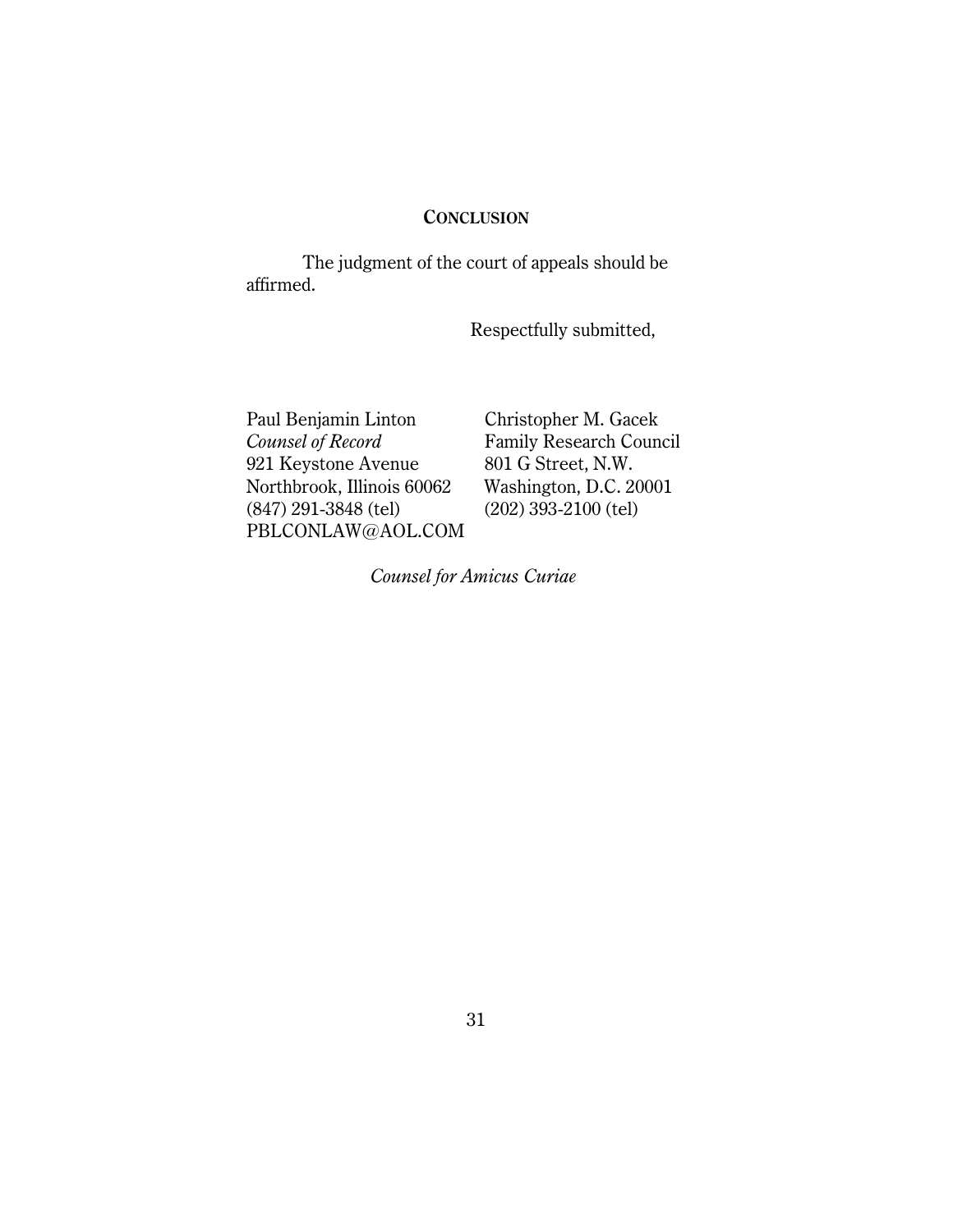#### Appendix

Partial List Of Same-Sex Marriage Cases In Which One Or More Of The Plaintiffs Acknowledged That They Had Previously Been Married To A Person Of The Opposite Sex\*

#### *Alaska*, *Kansas*

Brief of Ninety-Two Plaintiffs in Marriage Cases in Alabama, Alaska, Arkansas, Indiana, Kansas, Louisiana, Mississippi, Missouri, Montana, Nebraska, North Carolina, North Dakota, South Carolina, South Dakota and Texas as *Amici Curiae* in Support of Petitioners, Nos. 14-556, 15- 562, 15-571 and 14-574, Appendix 3a (Tracey Wiese), 9a (Carrie Fowler)

#### *California*

*Perry v. Schwarzenegger*, 704 F.Supp.2d 921, 972 (N.D. Cal. 2010), Findings of Fact, No. 54(I) (Sandra Stier)

## *Florida*

*Pareto v. Ruvin*, Case No. 14-1661 CA 24, Circuit Court, Eleventh Judicial Circuit (Miami-Dade County), Florida, Complaint for Declaratory and Injunctive Relief (Jan. 21, 2014), ¶ 22, p. 9 (Pamela Faerber)

<sup>&</sup>lt;sup>\*</sup> It should be noted that this list does *not* include the names of many other plaintiffs who alleged in their complaints or declarations that they had had children by a "prior relationship" without expressly stating whether that "relationship" had been formalized in a marriage.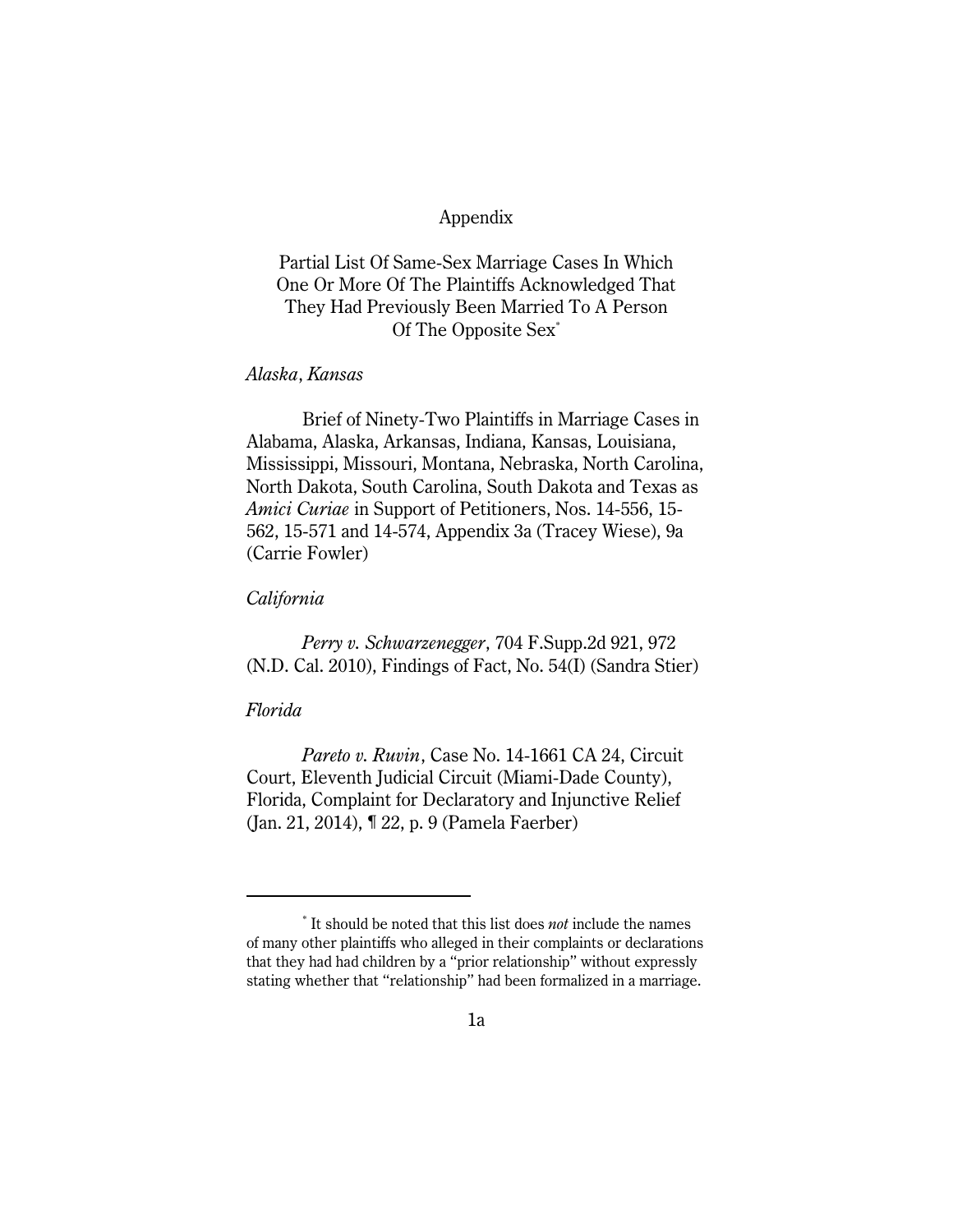### *Illinois*

*Darby v. Orr*, Case No. 12 CH 19718, Circuit Court, Cook County, Illinois, Complaint for Declaratory Judgment and Injunctive Relief (May 30, 2012), ¶ 35, p. 10 (Lynn Sprout), ¶ 70, p. 19 (Suzanna Hutton)

*Lazaro v. Orr*, Case No. 12 CH 19719, Circuit Court, Cook County, Illinois, Complaint for Declaratory Judgment and Injunctive Relief (May 30, 2012), ¶ 6, p. 6 (Bert Morton), ¶ 8, p. 7 (Daphne Scott-Henderson, ¶ 12, p. 10 (Patricia Garcia)

## *Indiana*

*Baskin v. Bogan*, 12 F.Supp.3d 1144 (S.D. Ind. 2014), First Amended Complaint for Declaratory and Injunctive Relief (March 31, 2014), ¶ 17, p. 7 (Bonnie Everly, Linda Judkins); Decl. of Dawn Lynn Carter, ¶ 6, p. 2

## *Iowa*

*Varnum v. Brien*, Case No. CV 5965, District Court, Polk County, Iowa, Amended Petition for Declaratory Judgment and Supplemental Injunctive and Mandamus Relief (Aug. 30, 2006), ¶ 8, p. 6 (Larry Hoch)

#### *Maryland*

*Conaway v. Deane*, Case No. 24-C-04-005390, Circuit Court, Baltimore City, Maryland, Complaint for Declaratory and Injunctive Relief (July 7, 2004), ¶ 114, p. 26 (Lisa Kebreau)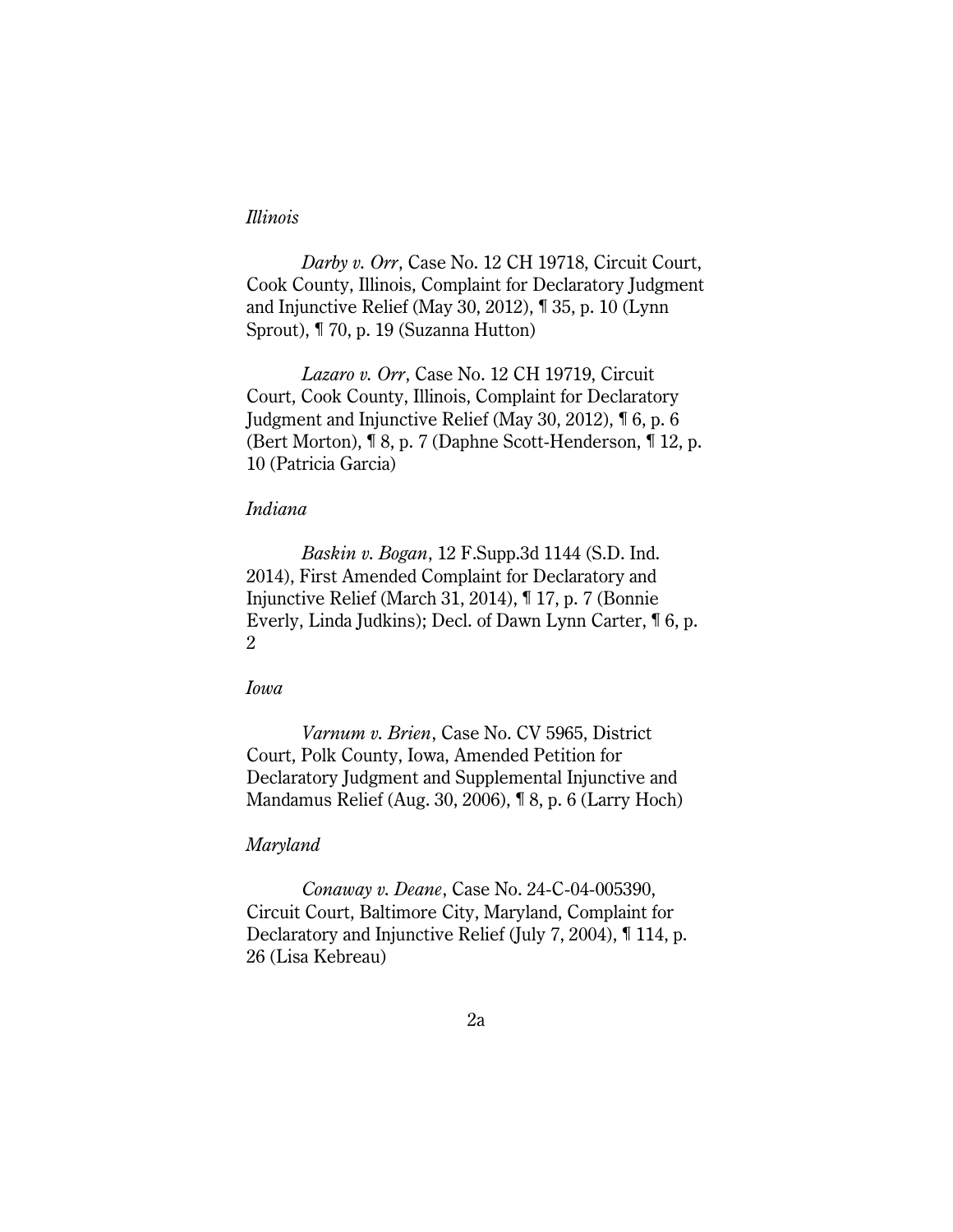## *Massachusetts*

*Goodridge v. Dep't of Public Health*, Civil Action No. 2001-1647-A, Superior Court, Suffolk County, Massachusetts, Verified Complaint (April 11, 2001), ¶¶ 35, 36, p. 7 (David Wilson, Robert Compton)

#### *Montana*

*Rolando v. Fox*, 23 F.Supp.3d 1227 (D. Mont. 2014), Complaint for Declaratory and Injunctive Relief (May 21, 2014), ¶ 23, p. 9 (Angela Rolando, Tonya Rolando)

## *Nebraska*

*Waters v. Heineman*, Case No. 8:14-cv-00356, United States District Court, District of Nebraska, Complaint (Nov. 17, 2014). ¶ 28, p. 7 (Carla Morris-Von Kampen)

#### *South Dakota*

*Rosenbrahn v. Daugaard*, Civ. No. 4:14-CV-04081- KES, United States District Court, District of South Dakota, Complaint for Permanent Injunction and Declaratory Relief (May 22, 2014), § 57, p. 16 (Lynn Serling-Swank), § 74, p. 21 (Barbara Wright, Ashley Wright)